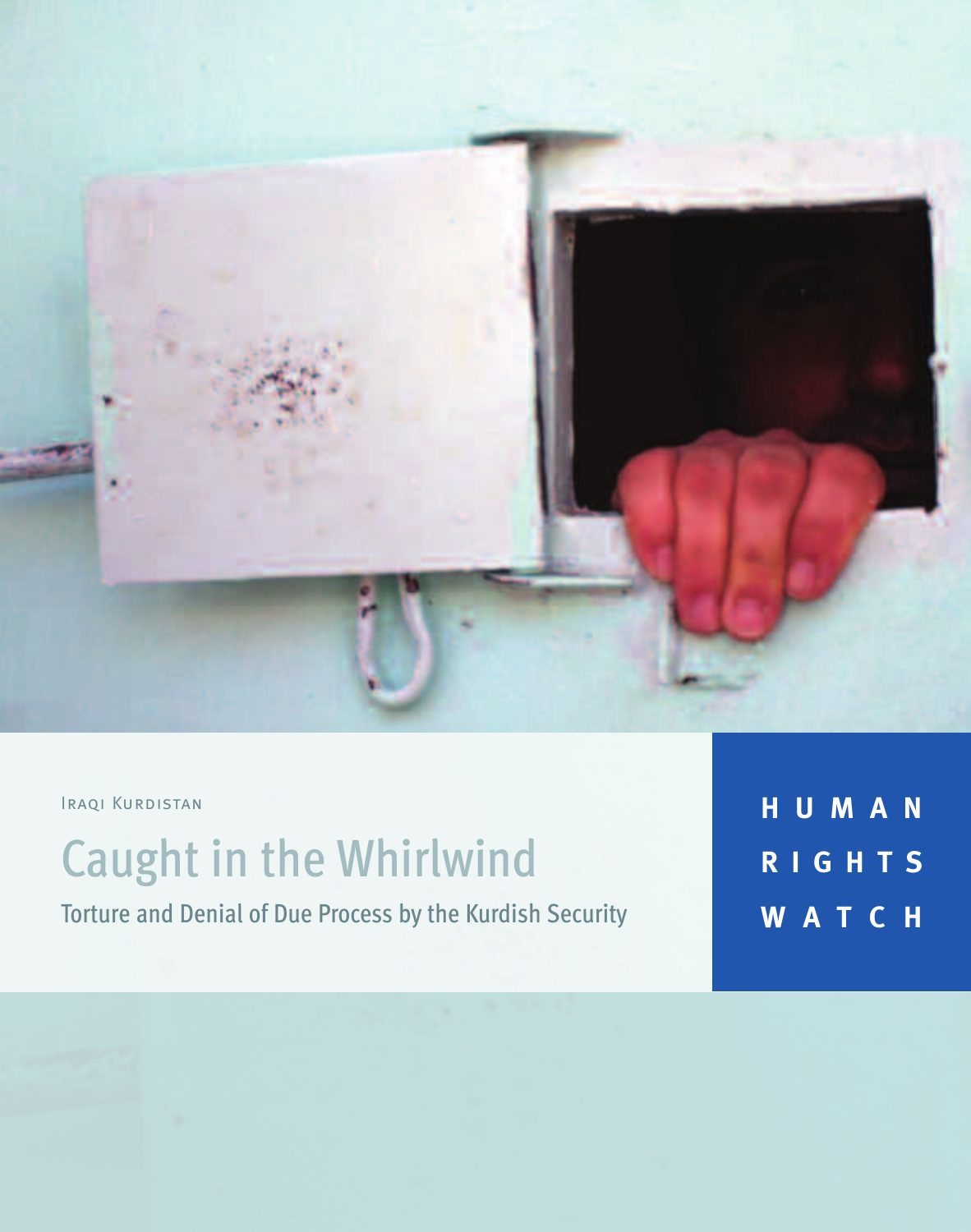

**JULY 2007** VOLUME 19, NO. 2(E)

## **Caught in the Whirlwind**

### **Torture and Denial of Due Process by the Kurdistan Security Forces**

| VII. Torture and Ill-treatment of Detainees, and Poor Conditions 41                |
|------------------------------------------------------------------------------------|
|                                                                                    |
|                                                                                    |
|                                                                                    |
|                                                                                    |
|                                                                                    |
|                                                                                    |
|                                                                                    |
|                                                                                    |
|                                                                                    |
| To the government of the United States and other Multinational Force governments54 |
|                                                                                    |
|                                                                                    |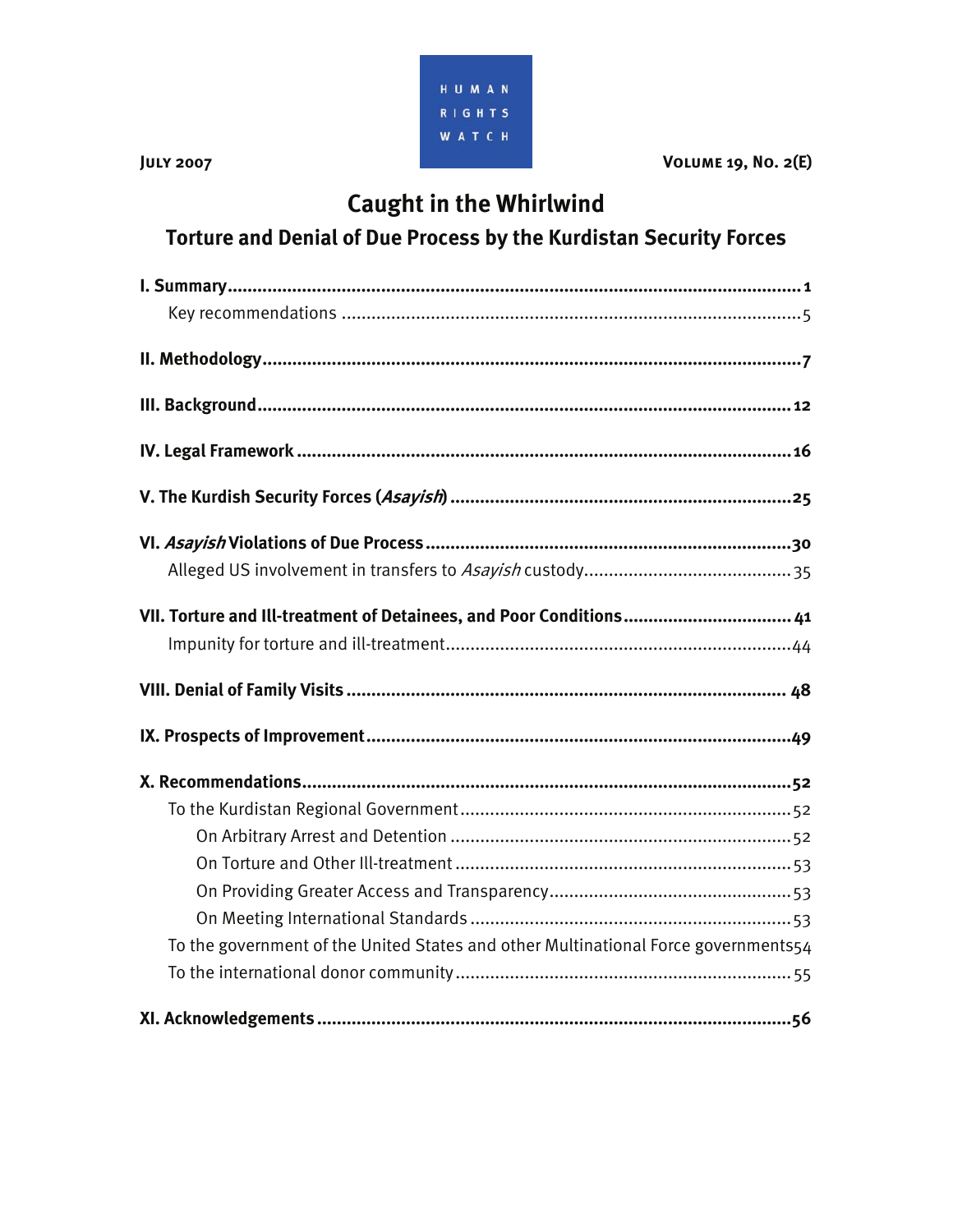#### **I. Summary**

"They tied my hands and hit me with cables, sticks, and threw punches at me. It was two people. I do not know their names. I lost consciousness and woke up in solitary. I was later given a paper and a pen by the officer and told to write my confession. The officer told me 'make it up if you need to,' so I did, and I put my fingerprint on it." -Kurdish detainee during interview with Human Rights Watch, Sulaimaniya, May 6, 2006

Security forces known as *Asayish* operate in the Kurdistan region of Iraq, attached to the two dominant political parties in the region, and outside the control of the regional government's Ministry of Interior. The Asayish have held hundreds of detainees, particularly those arrested on suspicion of terrorism-related offenses, without due process, for up to five years in some cases. Detainees have reported that torture or other ill-treatment during the initial period of detention were routine and commonplace in facilities under *Asayish* authority.

This report details Human Rights Watch's concerns regarding the right to due process and conditions of detention for persons held in the custody of the Asayish. The report is based on research conducted in the Kurdistan region from April to October 2006. During that time we held regular discussion with the Kurdish authorities, who took a number of steps toward fulfilling some of the recommendations we put to them. However, these efforts have not yet translated into any discernible improvement for most detainees in Asayish facilities.

The Kurdistan Democratic Party (KDP) and the Patriotic Union of Kurdistan (PUK) are the two principal parties in the Kurdistan region and dominate the political scene. Each maintains its own Asayish (literally, "security").<sup>1</sup> The Asayish have primary responsibility for suspects held for security-related offenses and, in recent years, for persons suspected of membership in or links to opposition armed groups operating both in the Kurdistan region and elsewhere in Iraq. Asavish detainees include both

<sup>&</sup>lt;sup>1</sup> Each has traditionally placed the *Asayish* under the authority of their respective ministries of interior (see Section V).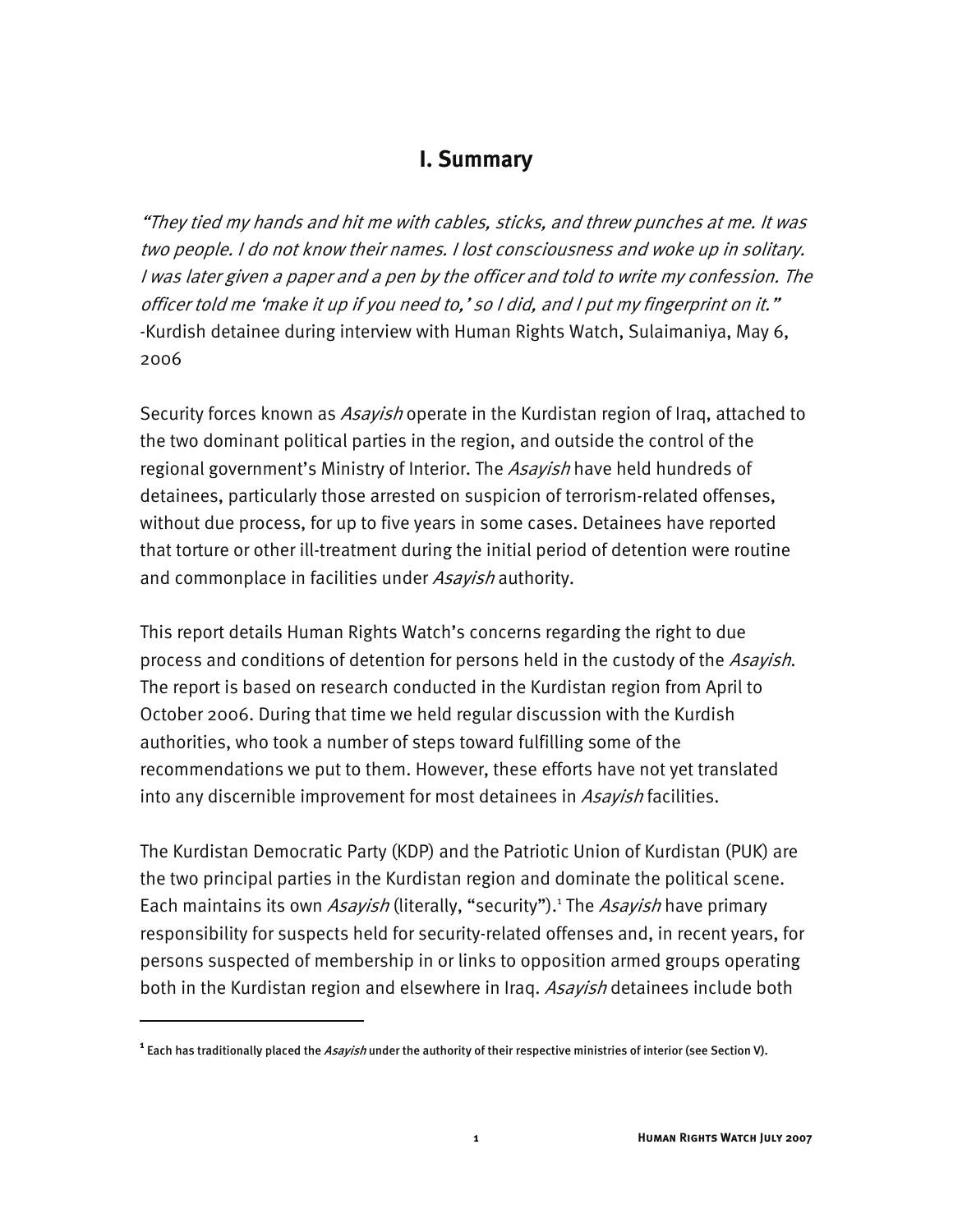persons whom the Kurdistan authorities arrested in governorates under their control, as well as scores of others arrested elsewhere in joint operations conducted by United States (US) forces and the Iraqi army, then transferred to the custody of the Kurdistan authorities. The *Asayish* also hold criminal suspects arrested for serious felonies, pending their referral to the courts.

Human Rights Watch found that in the vast majority of *Asayish* detainee cases the Kurdistan authorities did not charge detainees with offenses, allow them access to a lawyer, bring them before an investigative judge, provide a mechanism by which they could appeal their detentions, or bring them to trial within a reasonable time period. Of the detainees held on suspicion of having committed serious felonies, including premeditated murder, Human Rights Watch found several cases where courts had acquitted defendants but they remained in detention, or persons had already served their terms of imprisonment but continued to be held. Most had no knowledge of their legal status, how long they would continue to be held, or what was to become of them.

Detainees reported a wide range of abuse, including beatings using implements such as cables, hosepipes, wooden sticks, and metal rods. Detainees also described how Asayish agents put them in stress positions for prolonged periods, and kept them blindfolded and handcuffed continuously for several days at a stretch. The vast majority of detainees with whom Human Rights Watch spoke also reported that they were held in solitary confinement for extended periods. With some exceptions, Human Rights Watch found that conditions of detention at Asayish facilities were severely overcrowded and unhygienic, and many detainees complained that they were allowed out of their cells only to use the toilet.

Scores of detainees also complained that the authorities denied them access to relatives, and that in some cases their relatives were unaware of where they were being held. This related in particular to the initial months after arrest, when they were still undergoing interrogation. Others, mostly terrorism suspects, complained that once granted, the visits frequently lasted only minutes, and were always conducted in the presence of detaining officials.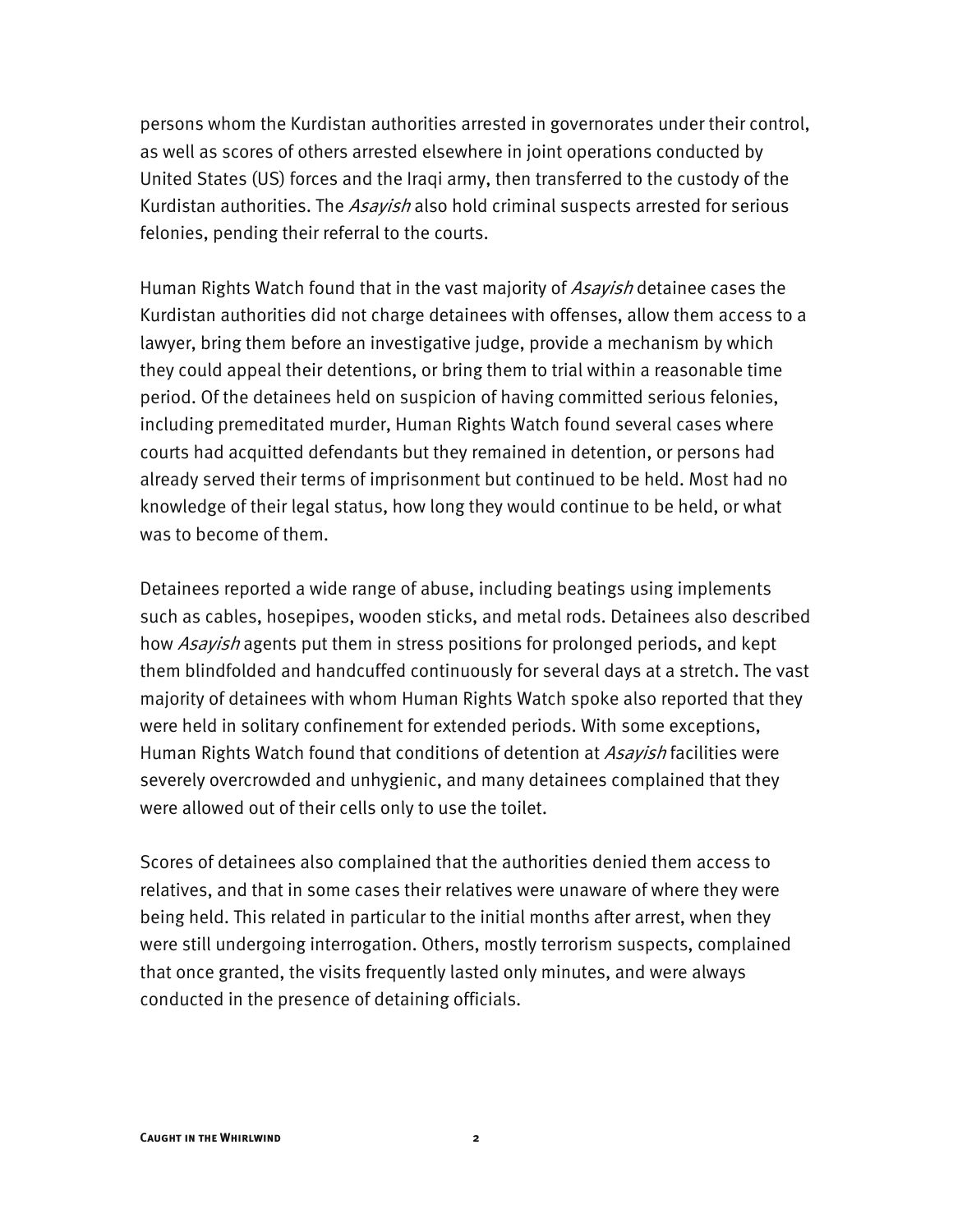In routinely ill-treating detainees and denying them basic due process rights, the Kurdistan authorities have violated both international human rights law and Iraqi law. Iraq is a state party to the International Covenant on Civil and Political Rights (ICCPR) and other treaties that prohibit torture and cruel, inhuman or degrading treatment or punishment, and which provide detainees with due process rights, including the right to be notified of charges at the time of arrest. Iraq' s Code of Criminal Procedure (CCP), which applies to all persons in Iraq, including residents of Kurdistan, provides protections against arbitrary arrest and detention, such as requiring criminal suspects to be brought before an investigating judge within 24 hours of arrest. Amendments to the CCP enacted by the Kurdistan National Assembly provide detainees with further protections, including the right to engage legal counsel or have legal counsel appointed at the investigative stage.

During the months that Human Rights Watch conducted research for this report, it held regular discussions with the Kurdistan authorities, and acknowledges the cooperation it received from officials of both the KDP and the PUK. While the two parties formally unified in July 2006, they still maintain separate detention facilities. The Kurdistan authorities from both the KDP and PUK gave Human Rights Watch access to all *Asayish* detention facilities and allowed unannounced visits at times of our own choosing. With the exception of detainees undergoing interrogation or held in solitary confinement, Human Rights Watch received the full assistance of prison officials to interview any of the other inmates held at these facilities in conditions that allowed for confidential interviews. The Kurdistan authorities also facilitated the organization's access to Asavish officials, prison directors, legal advisers and other relevant actors. This cooperation was in stark contrast to the approach of the Iraqi Ministries of Interior and Defense, and to the US and United Kingdom (UK) military forces in Iraq, which since April 2003, have repeatedly denied Human Rights Watch's requests for access to their detention facilities.

Human Rights Watch also acknowledges the seriousness with which the Kurdistan authorities responded to the concerns now highlighted in this report, indicating a new willingness to address the issues at hand. Between April and October 2006 the Kurdistan authorities took a number of concrete steps towards fulfilling, at least in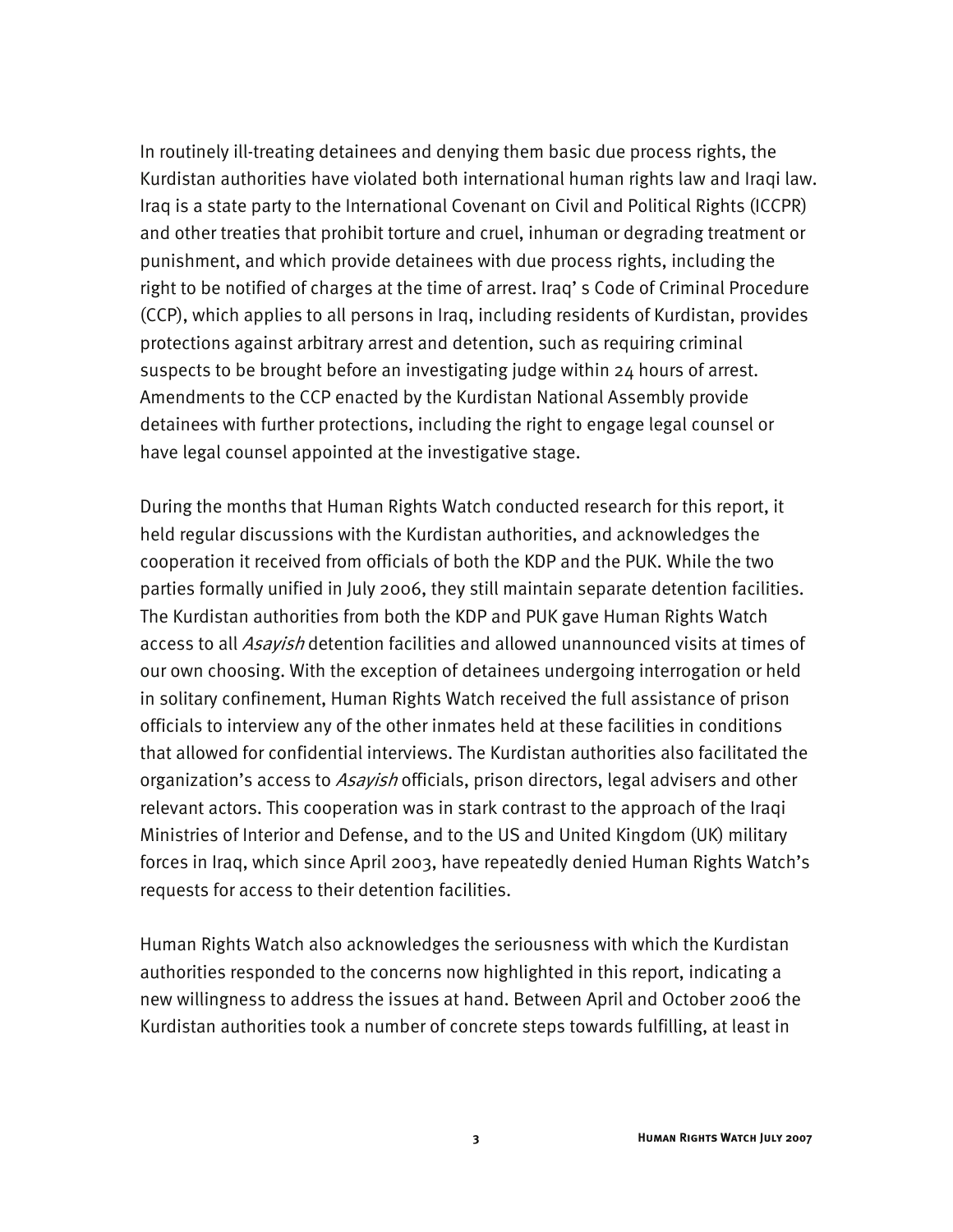part, some of the recommendations put forward by Human Rights Watch. Asayish officials initiated a partial review of detainee cases, accelerating the release of several hundred detainees, most of whom they had held without due process. In late September and early October, President Mas`ud Barzani, with whom the organization discussed its concerns in May 2006 and who had given a commitment to address the issues raised with him, instigated the creation of a committee representing the Ministries of Justice and Human Rights, the public prosecution, the Asayish forces, and the presidency of the Kurdistan region to carry out inspection visits to several Asayish detention facilities in Duhok and Arbil governorates. At this writing, the committee has reportedly prepared an initial report on these inspection visits, but has not made public its findings. Also in October the Kurdistan National Assembly undertook a separate initiative, charging a parliamentary group with conducting prison visits and reporting back on its findings. The group has reportedly finished its visits, but at this writing the Kurdistan National Assembly has not debated the parliamentary group's findings.

With regard to detainees whom US and Iraqi forces reportedly jointly arrested outside the Kurdistan region and then transferred to the custody of the PUK or KDP authorities, Human Rights Watch welcomed the cooperation of both Asayish officials and the General Command of Multi-National Force (MNF) Detainee Operations with whom it raised these cases. When Human Rights Watch interviewed the first of these detainees in April 2006, the Kurdistan authorities had given little if any consideration to their legal status. By December the Kurdistan authorities had released several hundred of these detainees, and Asayish officials—particularly from the KDP—had established direct contact with the US General Command to discuss these cases. At this writing, both sides were working towards finding an early resolution to these cases, either by releasing these detainees or granting them due process rights if they are to be charged and referred to trial.

While Human Rights Watch recognizes and welcomes the cooperation and efforts of the Kurdistan authorities, these efforts have not translated into any discernible improvement for most detainees in Asayish detention facilities. The measures taken by the Kurdistan authorities to address these issues—although concrete and constructive—fall well short of the independent and impartial judicial review of the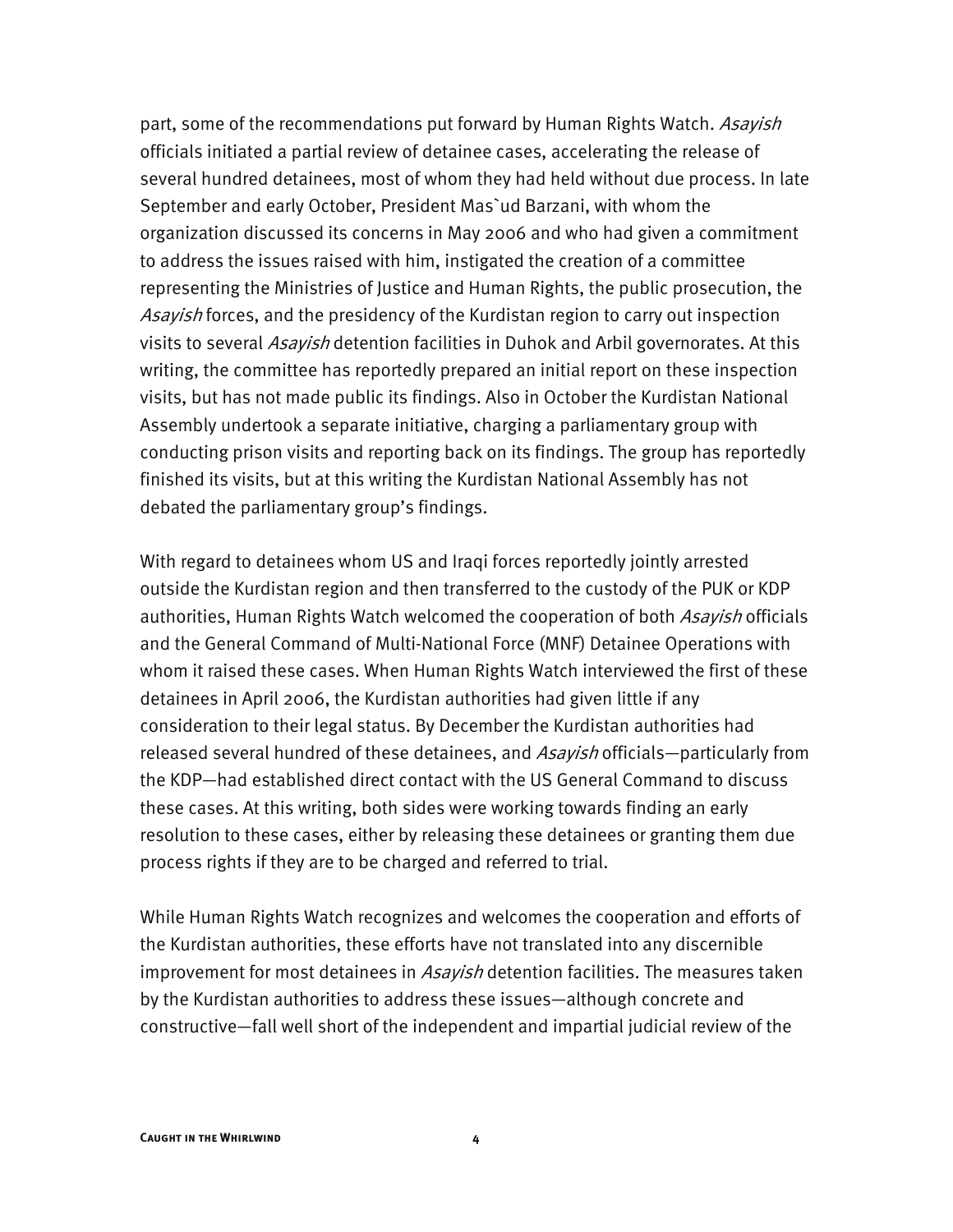legal status of detainees that Human Rights Watch has recommended as a matter of urgency.

#### Key recommendations

While the Kurdish authorities have made some progress, it has been incremental. Human Rights Watch urges Kurdistan authorities to implement as swiftly as possible the following recommendations in order to bring practice and law regarding the treatment of detainees into line with international standards and Iraqi law. (Detailed recommendations, to the Kurdistan authorities and to other relevant actors, are set out at the end of the report.)

- Appoint as a matter of urgency an independent judicial committee to review the legal status of detainees held in the custody of the Asayish forces. On the basis of the review's findings:
	- o Immediately release or charge with cognizable criminal offenses all those currently held without charge.
	- $\circ$  Immediately release all convicted prisoners held in Asayish custody who have already served their sentences.
	- o Transfer any convicted prisoners still serving time to a prison under the authority of the Ministry of Interior's police forces in accordance with legislation currently in force.
- Establish effective judicial mechanisms to enable all detainees to challenge the legal basis for their detention, and to provide all detainees with a prompt and fair trial on the charges against them.
- Publicly and unequivocally condemn the practice of torture and other illtreatment. Suspend legal provisions that permit the use of confessions and other evidence obtained through torture or other coercive methods.
- Investigate promptly all allegations of torture and ill-treatment, and ensure that guards, interrogators, and other prison officials who are found responsible for the abuse of prisoners are subject to disciplinary measures or criminal prosecution as appropriate.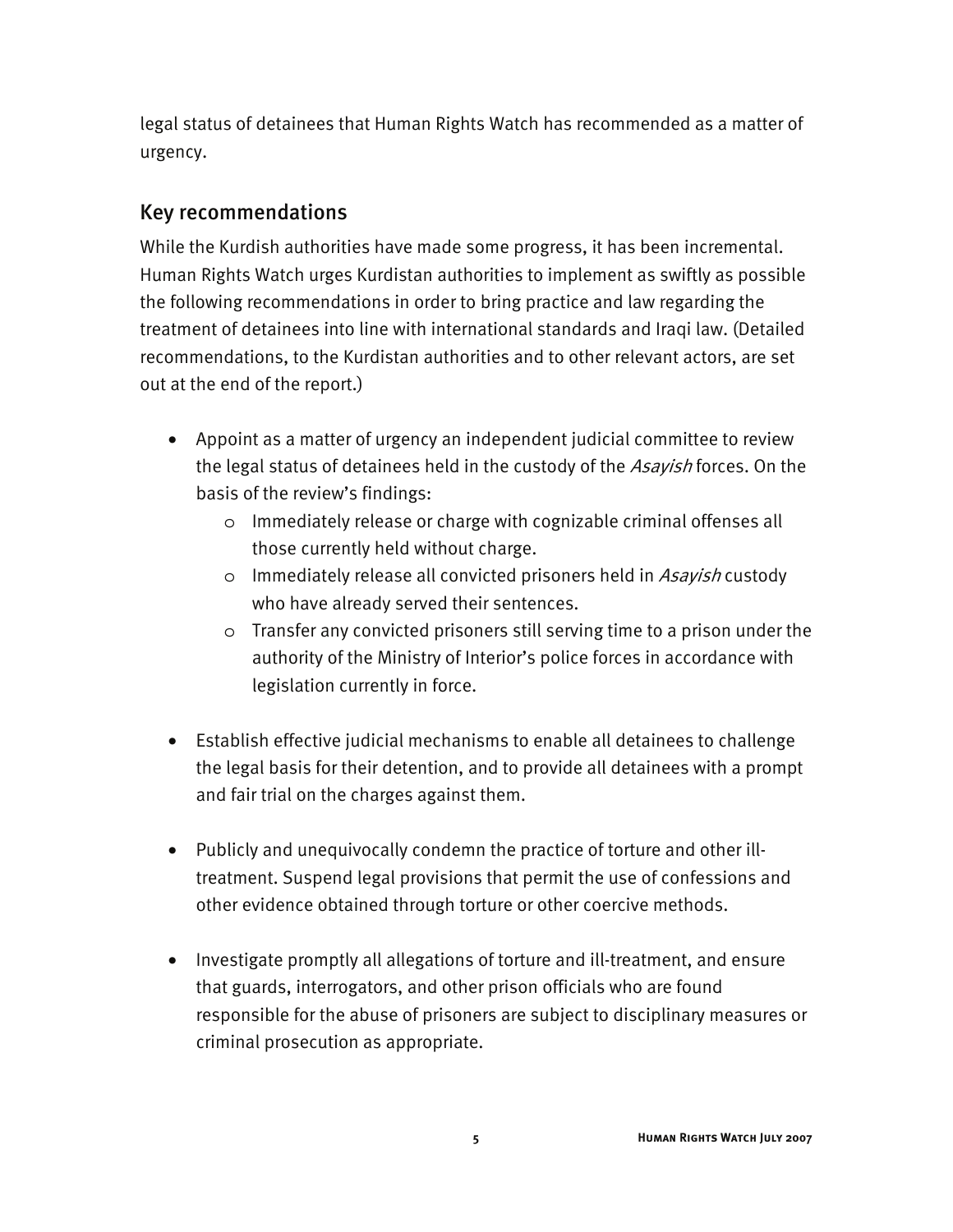o To that end, authorize the establishment of a transparent and independent body to investigate allegations of torture by Asayish personnel.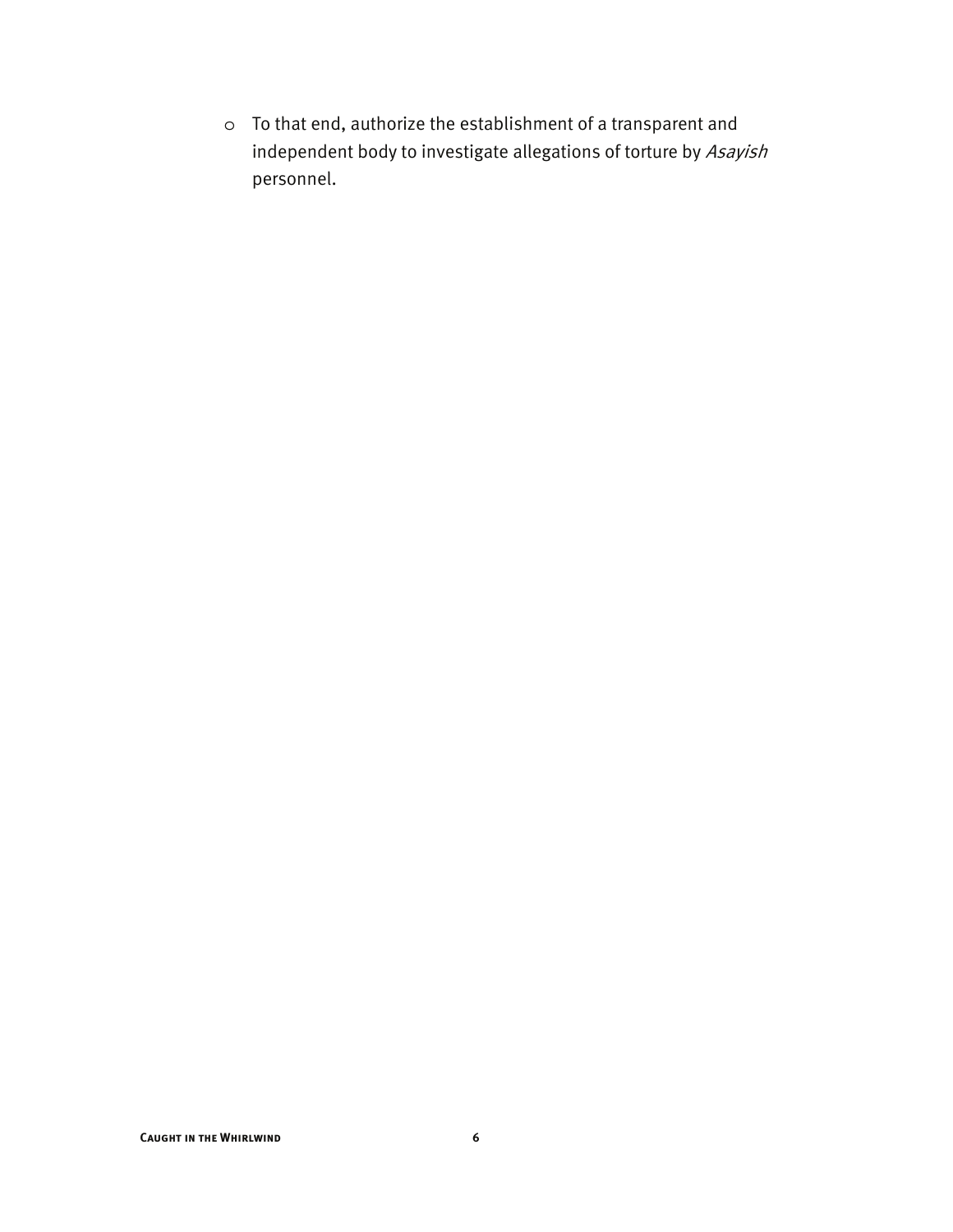#### **II. Methodology**

This report focuses on the rights to due process and conditions of detention of persons held in the custody of the Kurdish security forces (Asavish) responsible for the arrest, detention and interrogation of security suspects and certain criminal suspects.<sup>2</sup> It is based on research carried out in the Kurdistan region of northern Iraq between April and October 2006, involving three field visits. Human Rights Watch obtained written authorization from the directors of the KDP and PUK Asayish forces to conduct unannounced visits to detention facilities under their jurisdiction, including repeat visits. For the most part, the organization conducted the interviews in private, without the presence of detaining officials (in some facilities, detaining officials made available to Human Rights Watch the use of a room or office where the organization conducted the interviews in privacy; in other places, Human Rights Watch conducted the interviews one-on-one but in the courtyard of the facility). Some detainees preferred being interviewed in their cells, which typically were large communal cells, housing some 50 or 60 detainees and providing a degree of anonymity, away from the eyes of detaining officials. In all facilities the detaining authorities did not permit Human Rights Watch to interview detainees being held in solitary confinement or still undergoing interrogation.<sup>3</sup>

Human Rights Watch visited 10 detention facilities operated by Kurdish security forces. Four of them were under KDP authority: Asayish Gishti (General Security) and Asayish Arbil (Arbil Security), both located in the city of Arbil; Asayish Shaqlawa, located in Arbil governorate; and *Asayish `Aqra*, located in Duhok governorate. Six were under PUK authority: Asayish Gishti (General Security) and Asayish Sulaimaniya (Sulaimaniya Security), both located in the city of Sulaimaniya; al-Salam Garrison, located west of Sulaimaniya city; Asayish Hawler, located in the town of Koisinjaq;

**<sup>2</sup>** Both KDP and PUK officials also gave Human Rights Watch authorization to visit prisons and detention facilities operated by their respective interior ministries' police forces. As this was not the focus of its research, the organization did not conduct such visits at this time.

**<sup>3</sup>** In KDP facilities, detaining officials provided Human Rights Watch with lists of names of detainees being held there on the days of the visits, excluding those undergoing interrogation. During the second field visits, in August 2006, KDP officials also provided the names of detainees undergoing interrogation whom Human Rights Watch could not interview. The organization was not in a position to assess the accuracy of these lists. In PUK facilities, detaining officials declined to provide lists of names of detainees.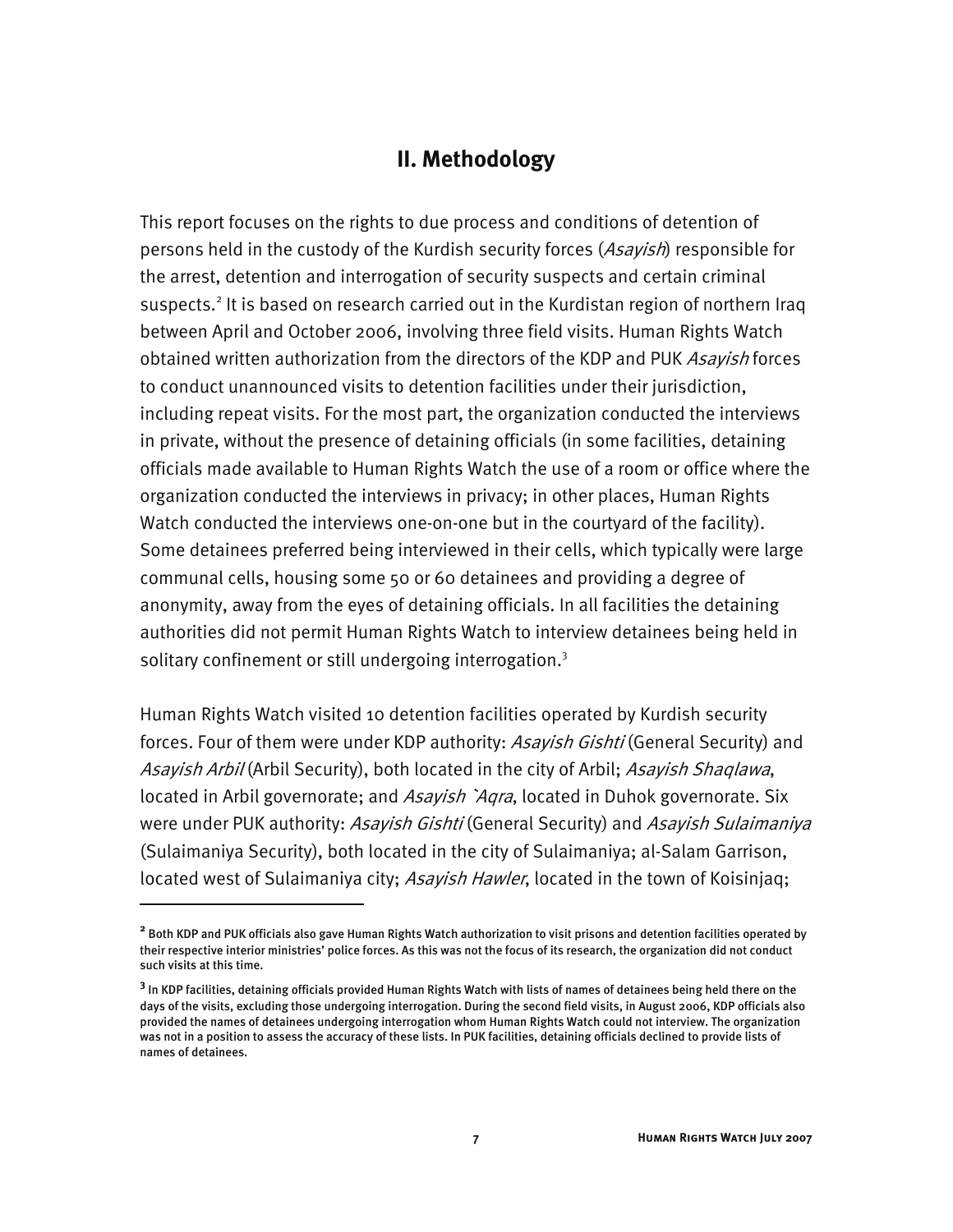Asayish Sharazur, located near the town of Halabja; and Asayish Chamchamal, located in Sulaimaniya governorate.

In total, Human Rights Watch interviewed 158 detainees, 112 of whom were in KDP custody and 46 in PUK custody. The focus was on adult male detainees held in pretrial detention, although Human Rights Watch found several convicted prisoners held with untried detainees at the same facility.

No detainees are named in this report, nor other details published that would enable detaining officials to identify them. Some of those interviewed declined to give their names or other personal details, and many expressed fears that they would be subjected to punishment for agreeing to talk to Human Rights Watch. We have changed the names of all the detainees to conceal their true identities, and we have employed common Arabic first names rather than refer to them generically as "a detainee." During repeat visits to two facilities, detainees reported that they had suffered no reprisals for talking with Human Rights Watch, but said that detaining officials had noted their names.

Outside of the prisons, Human Rights Watch also interviewed six former detainees held in detention without trial at various times between 2000 and 2006. Three had been in KDP custody and three in PUK custody. Human Rights Watch also conducted these interviews on condition of anonymity.

The detainees interviewed by Human Rights Watch fell into two categories based on where they were taken into custody. The first and largest category comprised persons arrested by Kurdish security forces within the Kurdistan region—the governorates of Arbil, Duhok, and Sulaimaniya. Most were Iraqi Kurds, with a small number of Iraqi Arabs and Turcomans.4 There were also some foreign nationals, including from Iran, Afghanistan, Sudan, Saudi Arabia, Tunisia, Jordan, and the Comoros Islands. The second category comprised persons arrested in other governorates in Iraq. According to Kurdish officials, the arresting authority in these cases was the Iraqi armed forces or police, in some cases jointly with US military

**<sup>4</sup>** Several of the Iraqi Kurdish detainees interviewed by Human Rights Watch held dual nationality: their other countries of nationality included the United States, Sweden, and Australia.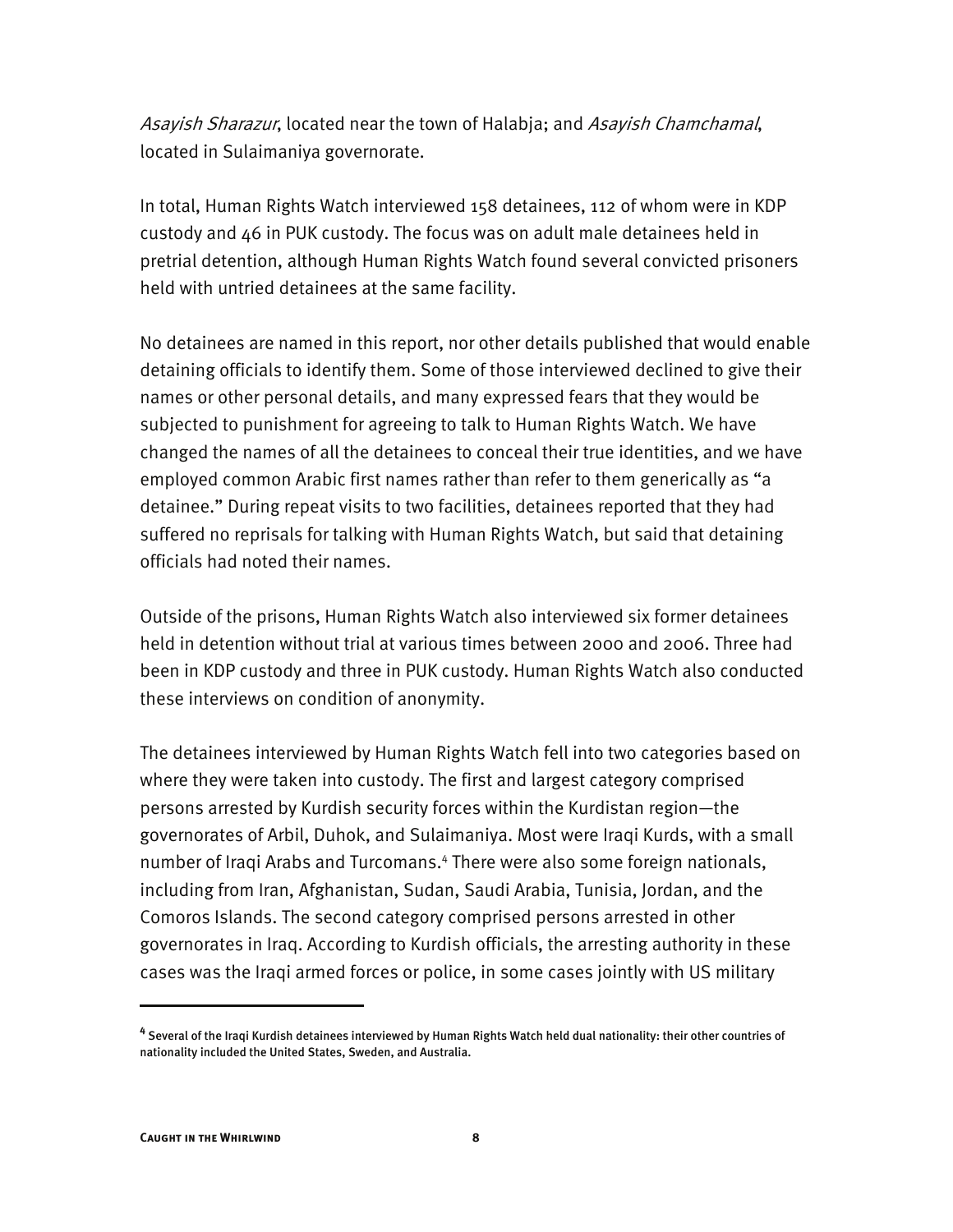forces. Following preliminary investigation, the arresting authorities then transferred the detainees to the custody of the Kurdistan authorities, apparently for "safe keeping." They included some Iraqi Kurds, but most were Iraqi Arabs from Mosul and Kirkuk. According to Kurdish officials, some were also arrested further away in the governorates of Salahuddin, Anbar, and Diyala, as well as Baghdad.

Human Rights Watch did not have the opportunity to visit any of the women's prisons in Arbil, Duhok, and Sulaimaniya governorates, where female detainees suspected of security-related offenses may have been held.<sup>5</sup> Nor did we visit any of the juvenile detention facilities, though we did interview two detainees at an adult facility in Sulaimaniya who stated that they were under age 18.

The majority of the detainees on whom this report focuses were terror suspects, apparently arrested for their alleged affiliation with armed groups that have claimed responsibility for attacks on civilians. In some cases the Kurdish authorities accused detainees of involvement in specific incidents, such as attacks on government officials or civilians. A smaller number of cases included persons whom Kurdish officials had arrested on suspicion of involvement in serious felonies, including murder and drug-trafficking.

Most detainees complained that *Asayish* agents subjected them to torture or other ill-treatment at various stages of their detention, particularly during the initial days or weeks following arrest when undergoing interrogation. The nature of the reported abuse was highly consistent at most detention facilities, and also with information regarding torture and ill-treatment of detainees in Asavish custody gathered by Human Rights Watch in the past. For this report, we did not independently verify detainees' complaints; in most cases, any injuries sustained were alleged to have taken place several months or years earlier.

Human Rights Watch raised its concerns with regard to the legal status and treatment of detainees held in *Asayish* custody with a range of executive and

<sup>&</sup>lt;sup>5</sup> During a visit to the main *Asayish* facility in Sulaimaniya in May 2006, Human Rights Watch found six women being held in a separate section together with two of their children. Most had been transferred there from the women's prison for a short period, and were suspected of various criminal offenses including murder, forgery, and illegal entry into the country. Human Rights Watch interviewed them, but their cases do not feature in this report.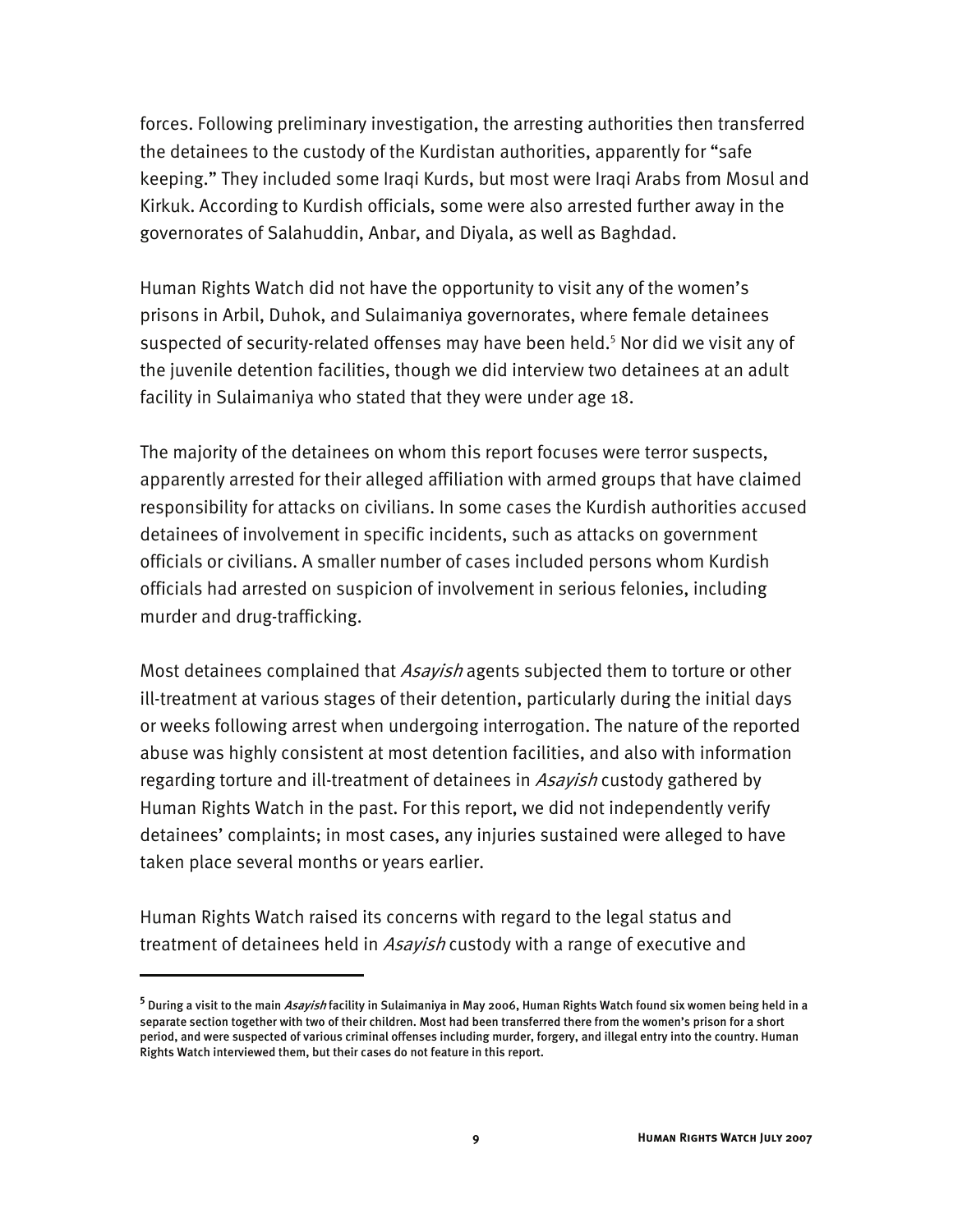legislative officials from both the KDP and the PUK administrations, including: $6$ President of the Kurdistan Region Mas`ud Barzani; KDP Minister of Interior Karim Sinjari; Minister of Justice Faruq Jamil; KDP Minister of Justice Azad al-Mullah; Minister of Human Rights Dr. Yusif `Aziz and personnel of the KDP Ministry of Human Rights; Deputy Speaker of the Kurdistan National Assembly Kamal Kirkuki and members of the parliamentary Legal Affairs Committee; and President of the unified Kurdistan Court of Cassation Salah al-Ya`qubi. With regard to Asayish officials, Human Rights Watch held meetings on a number of occasions with the general director of the KDP's *Asayish Gishti*, Ismat Argushi, and with the general director of the PUK's Asayish Gishti, Saifuddin `Ali. Additionally, Human Rights Watch met with Abdullah `Ali, director of the KDP's Asayish Arbil, and, from the PUK, Col. Hassan Nuri, former head of the Political Unit of Asayish Sulaimaniya (now head of Sulaimaniya security), and Col. Nasser `Aziz Mawlud, head of the Political Unit of Asayish Gishti. During visits to the detention facilities, Human Rights Watch held separate meetings with the facilities' directors. Human Rights Watch also sought to discuss its concerns with the two investigative judges with responsibility for reviewing cases referred by the *Asayish*. The organization met with Judge Sirwan Ahmad Salih with regard to PUK-held detainees. On the KDP side, Judge Omar Bajalan declined to meet with Human Rights Watch, and the organization met instead with Col. Khalid Rojbayani, head of the Legal Affairs Unit of Asayish Gishti. Of the smaller political parties, Human Rights Watch met with Shaikh `Ali Bapir, emir of the Islamic Group in Iraqi Kurdistan, and several party officials.<sup>7</sup>

With regard to detainees who alleged that US and Iraqi military forces jointly arrested them outside the Kurdistan region and then transferred them to Asavish custody, Human Rights Watch also discussed its concerns in Baghdad with Maj. Gen. John D. Gardner, Commanding General of Multi-National Force Detainee Operations.

**<sup>6</sup>** Human Rights Watch met with some of these officials before the unification of the PUK and KDP administrations in May 2006; it met with others after the Kurdistan Regional Government was announced, in their new capacities as ministers of state in the unified Council of Ministers.

<sup>&</sup>lt;sup>7</sup> At the time, some 30 members of the Islamic Group in Iraqi Kurdistan were in the custody of the KDP's *Asayish*, and several others in the custody of the PUK's *Asayish*. By May, following a deal brokered with the Islamic Group, the KDP released most of the Islamic Group members it was holding. The Islamic Group is currently represented in the Kurdistan Regional Government, having been allocated the environment ministry.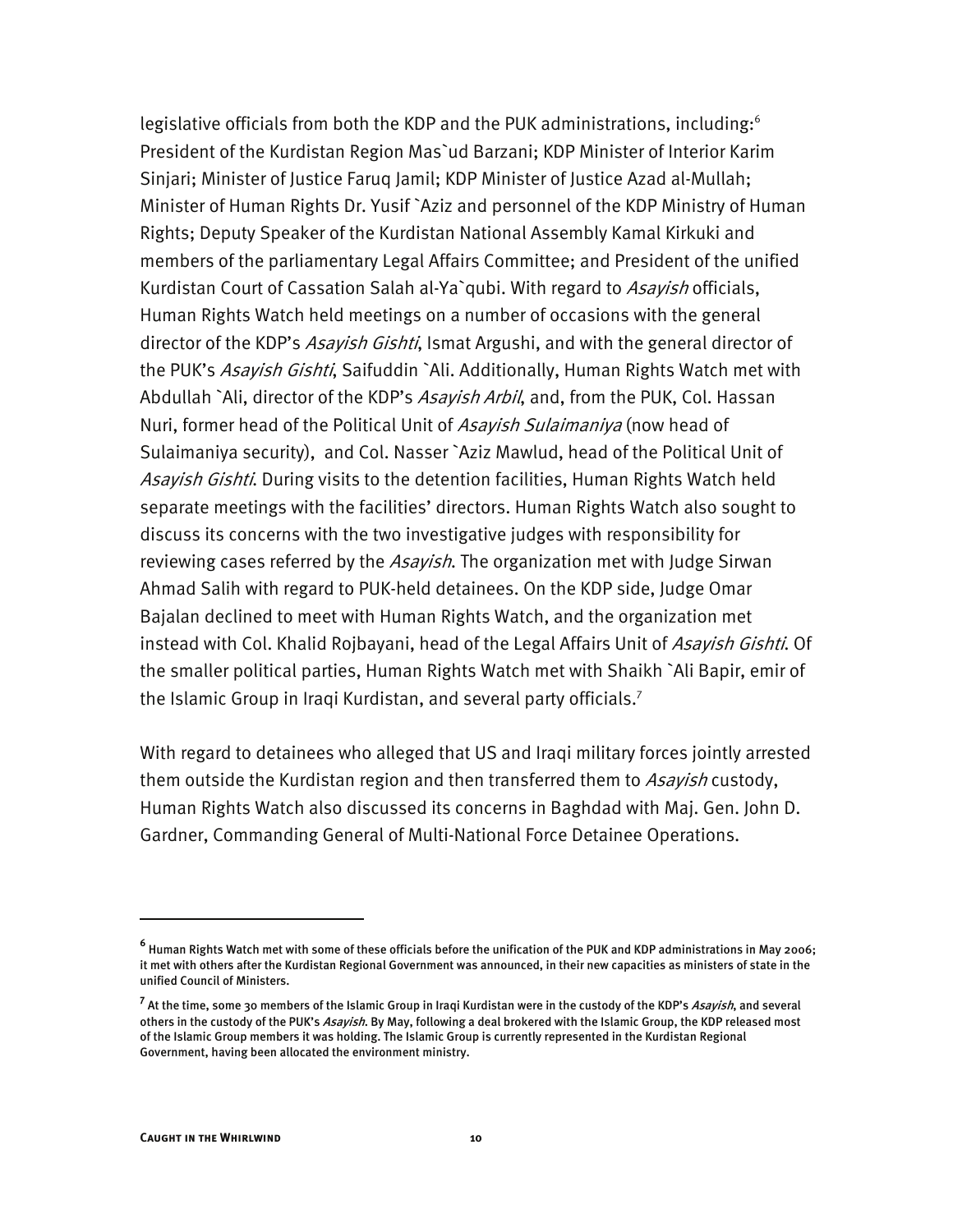Human Rights Watch sent a condensed version of this report to President Barzani's office asking for comments or a response to be incorporated into our final report. To date, President Barzani's office has not responded.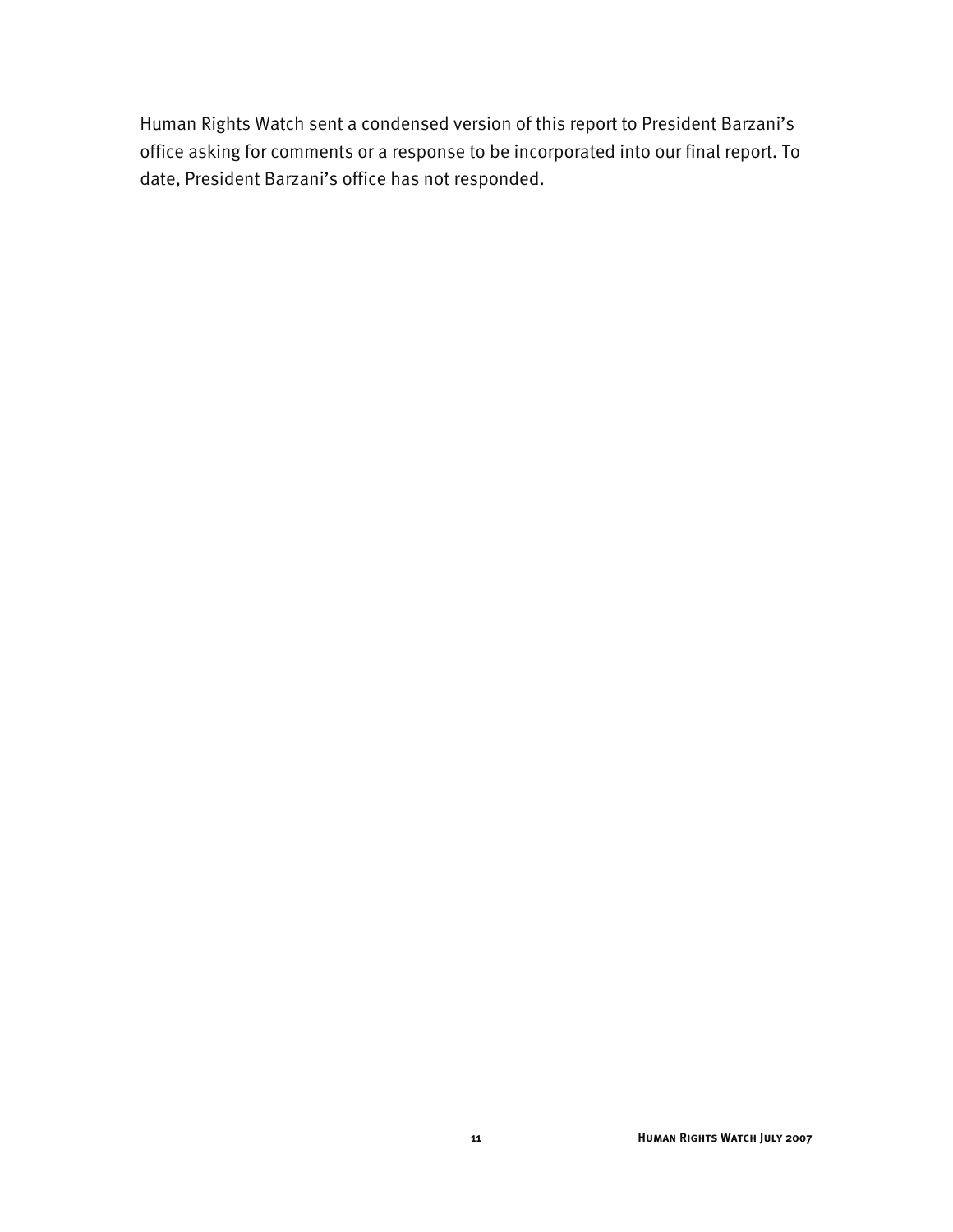#### **III. Background**

A mass uprising broke out in northern and southern Iraq in March 1991 in the wake of Iraq's defeat in the Gulf War. The Saddam Hussein government crushed the uprising, causing the exodus of some two million Kurds and Shi`a Muslims to Turkey and Iran. The following month the military forces of the United States, the United Kingdom, and France established a "safe haven" zone in the Kurdish region, followed by the imposition of an "air exclusion zone" forbidding Iraqi fixed-wing aircraft and helicopters from flying north of the 36<sup>th</sup> parallel.<sup>8</sup> Unable to provide air support to its troops, the Saddam Hussein government was forced to withdraw its civilian administration and military forces from the region. In the wake of this withdrawal, in October 1991, the governorates of Arbil, Duhok, and Sulaimaniya, as well as part of Kirkuk governorate, came under the de facto authority of Kurdish opposition forces.

Upon withdrawal from most of the Kurdish region, the Saddam Hussein government imposed an "internal frontline" and an economic blockade on the Kurdish population. Kurdish opposition forces established a joint administration and appointed a Council of Ministers, both dominated by the two principal political parties, the KDP and the PUK.<sup>9</sup> By mid-1994, however, fierce clashes had broken out between the forces of the KDP, the PUK and those of a third group, the Islamic Movement in Iraqi Kurdistan, heralding several years of fighting during which the joint administration was effectively dissolved.<sup>10</sup> It was not until September 1998 that the KDP and PUK signed the Washington Accord, a US-brokered peace agreement aimed at normalizing relations between the two sides and at the eventual reestablishment of a unified administration. Implementation was fraught with

j

**<sup>8</sup>** The northern "air exclusion zone" was imposed on April 19, 1991.

**<sup>9</sup>** The joint administration was established in the name of the Iraqi Kurdistan Front, consisting of eight political parties.

**<sup>10</sup>** Efforts by the US to broker a ceasefire during this period and to negotiate a peace agreement failed. In the context of the inter-Kurdish conflict, the political parties' human rights record was appalling. The parties engaged in widespread arbitrary arrests, detention without trial, summary trials leading to executions, routine torture of both political suspects and common criminal suspects, the assassination of political activists and other perceived critics, and enforced disappearances. Those who were responsible for these crimes were never brought to account. Additionally, tens of thousands of civilians were displaced as they were forced to choose sides and place their loyalties with one or other of the political parties fighting each other.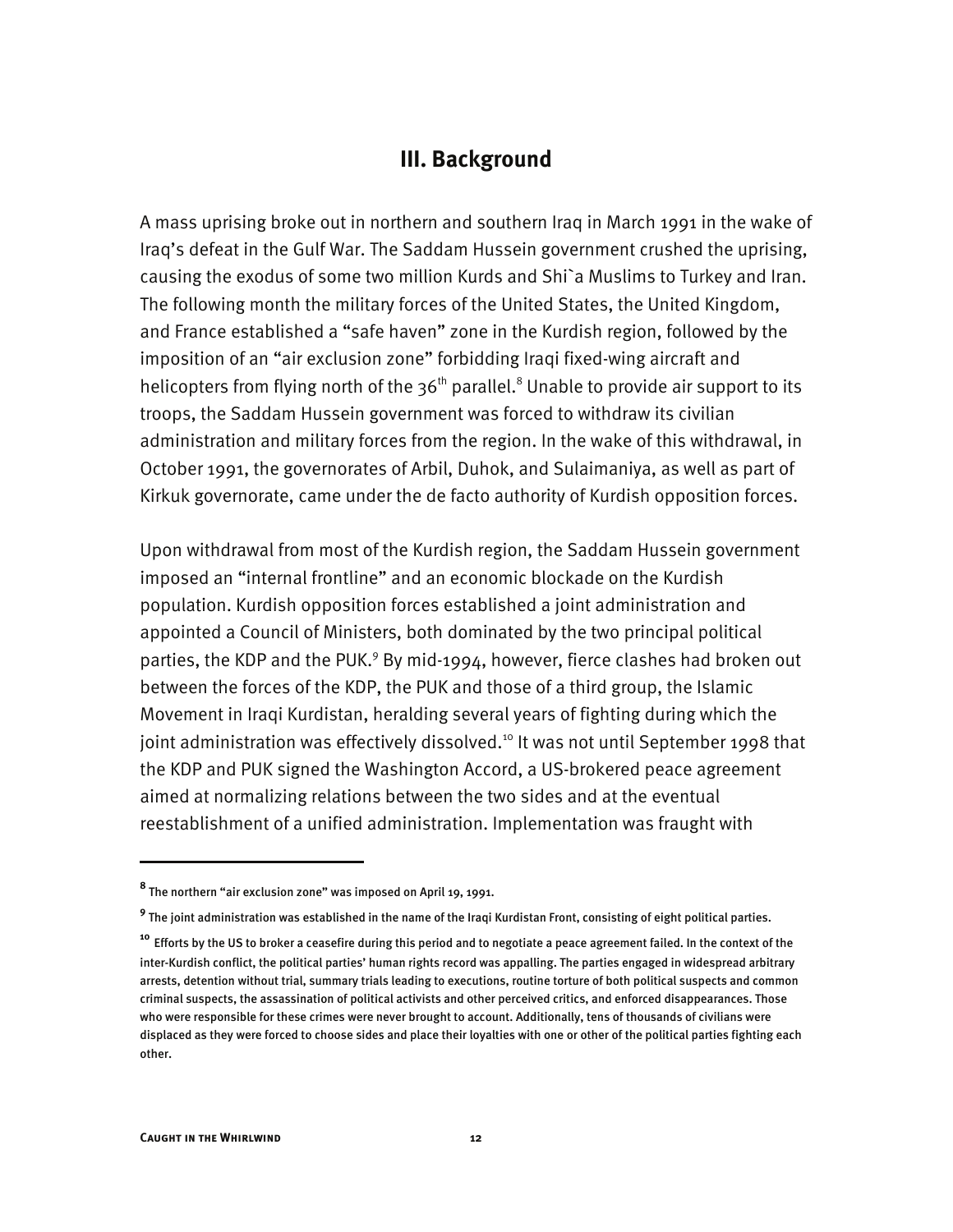complications, and both sides continued to maintain separate political, administrative, and executive institutions in areas under their effective control.<sup>11</sup> In August 2002 the two parties announced an agreement to reconvene a unified parliament and to hold elections for a new parliament. Neither event had taken place when US and other coalition forces invaded Iraq in March 2003, and the Saddam Hussein government fell the following month.

Kurdish political parties were represented in Iraq's Interim Governing Council appointed by the Coalition Provisional Authority (CPA) in July 2003, $12$  and in the Iragi Interim Government headed by Ayad `Allawi upon the declared transfer of sovereignty in June 2004. Kurdish political parties contested the January 2005 general elections on a joint platform, the Kurdistan Alliance, and were represented in the Iraqi Transitional Government headed by Ibrahim al-Ja`fari. The Kurdistan Alliance, with the KDP and PUK as its main political parties, also contested the December 2005 general elections. The Alliance won 53 seats out of 275 in Iraq's National Assembly (its members being elected for a four-year term), and were allocated six ministerial portfolios in Prime Minister Nuri al-Maliki's government. At the regional level, the KDP and the PUK dominated elections also held in January and December 2005 for the Kurdistan National Assembly.

The Iraqi Council of Representatives**<sup>13</sup>** elected PUK leader Jalal Talabani as president of Iraq in April 2005.<sup>14</sup> The Kurdistan National Assembly elected KDP leader Mas'ud Barzani as president of the Kurdistan Region in June 2005.<sup>15</sup>

**<sup>11</sup>** After 1998 the region saw significant improvements in the human rights situation. Both the KDP and PUK closed many secret or unacknowledged places of detention run by the political parties and transferred the inmates to officially recognized prisons operated by the police and internal security forces under the jurisdiction of their respective interior ministries. They accorded all categories of detainees held in these prisons visitation rights. The KDP and PUK abolished the special courts and made efforts to reduce the length of time security authorities held suspects in pretrial detention before charging them with cognizable offenses and referring them to the criminal courts. The number of reported incidents involving the torture of detainees also decreased, as did incidents involving the targeted killing of political opponents.

**<sup>12</sup>** CPA/REG/13 July 2003/6 – Governing Council of Iraq.

**<sup>13</sup>** The Iraqi Council of Representatives is often referred to in English as the Iraqi National Assembly.

**<sup>14</sup>** Jalal Talabani also served as interim president, following his election in April 2005.

**<sup>15</sup>** Kurdistan National Assembly, Decision No. 3, June 6, 2005, Kurdistan Gazette, Vol. 55, July 10, 2005. The election took place in accordance with Law No. 1 of 2005: Law of the Presidency of the Kurdistan Region – Iraq, Kurdistan Gazette, Vol. 55, July 10, 2005.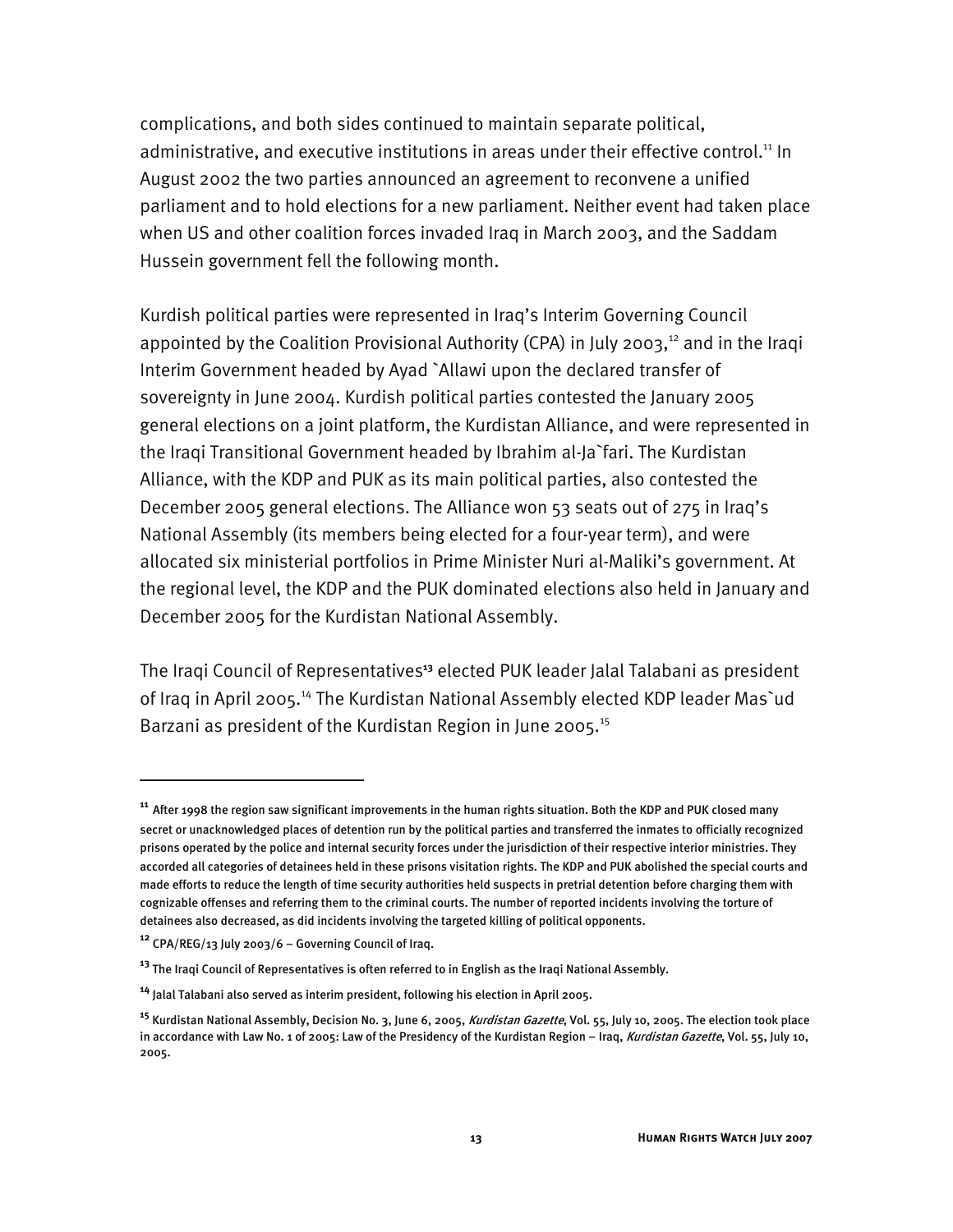The Law of Administration for the State of Iraq for the Transitional Period (Transitional Administrative Law or TAL), issued by the CPA on March 8, 2004, paved the way for the establishment of a federal system of governance in Iraq.<sup>16</sup> Article 53 of the TAL recognized the "Kurdistan Regional Government" as referring to the Kurdistan National Assembly, the Kurdistan Council of Ministers, and the regional judicial authority in the Kurdistan region.<sup>17</sup> The principles of federalism were also enshrined in the Iraqi constitution as adopted by national referendum on October 15, 2005, granting executive, legislative, and judicial powers to the federal regions.<sup>18</sup>

The KDP and the PUK administrations had not as yet unified when the TAL was promulgated and the constitutional referendum held. As part of the normalization of relations between the two parties, the Kurdistan National Assembly formally reconvened with the majority of its original members (as elected in May 1992)<sup>19</sup> for the first time in June 2005. However, until mid-2006 both the KDP and the PUK continued to maintain separate administrations in the territories under their military control, with parallel ministries, judiciary, and security and military forces.<sup>20</sup> On January 21, 2006, Jalal Talabani and Mas`ud Barzani signed the Kurdistan Regional Government Unification Agreement, establishing the principles of a unified regional government.<sup>21</sup> Formal unification took place in May when they announced a joint

**<sup>16</sup>** The Transitional Administrative Law came into effect upon the dissolution of the CPA and the restoration of sovereignty to the Iraqis in June 2004.

**<sup>17</sup>** TAL article 53 states, "The Kurdistan Regional Government is recognized as the official government of the territories that were administered by that government on 19 March 2003 in the governorates of Dohuk, Arbil, Sulaimaniya, Kirkuk, Diyala and Neneveh." The reference to Kirkuk, Diyala, and Nineveh (Mosul) denotes small areas of territory that were under the effective control of Kurdish opposition forces prior to the 2003 war rather than to those governorates as a whole.

**<sup>18</sup>** Constitution of the Republic of Iraq, Section Five, Powers of the Regions, Chapter One, arts. 116-121, as published in the Iraqi Gazette (al-Waga'i al-'Iragiyya), Vol. 4012, December 28, 2005.

**<sup>19</sup>** With KDP, PUK, and other political parties represented.

**<sup>20</sup>** The KDP controls the governorates of Arbil and Duhok, while the PUK controls the governorate of Sulaimaniya and part of Kirkuk governorate.

**<sup>21</sup>** The Unification Agreement provided for, among other things: the creation of the post of vice-president of the Kurdistan region, allocated to the PUK and with the incumbent also serving as deputy commander-in-chief of the *peshmerga* forces; the positions of speaker and deputy speaker of the Kurdistan National Assembly to be allocated to the PUK and the KDP respectively pending parliamentary elections in late 2007; and the creation of a joint cabinet with the KDP and the PUK allocated 11 ministerial portfolios each. The KDP's share includes the Ministries of Finance, Peshmerga Affairs, Agriculture, and Natural Resources, while that of the PUK includes the Ministries of Interior, Justice, Social Affairs, and Human Rights. The remaining ministries are to be allocated to other political parties in the Kurdistan region. The Agreement provided for the immediate unification of all parallel executive and legislative institutions, with the exception of four key ministries—Finance, Peshmerga Affairs, Justice, and Interior—which would unite within one year. In the interim period, "[t]hese four ministries, until they unite, will have both a cabinet minister and a minister of the region for the affairs of the concerned ministry. Each minister will have responsibility for the part of the ministry which is under their control" (Unification Agreement, art. 5(d)).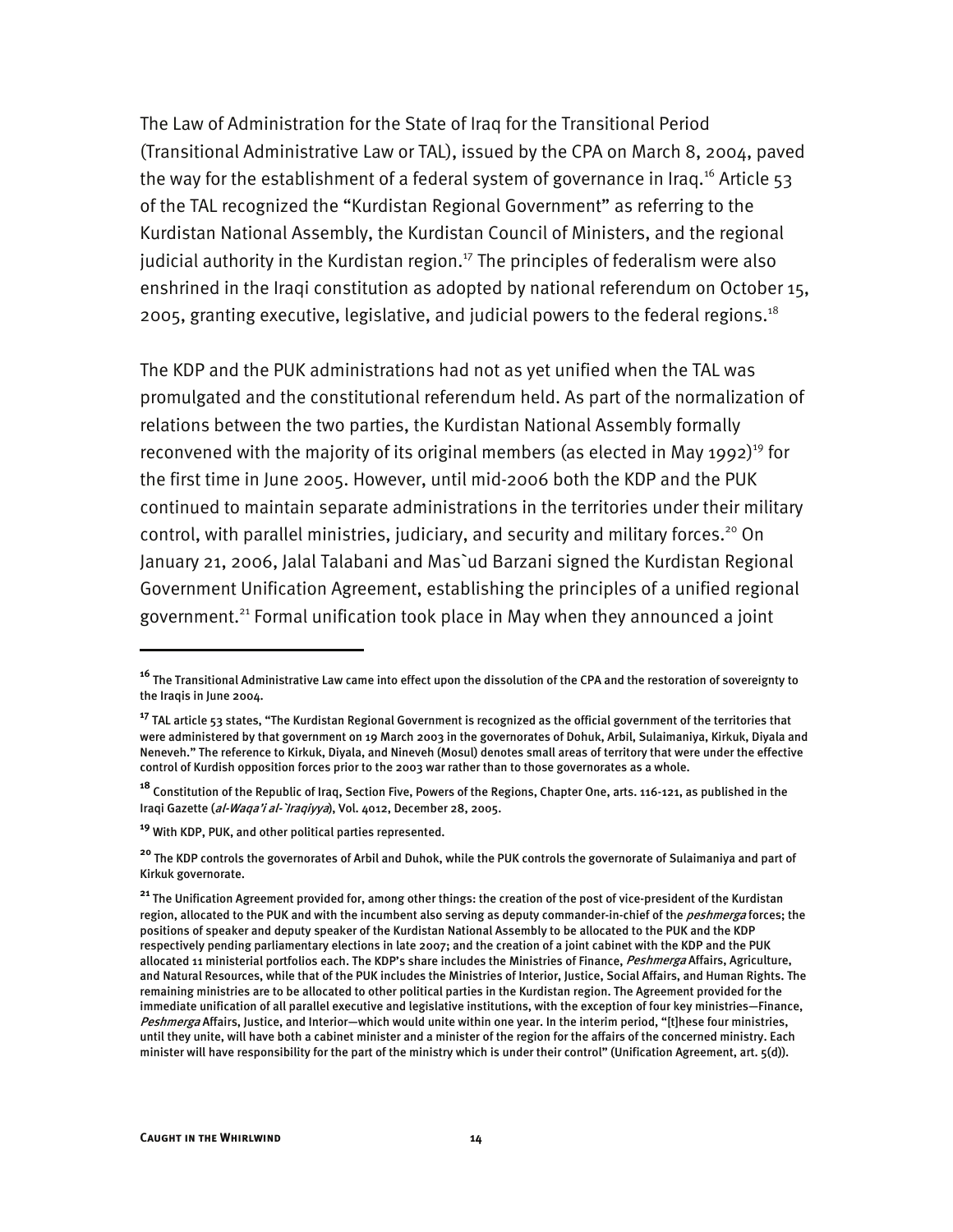cabinet, headed by Nechirvan Barzani.<sup>22</sup> Both the regional government and the parliament are based in the city of Arbil, capital of the Kurdistan region.

**<sup>22</sup>** The Kurdistan Regional Government comprises 42 ministers, nine of them without portfolio.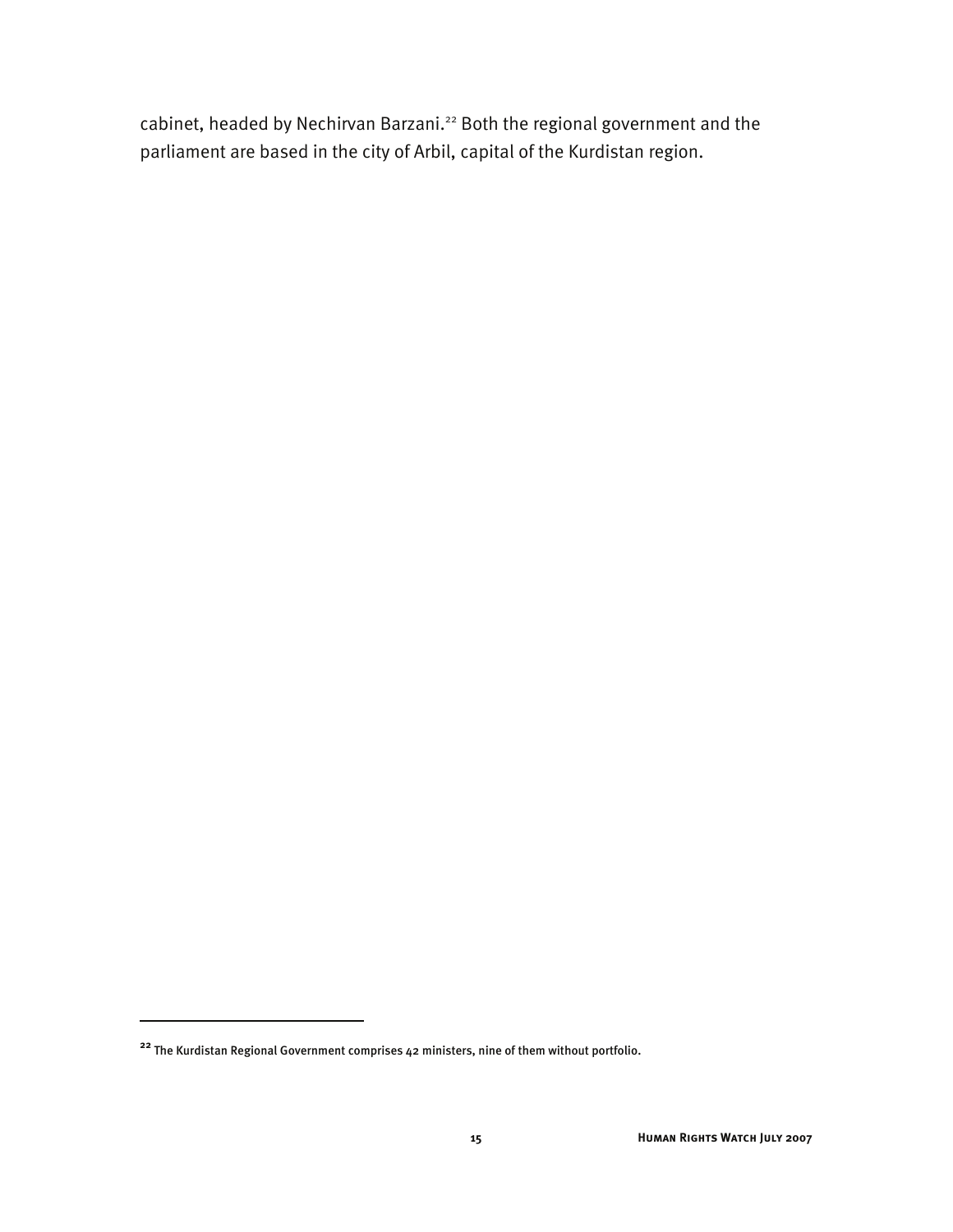#### **IV. Legal Framework**

Following the May 1992 parliamentary elections and the formation of a Council of Ministers in the Kurdistan region, the Kurdistan National Assembly as one of its first acts issued a decree pertaining to the status and implementation of legislation promulgated by the Iraqi government in Baghdad. The decree required ministries to "examine the laws, decrees, regulations and directives issued by the central authorities to identify what is not compatible with the welfare of the people of Kurdistan and [to] submit these to the National Assembly for a decision on the legitimacy or otherwise of their enforceability in the Region."<sup>23</sup> Further, "[n]o laws, decrees, regulations and directives which were issued or which will be issued by the central government authorities after the withdrawal of the government administration from the Kurdistan region on 23/10/1991 shall be enforced except after the legitimacy of their enforceability has been confirmed by the Kurdistan National Assembly."24

In practice, the Kurdish authorities did not implement legislation promulgated in Baghdad after October 23, 1991, choosing instead to issue separate legislation. In the latter half of 1992 and in 1993 in particular, they passed a number of laws establishing the interior, justice and other ministries that constituted the Council of Ministers, as well as laws regulating political, social, and security matters in the region.<sup>25</sup> These laws, as amended, remain in force today. The continued validity of these laws, as well as other decrees, directives, and regulations passed by the Kurdish legislature, was reaffirmed in the Iraqi constitution adopted in October 2005: "Legislation enacted in the region of Kurdistan since 1992 shall remain in force, and decisions issued by the government of the region of Kurdistan, including court decisions and contracts, shall be considered valid unless they are amended or

**<sup>23</sup>** Kurdistan National Assembly, Decree No. 11 of 31 August 1991 (art. 1), published in Perleman, Vol. 1, September 15, 1991. Perleman was the official gazette in the Kurdistan region, later renamed the Kurdistan Gazette.

**<sup>24</sup>** Ibid., art. 2.

**<sup>25</sup>** The latter, for example, included the Law on Publications for the Iraqi Kurdistan Region (No. 10 of 1993), the Law on Associations for the Iraqi Kurdistan Region (No. 18 of 1993), and the Law on Parties for the Iraqi Kurdistan Region (No. 17 of 1993). The Kurdistan National Assembly also passed the Weapons Law (No. 16 of 1993) in an effort to curb the distribution of weaponry in the Kurdistan region and to regulate their use through licensing under the authority of the Ministry of Interior.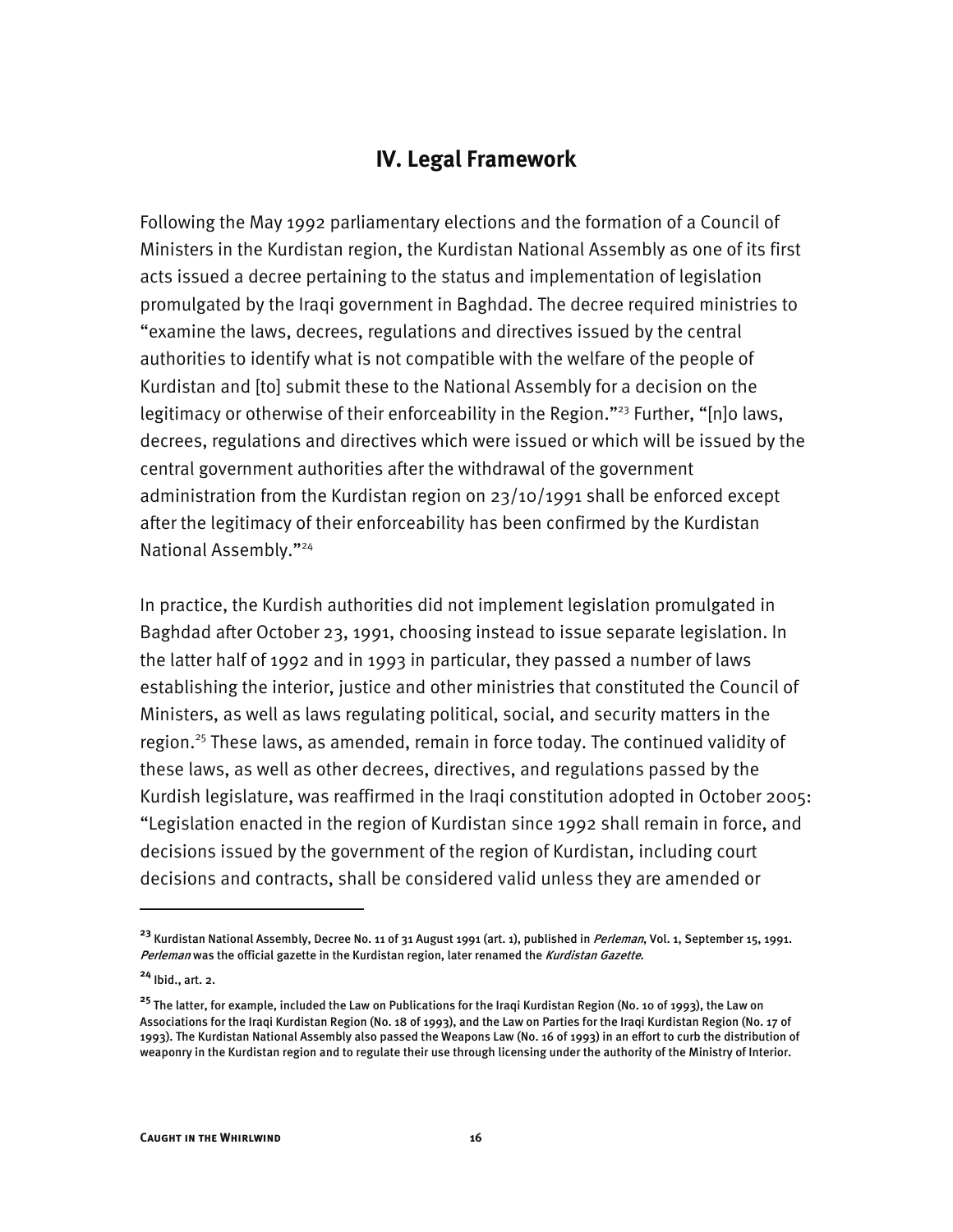annulled pursuant to the laws of the region of Kurdistan by the competent entity in the region, provided that they do not contradict the Constitution."<sup>26</sup>

The Kurdish authorities' review of legislation passed by the Iraqi government prior to October 23, 1991, led to the suspension of several laws and various decrees passed by the then Revolutionary Command Council (RCC).<sup>27</sup> None was formally rescinded since Iraqi law requires the issuance of a presidential decree authorizing repeal, but in some instances the Kurdish National Assembly promulgated alternative laws. Among them was the 1992 Judicial Authority Law, regulating the courts in the Kurdistan region,<sup>28</sup> and replacing Iraq's 1979 Judicial Organization Law.<sup>29</sup> Criminal legislation applicable in the Kurdistan region remained largely intact, in particular the Code of Criminal Procedure (CCP)<sup>30</sup> and the Penal Code,<sup>31</sup> in line with the rest of the country.

The Iraqi government has legal obligations under international human rights treaty law and customary law, to which all regional federal authorities must also adhere.<sup>32</sup> International human rights agreements to which Iraq is a party, most notably the International Covenant on Civil and Political Rights (ICCPR), ensure basic protections

**<sup>26</sup>** Constitution of the Republic of Iraq, art. 141. After the collapse of the joint Kurdish administration as a result of the inter-Kurdish conflict in the mid-1990s, the KDP and the PUK set up two parallel administrations, which promulgated legislation through different means. In KDP-controlled areas, the Kurdistan National Assembly resumed its functions in late-1996 without its PUK members. In PUK-controlled areas, with no parliamentary body to act as the legislative authority, the PUK's Council of Ministers issued decrees and decisions.

**<sup>27</sup>** Laws and Decrees Suspended in the Iraqi Kurdistan Region, published by the Kurdistan National Assembly, Vol. 1, 2002.

**<sup>28</sup>** Law No. 14 of 1992, passed by Decree No. 44 of December 28, 1992, published in Perleman, Vol. 7, January 1993. The promulgation of this law enabled the establishment of a court of cassation, based in Arbil. Prior to the withdrawal of the Iraqi government's administration from the Kurdish region in October 1991, Iraq had one court of cassation, which sat in Baghdad. A second court became necessary after unsuccessful attempts by the Kurdish authorities to have the Baghdad Court review rulings of the criminal courts in the Kurdistan region. The PUK then established a third court of cassation for the Sulaimaniya region, citing undue delays by the Arbil Court of Cassation in reviewing cases referred by the Sulaimaniya courts. Following the unification of the KDP and the PUK administrations in May 2006, the two courts were merged into the Kurdistan Court of Cassation, which sits in Arbil.

**<sup>29</sup>** No. 160 of 1979.

**<sup>30</sup>** Code of Criminal Procedure (CCP), No 23 of 1971, as amended.

**<sup>31</sup>** Penal Code, No. 111 of 1969, as amended. The Kurdish authorities suspended several of the RCC decrees amending the Penal Code, but these are not discussed here as they are not relevant to this report.

**<sup>32</sup>** See, for example, International Covenant on Civil and Political Rights (ICCPR), art. 50 ("The provisions of the present Covenant shall extend to all parts of federal States without any limitations or exceptions."). ICCPR, adopted December 16, 1966, G.A. Res. 2200A (XXI), 21 U.N. GAOR Supp. (No. 16) at 52, U.N. Doc. A/6316 (1966), 999 U.N.T.S. 171, entered into force March 23, 1976. Iraq ratified the ICCPR in 1971.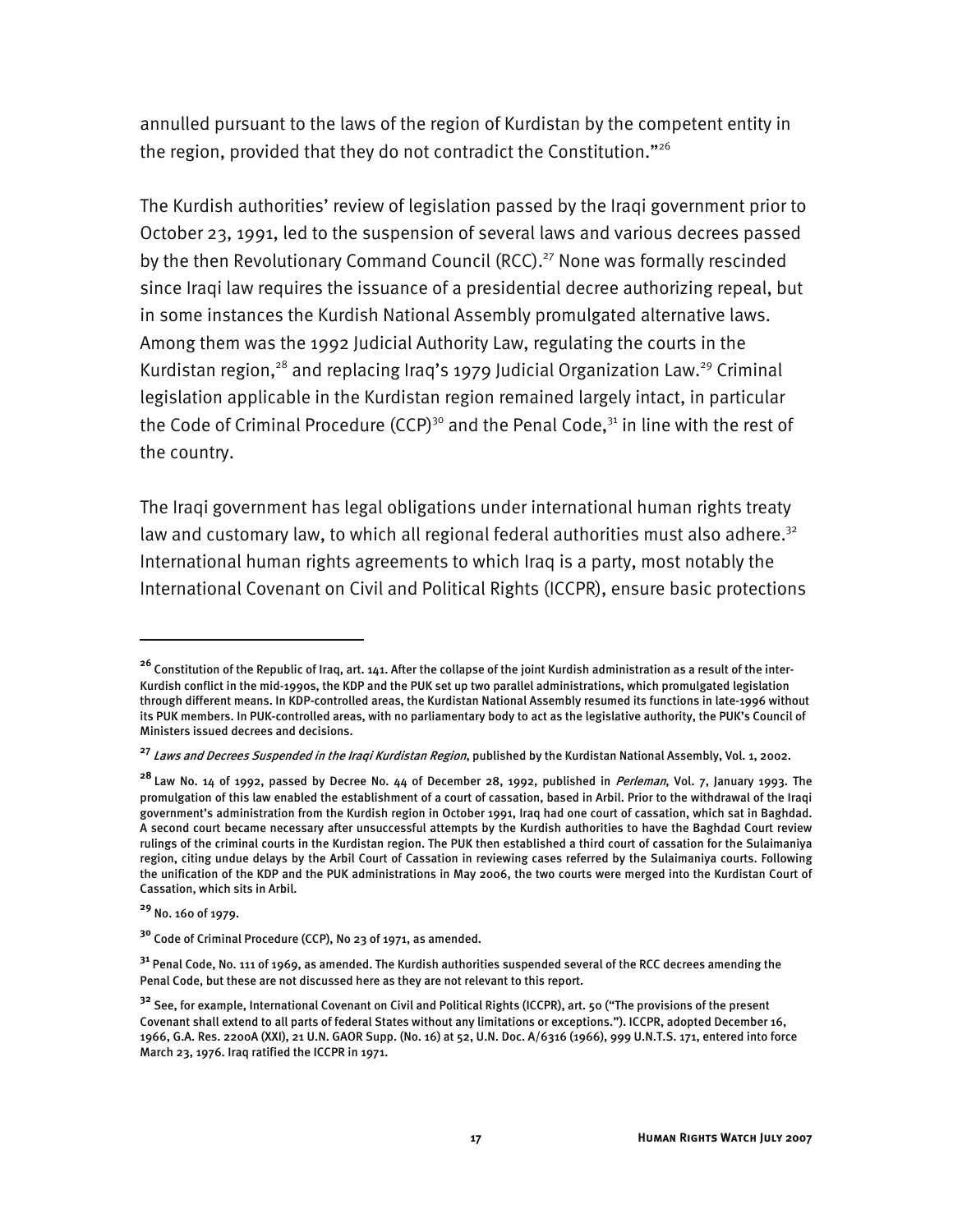for persons even in the midst of emergencies now faced by Iraq.<sup>33</sup> All successor governments of Iraq are bound by earlier governments' treaty ratifications.34

Under the ICCPR, every person has the right to protection against arbitrary arrest;<sup>35</sup> to be informed promptly of the charges against him or her; to be brought promptly before a judge and entitled to trial within a reasonable time or be released;<sup>36</sup> to be treated with dignity while in detention; $37$  to protection from torture and cruel, inhuman or degrading treatment or punishment;<sup>38</sup> and to due process and fair trial,<sup>39</sup> including the right to counsel.<sup>40</sup>

As it currently stands, Iraq's CCP falls short of international human rights standards in a number of significant ways, failing to address fundamental rights such as the

**<sup>37</sup>** ICCPR, art. 10(1).

**<sup>38</sup>** Ibid., art. 7.

I

**<sup>39</sup>** Ibid., art. 14.

**<sup>33</sup>** The Iraqi government introduced emergency legislation in July 2004, declaring a state of emergency four months later, which has been extended every two months since (Law No. 1 of 2004: Order for Safeguarding National Security, published in the Iraqi Gazette, Vol. 3987, September 2004). This is not applicable to the Kurdistan Region, where the Kurdish National Assembly declared a state of emergency on March 19, 2003, on the eve of the war in Iraq. It lifted the state of emergency on April 20, 2003, following the fall of the Saddam Hussein government, and has not reimposed it since (Decrees No 34 and 35 respectively, Kurdistan Gazette, Vols. 41 and 42).

**<sup>34</sup>** A successor government remains party to previously ratified treaties unless it "invokes either a defect in its consent to be bound by a treaty or a ground for impeaching the validity of a treaty, terminating it, withdrawing from it or suspending its operation, [and it] must notify the other parties of its claim." See Vienna Convention on the Law of Treaties, done at Vienna on May 23, 1969, entered into force on January 27, 1980, 1155 UNTS 331, art. 65.

**<sup>35</sup>** ICCPR, art. 9. To comply with this prohibition against arbitrary detention, the state must specify in its legislation the grounds on which it may deprive individuals of their liberty and the procedures it will use in enforcing arrests and detentions. Only acts conducted in accordance with such procedures are considered lawful, thus restricting the discretion of individual arresting officers. Moreover, the prohibition on arbitrariness means that the deprivation of liberty, even if provided for by law, must still be proportional to the reasons for arrest, as well as predictable. The arrests of persons for the exercise of their fundamental rights is considered arbitrary and in violation of international law. Article 9 also specifically requires arresting officials to immediately inform detainees of the reasons for their arrest, to tell them promptly of any charges against them, and to bring them promptly before a judge empowered to rule upon the lawfulness of the detention.

**<sup>36</sup>** ICCPR article 9(3) states, "Anyone arrested or detained on a criminal charge shall be brought promptly before a judge or other officer authorized by law to exercise judicial power and shall be entitled to trial within a reasonable time or to release."

**<sup>40</sup>** Ibid., art. 14(3)(b) (preparation of the defense). Human Rights Committee (HRC) General Comment 13 states that under the ICCPR "the accused must have adequate time and facilities for the preparation of his defense and to communicate with counsel of his own choosing … [T]his subparagraph requires counsel to communicate with the accused in conditions giving full respect for the confidentiality of their communications. Lawyers should be able to counsel and to represent their clients in accordance with their established professional standards and judgment without any restrictions, influences, pressures or undue interference from any quarter." UN Doc. HRI/GEN/1/Rev.6 at 135 (2003), para. 9. The UN Basic Principles on the Role of Lawyers states, "All arrested, detained or imprisoned persons shall be provided with adequate opportunities, time and facilities to be visited by and to communicate and consult with a lawyer, without delay, interception or censorship and in full confidentiality. Such consultations may be within sight, but not within the hearing, of law enforcement officials." Basic Principles on the Role of Lawyers, A/CONF.144/28/Rev.1 at 118 (1990), art. 8.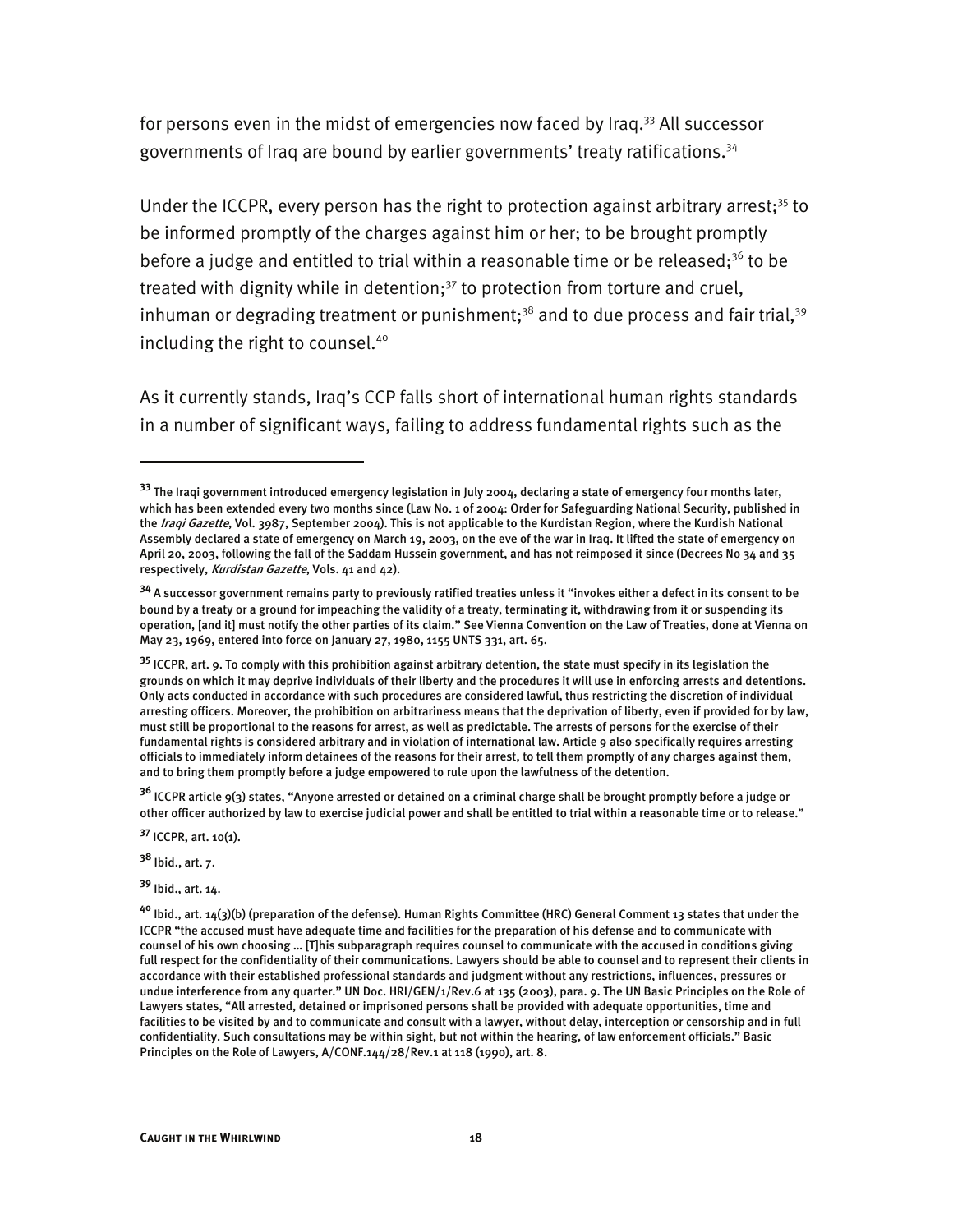right of criminal suspects against self-incrimination, the right to be represented by legal counsel at all stages of the proceedings, the right not to have coerced confessions used in evidence against them in court, and the right to be presumed innocent until proven guilty before a court of law. Nevertheless, there are a number of protections in the CCP that, if implemented, would contribute to the better protection of persons deprived of their liberty.

Under the CCP, security officials may not arrest a person without a warrant (except in  $circumstances prescribed by law<sup>41</sup> such as arrest carried out while a crime is taking$ place (*in flagrant delicto*)).<sup>42</sup> They must bring defendants before an investigating judge within 24 hours of arrest.<sup>43</sup> The judge may renew the period of detention for not more than 15 days on each occasion, provided that the total period does not exceed six months. If security officials do not complete their criminal investigation within six months, they must obtain authorization through the investigative judge for further extensions of the detention period from the relevant criminal court.<sup>44</sup>

The CCP prohibits the use of "any illegal method to influence the accused to extract a confession,"45 such as ill-treatment, threats to cause harm, enticement, promises, psychological influence, or the use of drugs or intoxicants.46 While there is no prohibition against using such evidence in court, detainees have the right to submit a complaint regarding a threat or harm caused to them, with a view to initiating criminal proceedings against the perpetrators.<sup>47</sup> Iraq's Penal Code provides a further measure of accountability, making officials found guilty of torturing or ill-treating detainees in their custody punishable by up to 15 years' imprisonment.<sup>48</sup>

I

**<sup>45</sup>** Ibid., art. 127.

**<sup>47</sup>** CCP, art. 3(2).

**<sup>41</sup>** CCP, art. 92.

**<sup>42</sup>** Ibid., art. 102(a).

**<sup>43</sup>** Ibid., art. 123.

**<sup>44</sup>** Ibid., art. 109 (a) and (c).

**<sup>46</sup>** Article 213(c) of the CCP states that the court may rely solely on a confession "if it is satisfied with it and if there is no other evidence which proves it to be a lie."

**<sup>48</sup>** Article 333 of the Penal Code (No. 111 of 1969) states, "Any public official or agent who tortures or orders the torture of an accused, witness or informant in order to compel him to confess to the commission of an offense or to make a statement or provide information about such an offense or to withhold information or to give a particular opinion in respect of it is punishable by imprisonment or by detention. Torture shall include the use of force or threats." As defined under articles 25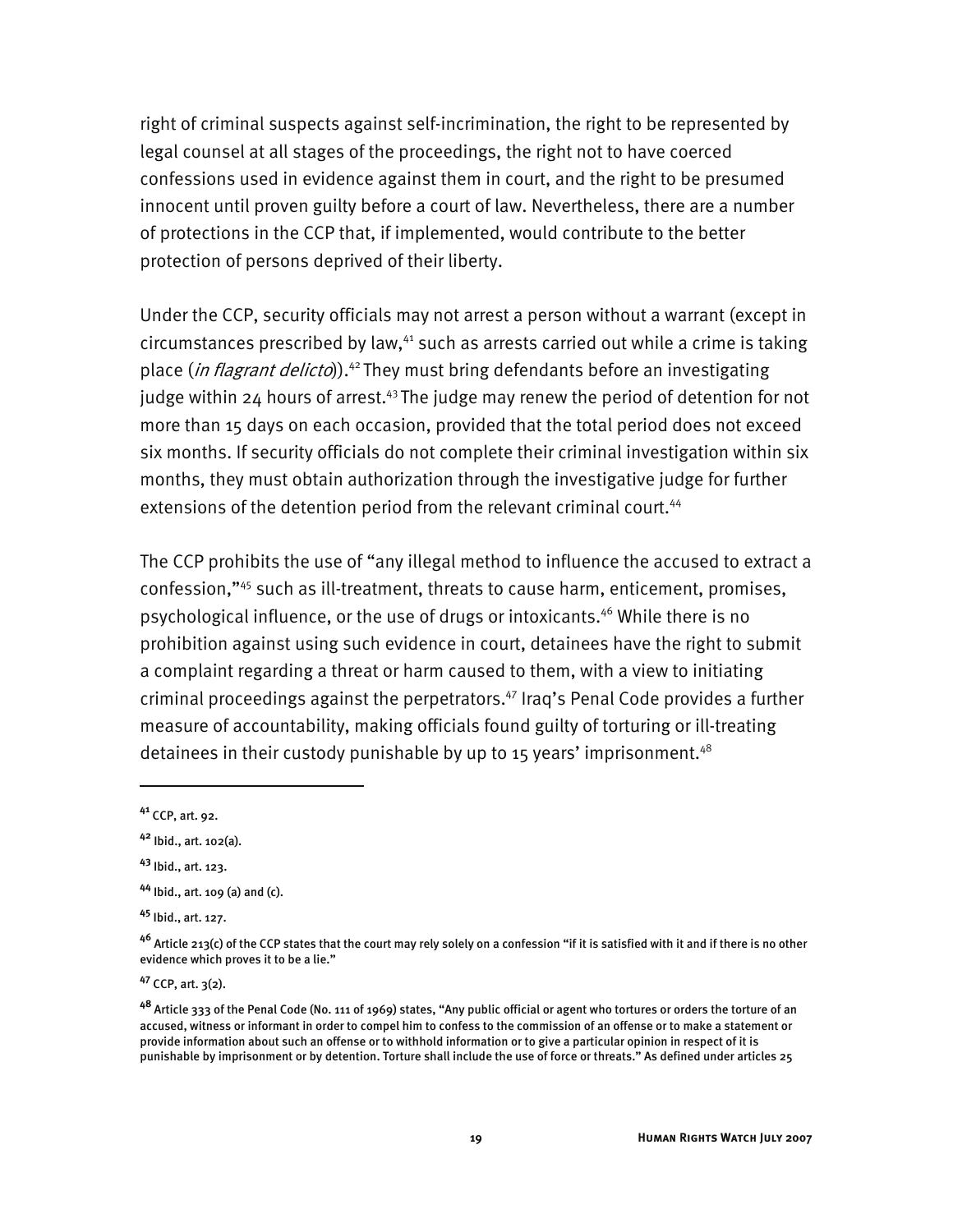The Coalition Provisional Authority promulgated a number of amendments to the CCP and the Penal Code after April 2003, some of which addressed the shortcomings of these laws. The amendments included a prohibition on torture<sup>49</sup> and on the use of coerced confessions as evidence in certain circumstances.50 The CPA also affirmed the right of criminal detainees to remain silent upon arrest, to consult legal counsel,<sup>51</sup> and to be promptly informed of the charges against them.<sup>52</sup> It affirmed the right to remain silent and to legal counsel at the investigative stage.<sup>53</sup> Further, "[i]f the accused desires an attorney the examining magistrate or investigator shall not question the accused until he or she has retained an attorney or an attorney has been appointed by the Court."54

These amendments no longer have the force of law except to the extent that domestic legislation subsequently incorporated them.55 In September 2003 the Kurdistan National Assembly incorporated into regional legislation the CPA amendments to the Penal Code and the CCP, but did so selectively, excluding several provisions that protected fundamental rights and principles. With regard to the Penal Code, the Kurdish legislature went further than the CPA by suspending altogether the majority of provisions criminalizing offenses against the internal and external

**<sup>51</sup>** CPA/MEM/27 June 2994/03 (Criminal Procedures), Section 4 reads, "At the time an Iraqi law enforcement officer arrests any person, the officer shall inform that person of his or her right to remain silent and to consult an attorney."

**<sup>52</sup>** Ibid., Section 5(c) reads, "A criminal detainee shall be promptly informed, in writing, in a language which they understand, of the particulars of the charges preferred against them by the authority serving an arrest warrant."

**<sup>53</sup>** Ibid., Section 3(b) reads, "Before questioning the accused the examining magistrate must inform the accused that i) he or she has the right to remain silent and no adverse inference may be drawn from the accused's decision to exercise that right; ii) he or she has the right to be represented by an attorney, and if he or she is not able to afford representation, the Court will provide an attorney at no expense to the accused."

**<sup>54</sup>** Ibid., Section 3(c).

I

**<sup>55</sup>** Article 62 of the TAL states, "This law shall remain in effect until the permanent constitution is issued and the new Iraqi government is formed in accordance with it." A draft permanent constitution was adopted by national referendum in October 2005. Constitutional amendments remain subject to negotiations between Iraq's various political parties at this writing.

and 26 of the code, "detention" is a period ranging from three months to five years, and "imprisonment" is a period ranging from five to 15 years.

**<sup>49</sup>** CPA/ORD/9 June 2003/07 (Penal Code). Section 3(2) of the Order states, "Torture and cruel, degrading or inhuman treatment or punishment is prohibited."

**<sup>50</sup>** Prior to the amendment, article 218 of the CCP read, "It is a condition of the acceptance of the confession that it is not given as a result of coercion, whether it be physical or moral, a promise or a threat. Nevertheless, if there is no causal link between the coercion and the confession or if the confession is corroborated by other evidence which convinces the court that it is true or which has led to uncovering a certain truth, then the court may accept it." The article now reads, "It is a condition of the acceptance of the confession that it is not given as a result of coercion." (CPA/MEM/27 June 2004/03: Criminal Procedures, Section 3d (vii)).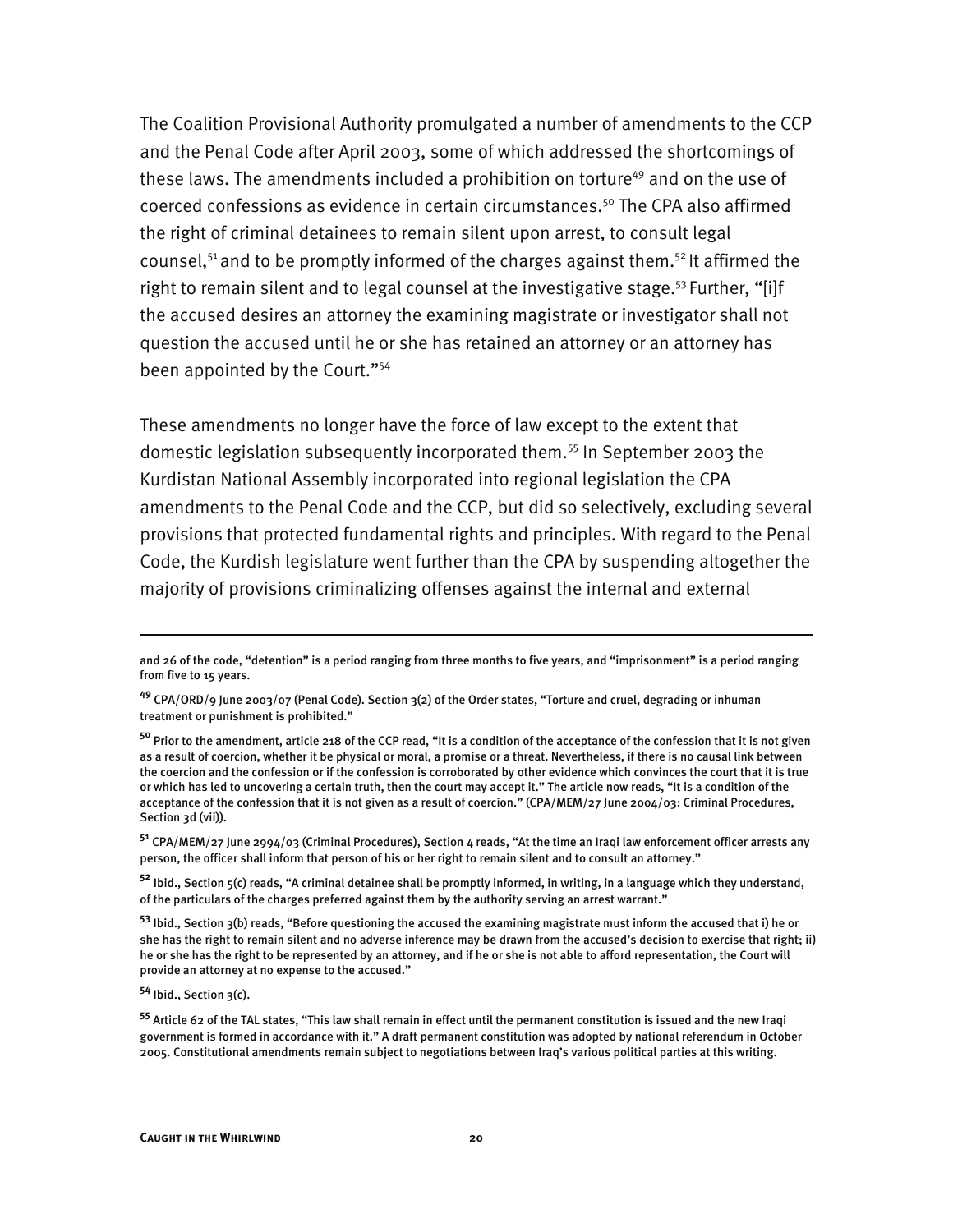security of the state, as well as offenses against state or official institutions, many of which carried the death penalty or long custodial sentences.<sup>56</sup> It did not incorporate other amendments, including two articles suspending capital punishment and reaffirming the total prohibition on torture, although amendments to the CCP partially addressed these issues.<sup>57</sup> With regard to the CCP, the Kurdish legislature incorporated key amendments that guaranteed better protection for suspects at the investigative stage,<sup>58</sup> including the right to be questioned in a language they understand or have an interpreter appointed to them,<sup>59</sup> and the right to engage legal counsel or have legal counsel appointed to them.<sup>60</sup> However, the Kurdish legislature did not incorporate the right of criminal detainees to remain silent upon arrest.<sup>61</sup> or the right to be promptly informed of the charges against them.<sup>62</sup> With regard to admissible evidence, the Kurdish legislature incorporated a CPA amendment guaranteeing detainees the right not to have coerced confessions used as evidence against them in certain circumstances,<sup>63</sup> but it did not incorporate a related amendment that prohibited reliance solely on a confession if the court "is satisfied with it and if there is no other evidence which proves it to be a lie."<sup>64</sup>

**<sup>56</sup>** Law No. 21 of 2003, passed by the Kurdistan National Assembly on September 27, 2003 (Kurdistan Gazette, Vol. 45, October 10, 2003). The law suspended articles 157-189 (offenses against external state security), articles 190-195 and articles 198-219 (offenses against internal state security), and articles 223, 225, 227 and 228 (offenses against official or state institutions). The CPA amendment stated that legal proceedings with respect to these and other offenses could only be brought with the written permission of the CPA Administrator (CPA/ORD/10 June 2003/07, Penal Code, Section 2, article 2).

**<sup>57</sup>** CPA/ORD/10 June 2003/07, Section 3, arts. 1 and 2.

**<sup>58</sup>** Law No. 22 of 2003 (Suspending Implementation of Articles of the Iraqi Code of Criminal Procedure No. 23 of 1971), passed by the Kurdistan National Assembly on September 27, 2003 (Kurdistan Gazette, Vol. 45, October 10, 2003).

**<sup>59</sup>** CCP, art. 61 (c), amended by CPA/MEM/27 June 2004/03, Criminal Procedures, Section 3 (a).

**<sup>60</sup>** CCP, art. 123, amended by CPA/MEM/27 June 2004/03, Criminal Procedures, Section 3 (b).

**<sup>61</sup>** Ibid. Article 3 of Law No. 22 of 2003 adopted by the Kurdistan National Assembly incorporated part of the CPA's amendment to article 123 of the CCP, but excluded a paragraph that reads, "Before questioning the accused the examining magistrate must inform the accused that i) he or she has the right to remain silent and no adverse inference may be drawn from the accused's decision to exercise that right" (Section 3(b)). International human rights law provides for a right against selfincrimination but does not provide for a right to remain silent, a protection common to common law legal systems, but not civil law systems.

**<sup>62</sup>** CPA/MEM/27 June 2004/03, Criminal Procedures, Section 5(c).

**<sup>63</sup>** CCP, art. 218. See footnote 51, above.

**<sup>64</sup>** CCP, art. 213 (c). The CPA amendment deleted "and if there is no other evidence which proves it to be a lie." (CPA/MEM/27 June 2004/3, Section 3d(vi)).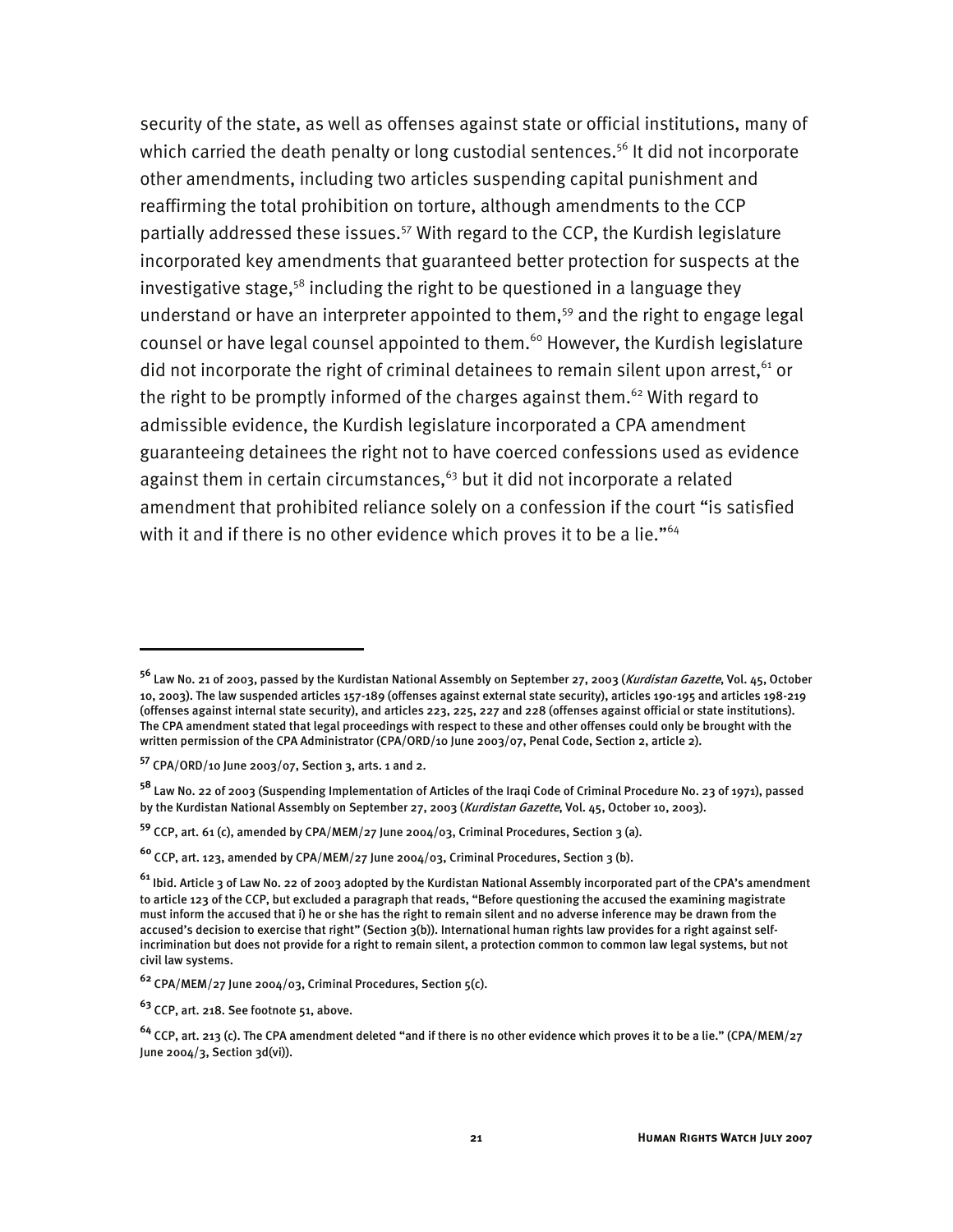In July 2006 the Kurdistan National Assembly adopted the Law on the Combat of Terrorism in the Iraq Kurdistan Region (Anti-Terrorism Law),  $65$  valid for two years from the date of its coming into force.<sup>66</sup> The law criminalizes a wide range of offenses deemed to constitute terrorism. Article 2 introduced the death penalty as a mandatory punishment for eight offenses:

- 1. establishing, directing or organizing a group or gang with the intention of committing acts punishable under the law;
- 2. ideologically or politically motivated assassinations;
- 3. the use of explosive devices or other materials to further terrorist ends if such acts result in the death of one or more persons;
- 4. the holding of persons as hostages with the intention of influencing the actions of the regional authorities or other governmental or nongovernmental institutions in the region, or creating a climate of fear;
- 5. the killing of persons enjoying international or diplomatic protection, and personnel working for foreign companies or governmental and nongovernmental organizations, with terrorist motives; $67$
- 6. receiving military training from, or becoming a member of, groups that commit terrorist acts;<sup>68</sup>
- 7. cooperating with a foreign state or with groups outside the region in order to commit terrorist acts punishable under the law; and
- 8. facilitating the entry or exit of terrorists to and from the region, or harboring or assisting them, or knowingly providing them with information for use in planning terrorist acts.

Article 3 prescribes life imprisonment for eight other offenses,<sup>69</sup> and article 4 provides for custodial sentences not exceeding 15 years for another six offenses.<sup>70</sup>

**<sup>65</sup>** Law No. 3 of 2006, Kurdistan Gazette, Vol. 61, July 16, 2006. This law is separate from counterterrorism legislation passed by the central government in Baghdad in November 2005, and which is not addressed in this report (Law on the Combat of Terrorism, No. 13 of 2005, Iraqi Gazette, Vol. 4009, November 9, 2005).

**<sup>66</sup>** Law No. 3 of 2006, art. 17.

**<sup>67</sup>** Ibid., art. 2(5). Where such acts do not lead to the death of a person, capital punishment is replaced with life imprisonment.

**<sup>68</sup>** Ibid., art. 2(6). This provision is only applicable to members of the Kurdish internal security forces and to the peshmerga forces.

**<sup>69</sup>** Offenses punishable by life imprisonment include: the destruction of public and private property and installations; abduction of persons for political or financial gain; the training of persons in military warfare with the intention of carrying out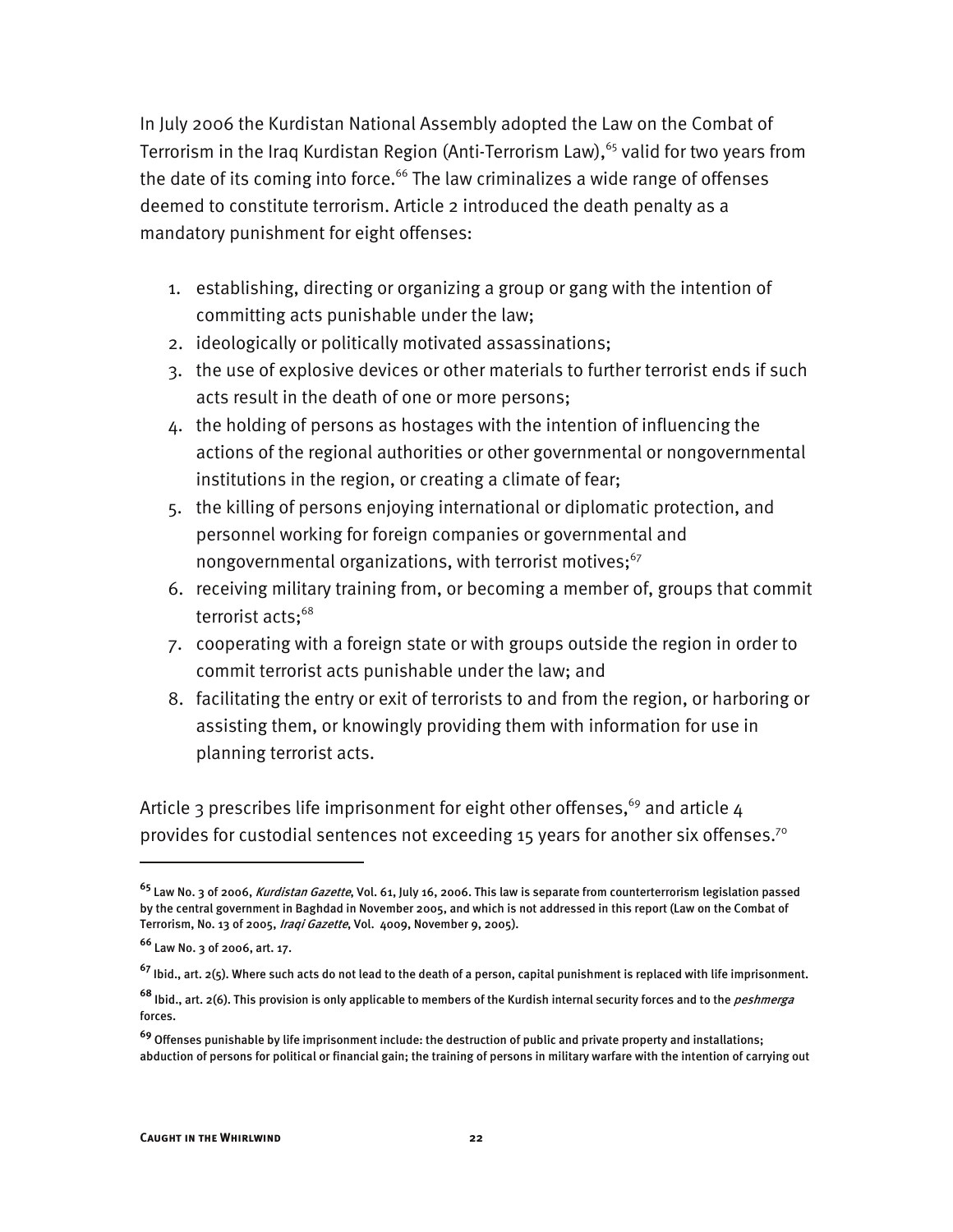One key provision of the Anti-Terrorism Law, which takes precedence over the CCP and the Penal Code, $71$  is inconsistent with an amendment to the CCP that the Kurdish authorities adopted in September 2003 regarding the admissibility of coerced confessions.72 Article 13 of the Anti-Terrorism Law, while providing for the "legal and fair treatment" of an accused at all stages of an investigation, including provision of defense counsel, also permits the reliance on confessions extracted under duress, threats, or torture if corroborated by other evidence.<sup>73</sup> By permitting reliance on such confessions, the law might well encourage detaining officials to torture or otherwise ill-treat detainees. The law limits the redress available to detainees to litigation against investigating officers in their private capacity, although it also provides for detainees found not guilty to seek compensation for damages in accordance with the constitution and the laws.74

The policies of the KDP and PUK administrations with respect to capital punishment have been at variance. In 2002 the PUK administration suspended the application of the death penalty indefinitely, commuting some 40 death sentences pending at the time to life imprisonment or less.<sup>75</sup> The KDP administration continued to apply the

**<sup>71</sup>** Law No. 3 of 2006, art. 16.

I

**<sup>72</sup>** The Human Rights Committee (HRC), the international body responsible for monitoring compliance with the ICCPR, has stated, "It is important for the discouragement of violations under article 7 [prohibition on torture] that the law must prohibit the use of admissibility in judicial proceedings of statements or confessions obtained through torture or other prohibited treatment." Human Rights Committee, General Comment 20, article 7 (Forty-fourth session, 1992), Compilation of General Comments and General Recommendations Adopted by Human Rights Treaty Bodies, UN Doc. HRI\GEN\1\Rev.1 at 30 (1994), para. 11.

**<sup>73</sup>** Article 13 of Law No. 3 of 2006 reads,

**<sup>74</sup>** Law No. 3 of 2006, art. 14.

**<sup>75</sup>** This was largely the result of a directive issued by PUK leader Jalal Talabani, which was supported by then prime minister of the PUK administration Barham Salih. Both have publicly stated their opposition to the death penalty on various occasions.

terrorist acts; membership of terrorist groups; and the manufacture or possession of explosive devices for use in terrorist acts. The hijacking of civilian aircraft is also punishable by life imprisonment, but the death penalty is imposed if such acts result in the death of one or more persons.

**<sup>70</sup>** Offenses punishable by terms of imprisonment not exceeding 15 years include: possession of, with terrorist motives, literature or audiovisual materials containing incitement to commit acts of terrorism; having knowledge of a terrorist act punishable under the law and failing to notify the authorities accordingly; and deliberately spreading information through literature or audiovisual or electronic mediums that encourages the commissions of acts of terrorism and leads to the undermining of public safety, the spread of fear, or threatens regional political institutions.

A person accused under this law must be accorded legal and fair treatment at all stages of the investigation, including the provision of defense counsel. It is not permitted to use physical or psychological methods of torture, or inhuman treatment, against him. A confession extracted from him under duress, threat or torture is not admissible unless it is corroborated by other legal evidence. The accused has the right to litigate against persons charged with investigating him, in their private capacity, for any serious material damage he may have suffered as a result of one of the aforementioned methods.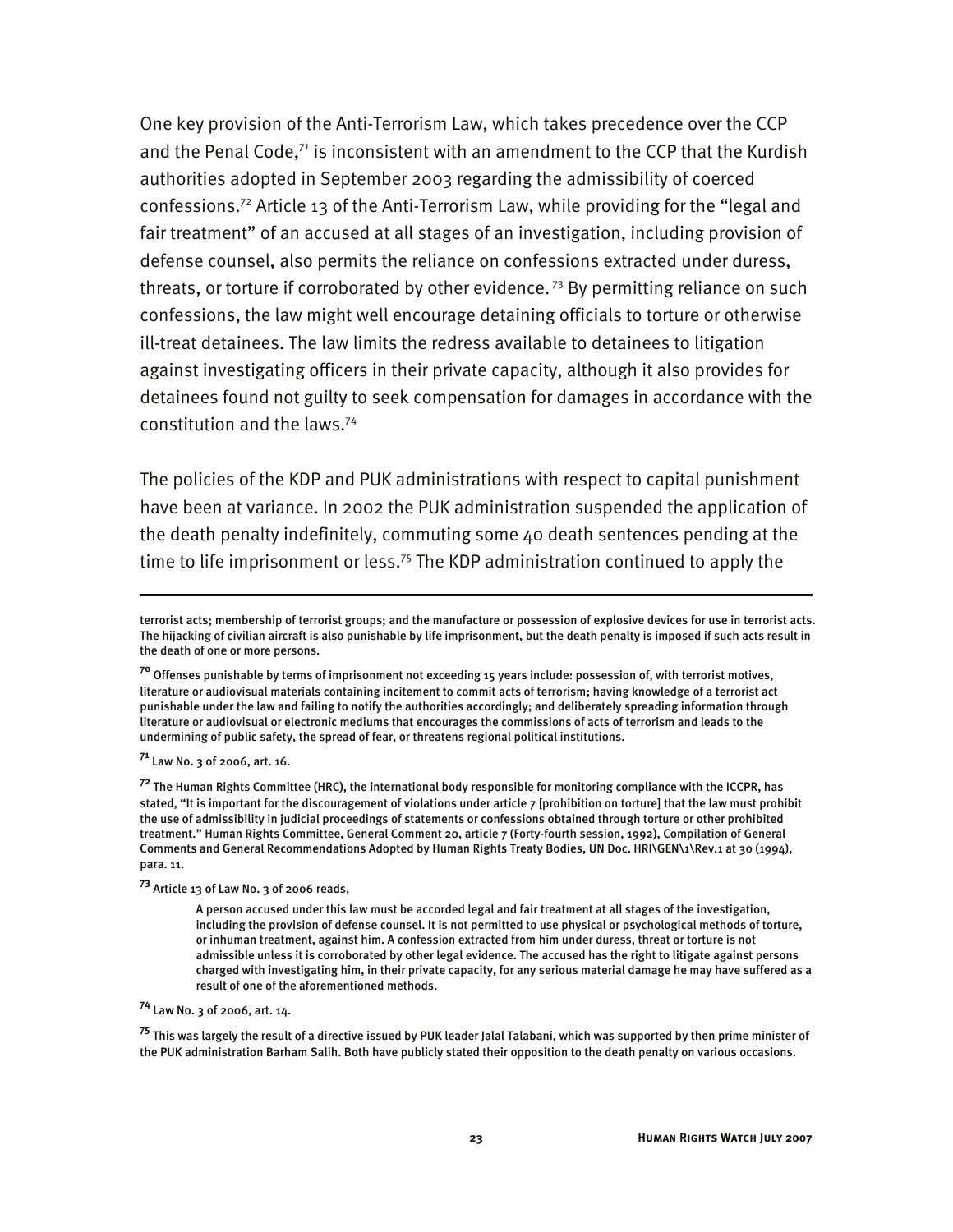death penalty, albeit restrictively, to serious felonies such as premeditated murder. While the Kurdistan National Assembly did not incorporate into regional legislation the CPA amendment to the Penal Code that suspended the death penalty (as noted above), it did incorporate an amendment to the CCP that suspended all articles regulating its implementation, thereby effectively suspending its use.<sup>76</sup> The Kurdistan legislature did not rescind the suspension of these articles when it passed counterterrorism legislation in July 2006. However, in September 2006 the Kurdistan National Assembly passed a decree reestablishing capital punishment for certain offenses.**<sup>77</sup>** Human Rights Watch opposes the death penalty in all circumstances because of its inherent cruelty and irreversibility.

**<sup>76</sup>** Arts. 285-293, suspended by CPA/MEM//27 June 2004/3, Section 3(d)(ix).

**<sup>77</sup>** Law No. 6 of 2006, issued on 11 September 2006.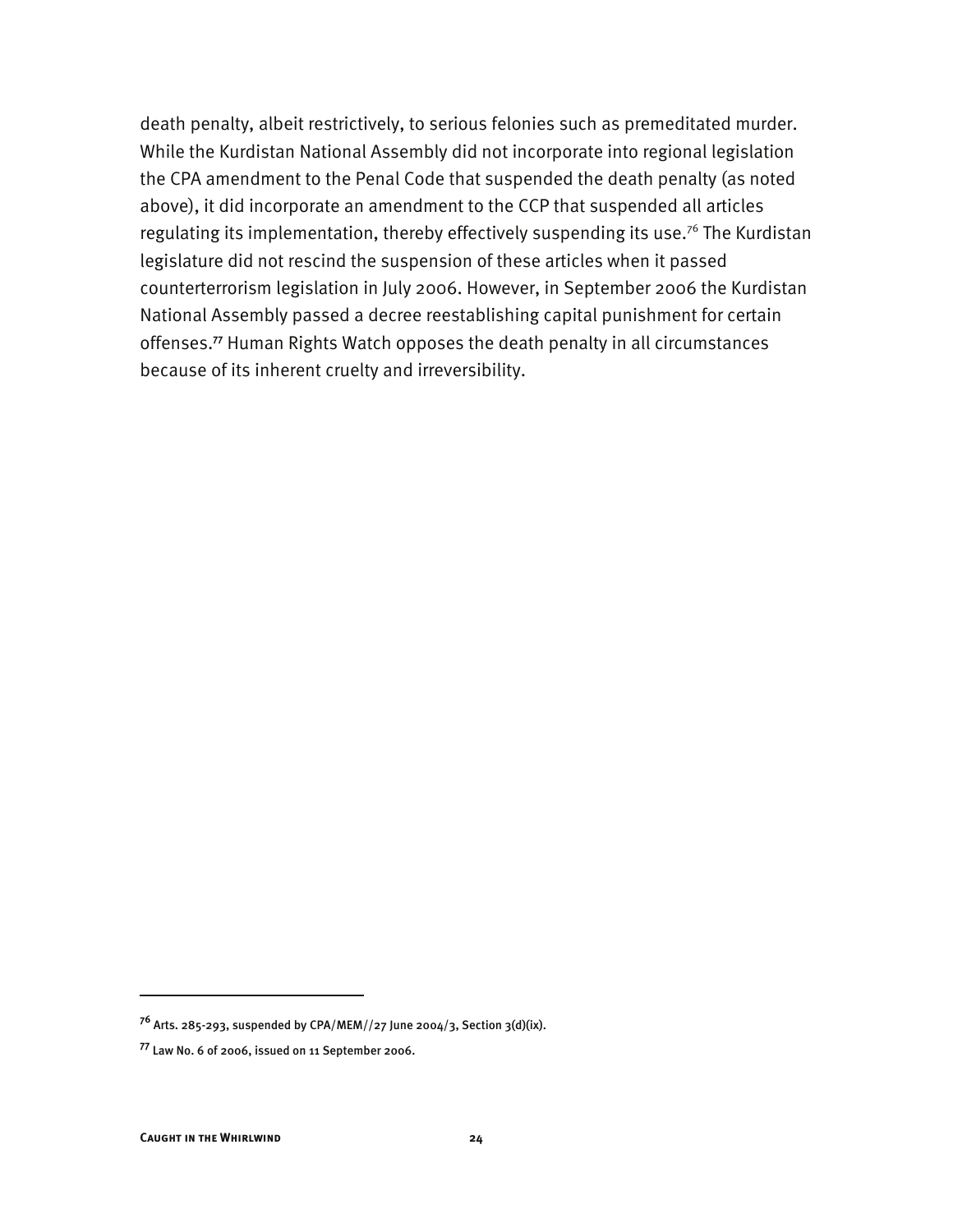#### **V. The Kurdish Security Forces (Asayish)**

The de facto Kurdish authorities gave the Asayish official legal recognition in March 1993,<sup>78</sup> placing them under the authority of the Kurdish Ministry of Interior and giving them jurisdiction over economic crimes, such as smuggling, and political crimes, including espionage and acts of sabotage and terrorism. Organizationally, the Asayish were divided into four directorates, covering the governorates of Duhok, Arbil, Sulaimaniya, and part of Kirkuk, each comprising a Political Unit (al-Shu'ba al-Siyasiyya), an Economic Unit (al-Shu ba al-Iqtisadiyya), and a Legal Unit (al-Shu ba  $al$ -Qanuniyya).<sup>79</sup> A General Security Directorate was established to oversee and coordinate their functions. Traditionally, the heads of the various directorates have been civilians.

While Asayish personnel had clear party affiliations, Kurdish political leaders made genuine efforts in the early 1990s, under the first joint administration, to achieve partial unification of their security and police forces. In addition, the Council of Ministers at that time introduced measures to increase the transparency and accountability of the law enforcement institutions. Part of the basic training of Asayish personnel was aimed at enhancing awareness of the provisions of the Iraqi Code of Criminal Procedure and the Penal Code, as well as knowledge of international standards pertaining to law enforcement.<sup>80</sup> There was no sustained follow up, however, and the political will to hold Asayish personnel accountable for the abuse of detainees in their custody was weak, encouraging a climate of impunity that remains prevalent today.

Following the collapse of the joint administration as inter-Kurdish armed clashes reached a peak in the mid-1990s, the KDP and the PUK operated separate Asayish

**<sup>78</sup>** Law of the Ministry of Interior, No. 9 of 1993, passed by Decree No. 21 of 27 March 1993, published in Perleman, Vol. 10, April 1993. The Kurdish authorities actually set up the *Asayish* five months earlier, in October 1992, and the *Asayish* became operational in January 1993.

**<sup>79</sup>** Other units within the Asayish include a Residence and Travel Unit (Shu`bat al-Iqama wal-Safar).

**<sup>80</sup>** These included the UN Code of Conduct for Law Enforcement Officials and the UN Standard Minimum Rules for the Treatment of Prisoners.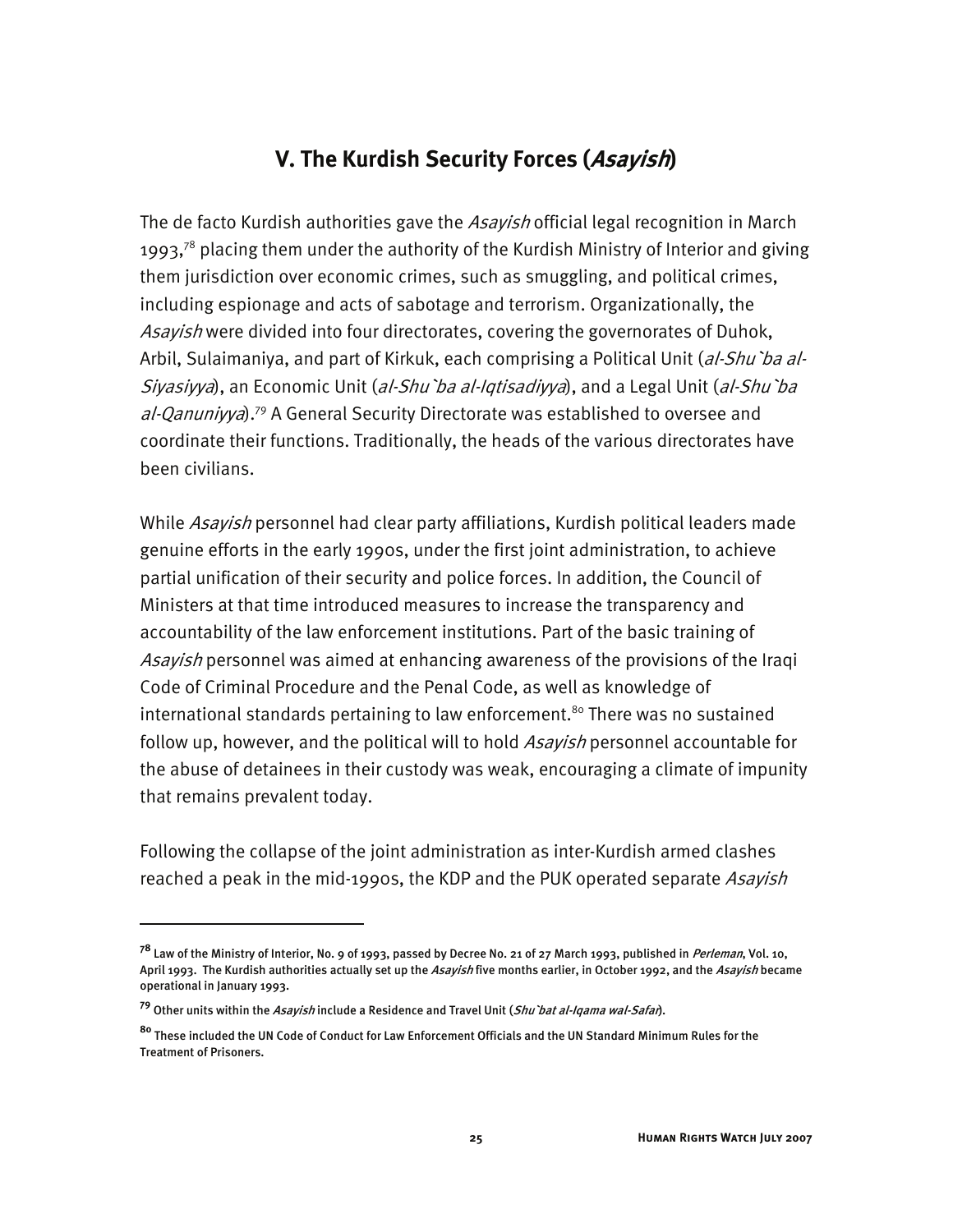forces in territory under their control. Until late 2004 these forces remained under the authority of the two parties' respective ministries of interior, with few changes to their organizational structures or areas of competence. On each side, the Asayish also continued to work closely with the intelligence agencies of their respective political parties. The KDP's principal agency is the *Parastin*, headed by Masrur Barzani,<sup>81</sup> and that of the PUK is *Dazgay Zanyari*, headed by Khasrow Gul Muhammad. $82$  The primary function of these two agencies is intelligence gathering on matters relating to both the internal and external security of the Kurdistan region. Officially, they do not have power to arrest or detain, nor the authority to operate any of the recognized detention facilities. Both agencies coordinate and share intelligence with the respective *Asayish* forces in the governorates under their control. In some instances the *Asayish* will retain physical custody over detainees who were arrested by, and remain the responsibility of, one or other of the intelligence agencies. $83$  In the lead up to the US-led invasion of Iraq in March 2003 and since, with the increased threat of militant attacks and deteriorating security conditions, the level of cooperation and coordination between the intelligence agencies of the KDP and PUK, and the respective *Asayish* forces, has remained high.

In late 2004 and early 2005, both the KDP and the PUK took steps to remove their Asayish forces from under the control of their respective ministries of interior. The two parties did not coordinate in this regard; they carried out the processes independently of each other using different mechanisms. For its part, the KDP created a new authority, the General Committee for the Security of the Iraqi Kurdistan Region (al-Hay'a al-`Amma li-Amn Iglim Kurdistan–al-`Iraq, General Security Committee), established by Law 46 of 2004 (December 2004).<sup>84</sup> The stated reasons behind its creation are the "organization and unification of all security agencies within a unified framework … for the purpose of establishing a mechanism for the coordination and exchange of information, and consolidating security efforts and

**<sup>81</sup>** The official name of the Parastin (literally, "protection") is R*ê*kkhistini Taybeti (The Special Organization, al-Tanzim al-Khass in Arabic), established in 1968 and ultimately answerable to KDP leader Mas`ud Barzani. It was reconstituted and restructured after 1991 and placed under a new leadership.

**<sup>82</sup>** Dazgay Zanyari (The Information Apparatus, Jihaz al-Ma`lumat in Arabic) was reconstituted and restructured in 1991 from the PUK's previous intelligence and security agencies. It is ultimately answerable to PUK leader Jalal Talabani.

**<sup>83</sup>** During our visits to KDP detention facilities, Human Rights Watch interviewed several detainees who stated that the Parastin had arrested them.

**<sup>84</sup>** Law No. 46 of 2004, published in the Kurdistan Gazette, Vol. 53, December 19, 2004.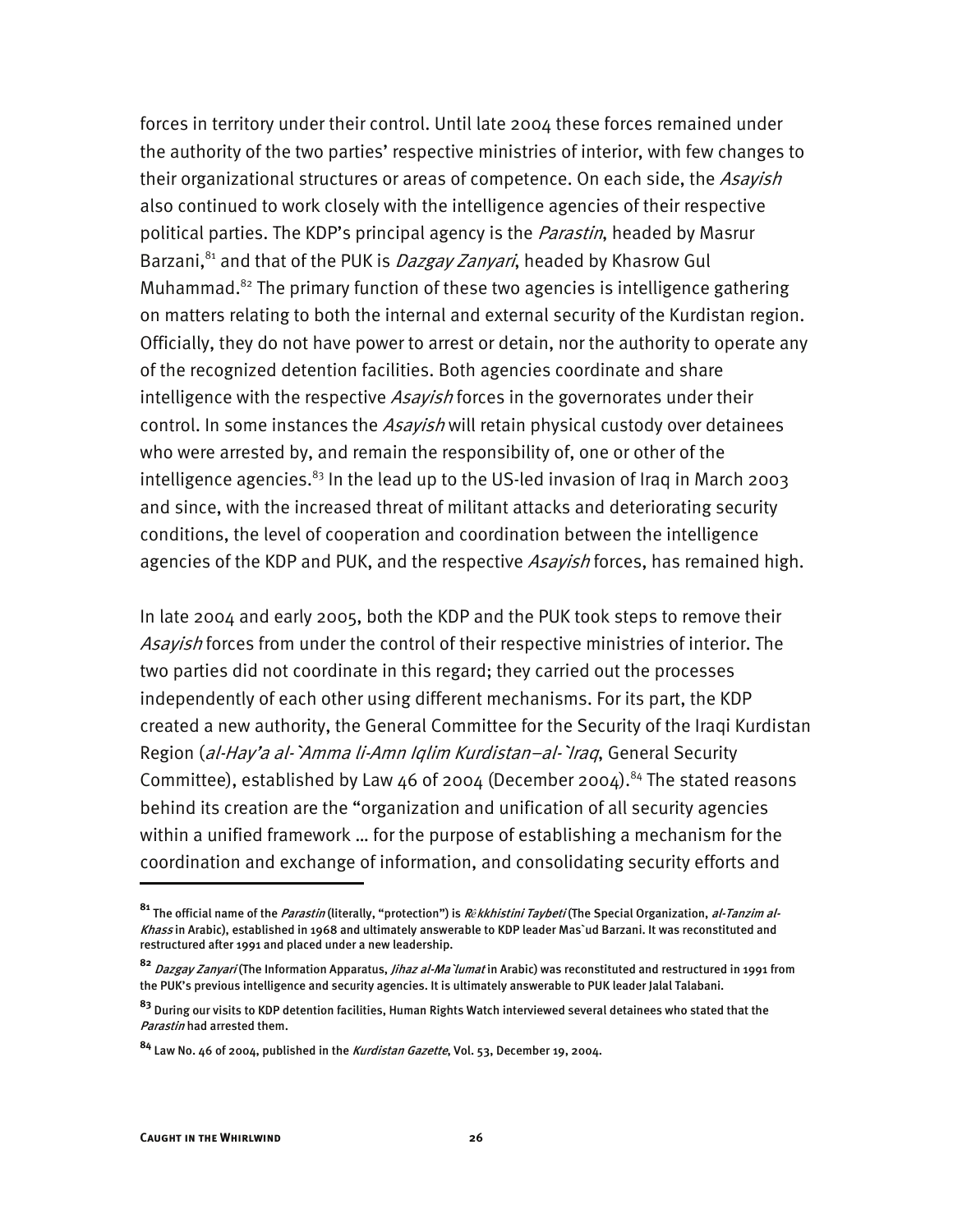achieving the common goals between the federal and regional security agencies."<sup>85</sup> According to article 6 of the law, the General Security Committee's areas of competence include combating drug trafficking, terrorism, and espionage; gathering intelligence and assessing threats to Iraq's national security, and liaising with the relevant national intelligence authorities in this regard; and the exchange of criminal suspects between the federal and regional security agencies and the referral of their cases in accordance with mechanisms established by law.<sup>86</sup> The General Security Committee is "financially and administratively independent," with its own budget. $87$ Masrur Barzani currently heads the committee and, according to the law, has the rank of minister.<sup>88</sup>

The disengagement of the *Asayish* forces from the PUK's Ministry of Interior was less clear, and Human Rights Watch is not aware of any decree issued by the PUK leadership in this regard. Jalal Talabani, to whom the party's security and intelligence agencies ultimately answer, appears to have taken the decision in early 2005.<sup>89</sup> Under the new arrangement, the *Asayish* formally reports to `Umar Fattah, member of the PUK Political Bureau.<sup>90</sup> The change effectively places the Asayish outside of any governmental control and oversight, reaffirming its position as a political party agency rather than a branch of the government's executive authorities.

Similar concerns, particularly lack of oversight, arise with regard to the KDP's General Security Committee. While created in more transparent fashion and established by law, the General Security Committee answers to the party and not the government,

j

**<sup>88</sup>** Ibid., art. 4.

**<sup>85</sup>** Ibid.

**<sup>86</sup>** Ibid., art. 6, paras. 2, 3, 4 and 5. Article 6 (1) of the law states that the General Security Committee will seek to protect the fundamental principles on which the "federal, democratic, parliamentary and pluralist system of the federal state of Iraq" is based, including through: a) seeking to protect the welfare and properties of the citizens of the Kurdistan region; b) providing security and stability in the Kurdistan region and protecting public property; and c) safeguarding general and individual freedoms and the creation of appropriate and necessary conditions for citizens to exercise their rights in accordance with international human rights instruments.

**<sup>87</sup>** Ibid., arts. 2 and 3.

**<sup>89</sup>** In addition to Dazgay Zanyari (Information Apparatus), the PUK's other agencies include Military Intelligence, known as Dazga, as well as the recently formed Counter-Terrorism Group (CTG), headed by Bavel Talabani.

**<sup>90</sup>** `Umar Fattah was appointed deputy prime minister in the joint cabinet announced on May 6, 2006, following the declared unification of the KDP and the PUK administrations.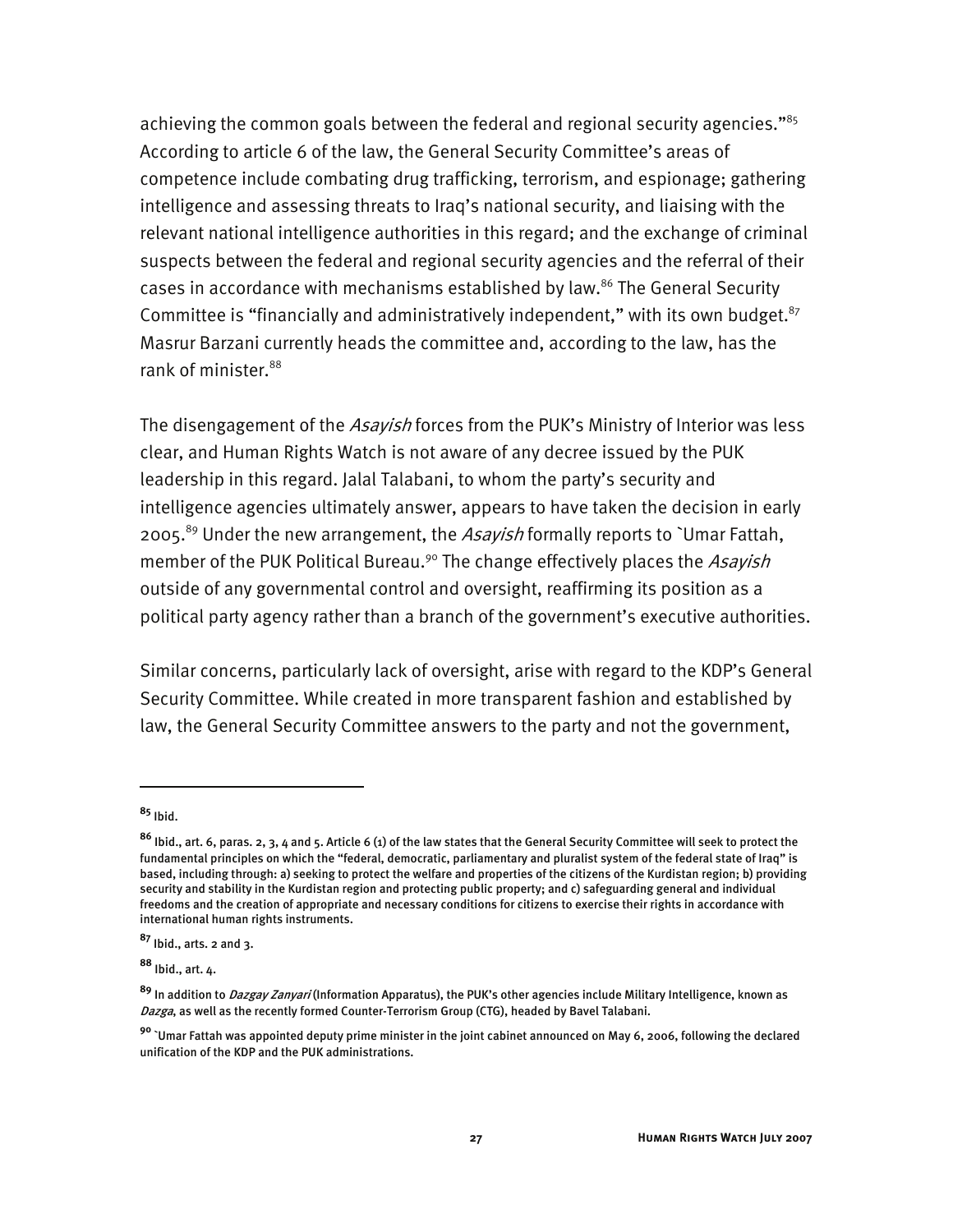which has little if any control or oversight over the committee.<sup>91</sup> Article 4 of the law that established the General Security Committee provides for the prime minister of the Kurdistan Regional Government to assume the responsibilities of the appointed head of the committee in the latter's absence. This, however, hardly constitutes governmental oversight, and the law itself provides no mechanisms to hold accountable the head of the General Security Committee or any of its members.

Since the unification of the KDP and PUK administrations in May 2006, the Asayish forces of both political parties have continued to function as separate and parallel agencies. Human Rights Watch understands that the future of these forces is under discussion, and includes the option of placing them once more under the authority of the Ministry of Interior. As noted above, the Ministry of Interior is one of four key ministries within the Kurdistan Regional Government where unification was not expected to be implemented for a period of one year—in other words, by mid-2007. In August 2006, Kurdish officials also told Human Rights Watch that a draft law amending the existing Law of the Ministry of Justice for the Iraqi Kurdistan region<sup>92</sup> contained a proposal to place all detention facilities, including those operated by the Asayish, under the authority of the Ministry of Justice (see Section IX, below). At this writing, these issues were still pending.

As noted above, the detention facilities that the *Asayish* forces currently operate are principally used to hold detainees suspected of security and terror-related offenses, as well as serious felonies. These facilities are only meant to hold suspects in pretrial detention, pending the completion of criminal investigations and referral to a court of law. Asavish agents must then transfer convicted prisoners, under existing law, to a Ministry of Interior prison operated by the police forces, to serve out their terms.**<sup>93</sup>**

**<sup>91</sup>** Other KDP agencies include General Intelligence (Rekkhistin) and Military Intelligence (Hawalgri).

**<sup>92</sup>** Law No. 12 of 1992, issued in accordance with Decree No. 38 of November 21, 1992, published in Perleman, Vol. 6, second half of December 1992.

**<sup>93</sup>** In a few cases, however, Asayish personnel continued to hold in their custody convicted prisoners whom they never transferred to a police prison, or who had already served their custodial sentence but remained in detention—see Section VI, below.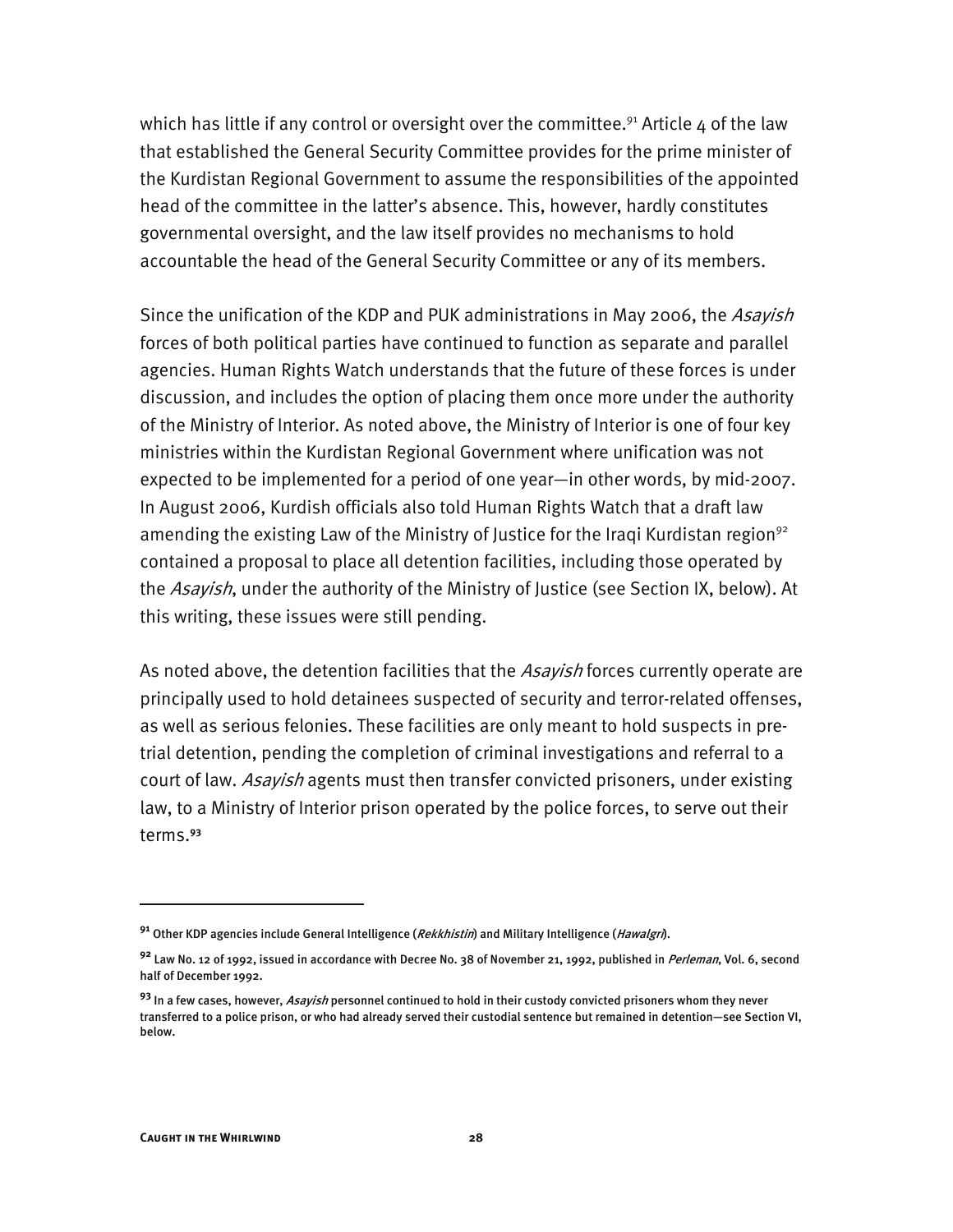The organizational structure of the Asayish forces and their detention facilities under KDP and PUK control are similar. The KDP's General Security Directorate (Asayish Gishti) is located in the city of Arbil, and covers the governorates of Arbil and Duhok. It is currently headed by Ismat Argushi. Additionally, there are directorates at the level of the governorates—*Asayish Duhok*, headed by Sa`id Sinjari, and *Asayish Arbil*, headed by Abdullah `Ali. They have branches in several towns, such as Zakho, 'Aqra and Shaqlawa. The PUK's General Security Directorate (Asayish Gishti) is located in the city of Sulaimaniya, and covers that governorate and part of Kirkuk. It is headed by Saifuddin `Ali. The directorate at the level of the governorate is Asavish Sulaimaniya, also based in the city, which was headed by Sarkawt Kubba at the time of our trips to the Kurdistan region (it is currently headed by Col. Hassan Nuri). Other branches include *Asayish Hawler*, based in the town of Koisanjaq, *Asayish Garmian*, based in the town of Kalar, Asayish Kirkuk, based in the town of Qara Hanjir, and Asayish Sharazur, based near the town of Halabja. As a general rule, the detention facilities at the governorate level only hold detainees from that governorate, while the General Security Directorate facilities hold detainees from other governorates, including those outside the Kurdistan region, as well as non-Iraqi nationals. In practice there is some overlap, with both categories of detainees being held in the same facility on a temporary basis, often to ease overcrowding problems.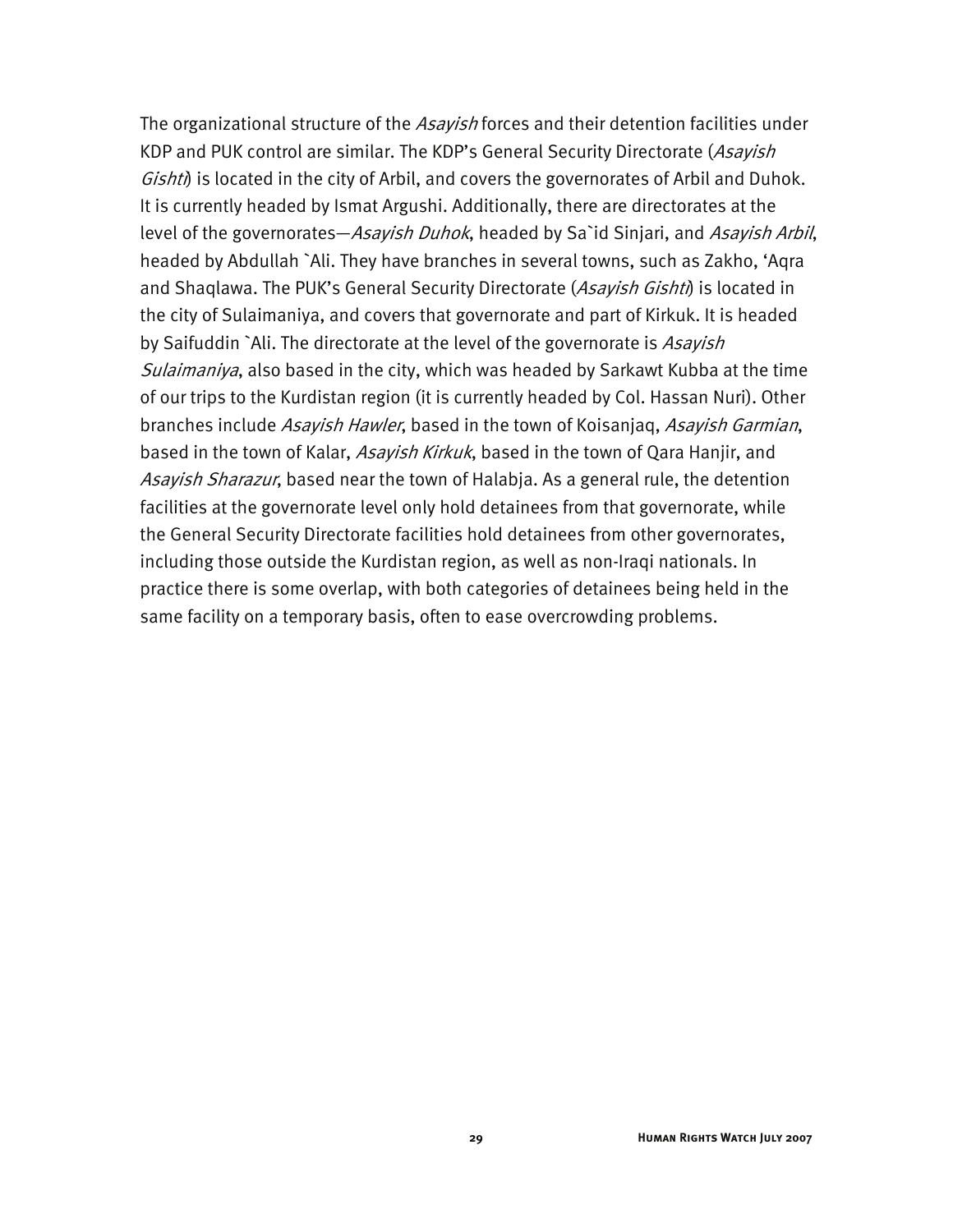#### **VI. Asayish Violations of Due Process**

The Asayish routinely violate the due process rights of terror and ordinary criminal suspects in their detention facilities. These violations transgress both Iraqi domestic and international law, and include: failure to inform detainees of the grounds for arrest, failure to bring detainees before an investigative judge in a timely fashion, failure to provide a mechanism by which suspects can appeal their detention, failure to provide a trial without undue delay, failure to provide access to legal representation, holding suspects for prolonged periods of pretrial detention, and extracting confessions through coercion.

By far the most common complaint encountered by Human Rights Watch during its discussions with detainees held in Asayish custody was the absence of information on their legal status and when their cases might be resolved. Human Rights Watch found that Kurdish authorities had been holding the majority of terror suspects in Asayish detention without trial for periods ranging from one to five years. These detainees had not been informed of the charges against them, or given the opportunity to appeal their detention. Of the persons arrested on suspicion of serious felonies, some had been acquitted by the criminal courts or had already served their sentences but remained in Asayish detention.

Amir, who had been arrested by the *Asayish* in October 2001 when he went to get a security authorization to stay in Sulaimaniya, told Human Rights Watch,

My main problem is why don't they judge me. I have asked for a trial and I want to understand the law. There was an investigation—but I do not know where I am. I did not get any answers from them when I asked them. I was tortured during the investigation. I was also placed in solitary detention at times. They brought papers before me and I signed under coercion ... I have not yet seen a judge. $94$ 

**<sup>94</sup>** Human Rights Watch interview with detainee "Amir," held in Asayish Gishti, Sulaimaniya, May 6, 2006. As stated in the methodology section, we have changed the names of the detainees to conceal their true identities.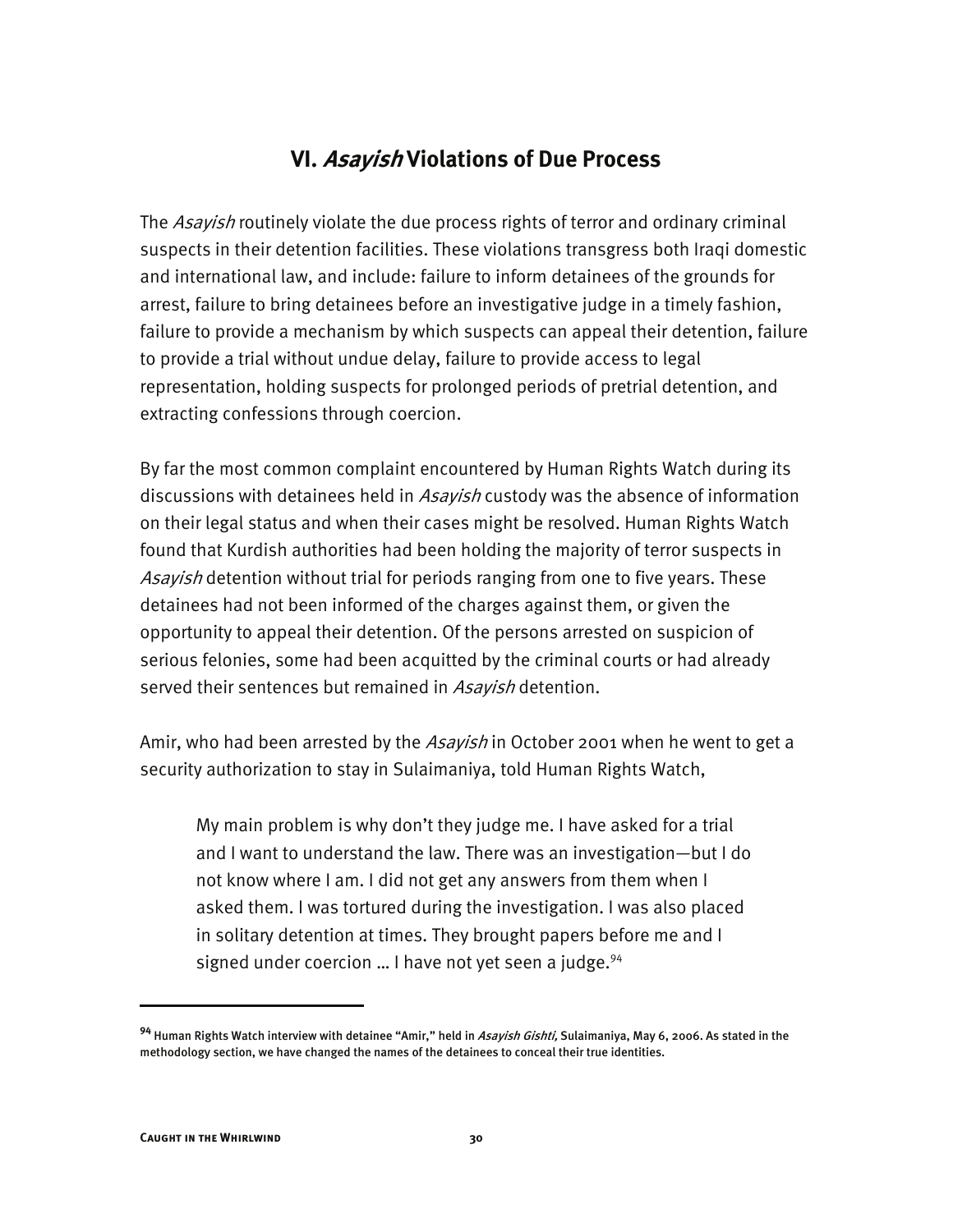Fadil, held by the *Asayish* in Arbil since August 2005, expressed a similar frustration: "If there is nothing on me, why am I arrested? And if I have done something, why don't I get judged? They have destroyed me."95

The vast majority of detainees held in *Asayish* custody in both KDP and PUK facilities were individuals suspected of acts of terrorism, sabotage, espionage, drug trafficking, and murder. The biggest group interviewed by Human Rights Watch comprised Iraqi Kurds arrested in the Kurdistan region, many of whom were suspected of alleged membership in armed groups that have carried out or claimed responsibility for acts of violence in the region. Such groups include Ansar al-Islam, Ansar al-Sunna, Jama`at al-Tawhid wal-Jihad and al-Qaeda. According to Kurdish officials, security forces carried out many of the arrests on the basis of intelligence information and surveillance of suspects over a period of time, while they apprehended others on the basis of "confessions" extracted from detainees already in the custody of Asayish forces.

Some of those with whom Human Rights Watch spoke stated that indeed they had had links with such groups, or that they had been apprehended after carrying out, or attempting to carry out, armed attacks against chosen targets. This was rare, however. The majority of detainees claimed not to know why they were arrested, and said they had simply been labeled as "Islamists."

Jamal, who was arrested by the Asayish in May 2004, told us,

The Asayish came and took me to the old Asayish building. They accused me of being in the Ansar [al-Islam] party. I told them that for the last year-and-a-half I have no longer been part of Ansar. They investigated with me on the first day. Since then, there were no followup investigations … I have not seen an investigative judge … They left me here as if I did not exist. No investigation, no judge. As if I was not actually in their detention.96

**<sup>95</sup>** Human Rights Watch interview with detainee "Fadil," held in Asayish Gishti , Arbil, May 2, 2006.

**<sup>96</sup>** Human Rights Watch interview with detainee "Jamal," held in Asayish Arbil, Arbil, April 30, 2006.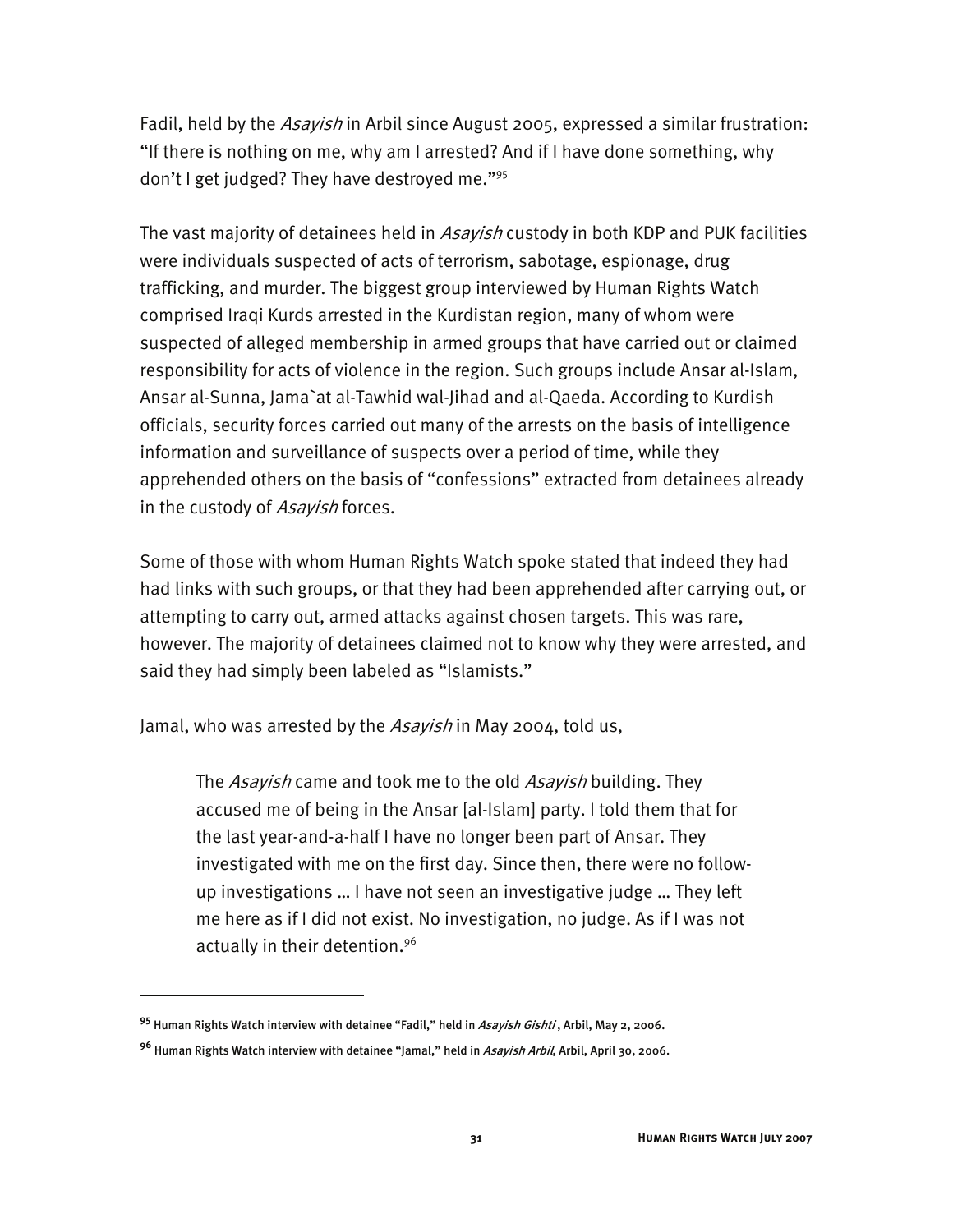Hadi, who had been held by the Asayish since May 2005, told Human Rights Watch, "my only accusation is that I know friends that are accused of being Islamists … Since 1991, I have no contact with them. And the Islamic group that I belonged to has been dissolved."97

Others said they were being held effectively as hostages in lieu of relatives being sought by the authorities. An 18-year-old detainee told Human Rights Watch that he had been held for over 19 months by the Asayish in Arbil in lieu of his father.<sup>98</sup> Two other detainees reported being held in lieu of their brothers. One of them, Fu'ad, told Human Rights Watch,

I was arrested on June 24, 2005 ... as *badil* [replacement] for my brother. No investigation was conducted with me. They took my picture and I filled out a form. In the form, they asked me where my brother was. They have nothing on me. I am only a *badil*... My brother has been out of the house for four or five years. He is accused of terrorism."99

Detainees seemed unaware of what their rights were under the law. Most had not lodged a request for access to defense counsel: detainees were frequently not in a position to seek to engage counsel either due to lack of financial means, or because during the initial months they were held incommunicado, or because they were apparently unaware that it was in their interest or right to do so (not one detainee interviewed by Human Rights Watch had been informed by prison authorities of his right to counsel). In addition, the vast majority of detainees stated that they had not been brought before a judge within  $24$  hours of arrest,<sup>100</sup> had not had any access to a judge at any point after their arrest, and were not aware that any of the officials they encountered at the detention facility was a judge.

j

**<sup>97</sup>** Human Rights Watch interview with detainee "Hadi," held in Asayish Arbil, Arbil, April 29, 2006.

**<sup>98</sup>** Human Rights Watch interview with detainee "Hassan," held in Asayish Arbil, Arbil, April 29, 2006.

**<sup>99</sup>** Human Rights Watch interview with detainee "Fu'ad," held in Asayish Arbil, Arbil, April 29, 2006.

**<sup>100</sup>** Iraqi law requires that authorities bring a suspect before an investigative judge within 24 hours of arrest. CCP, art. 123.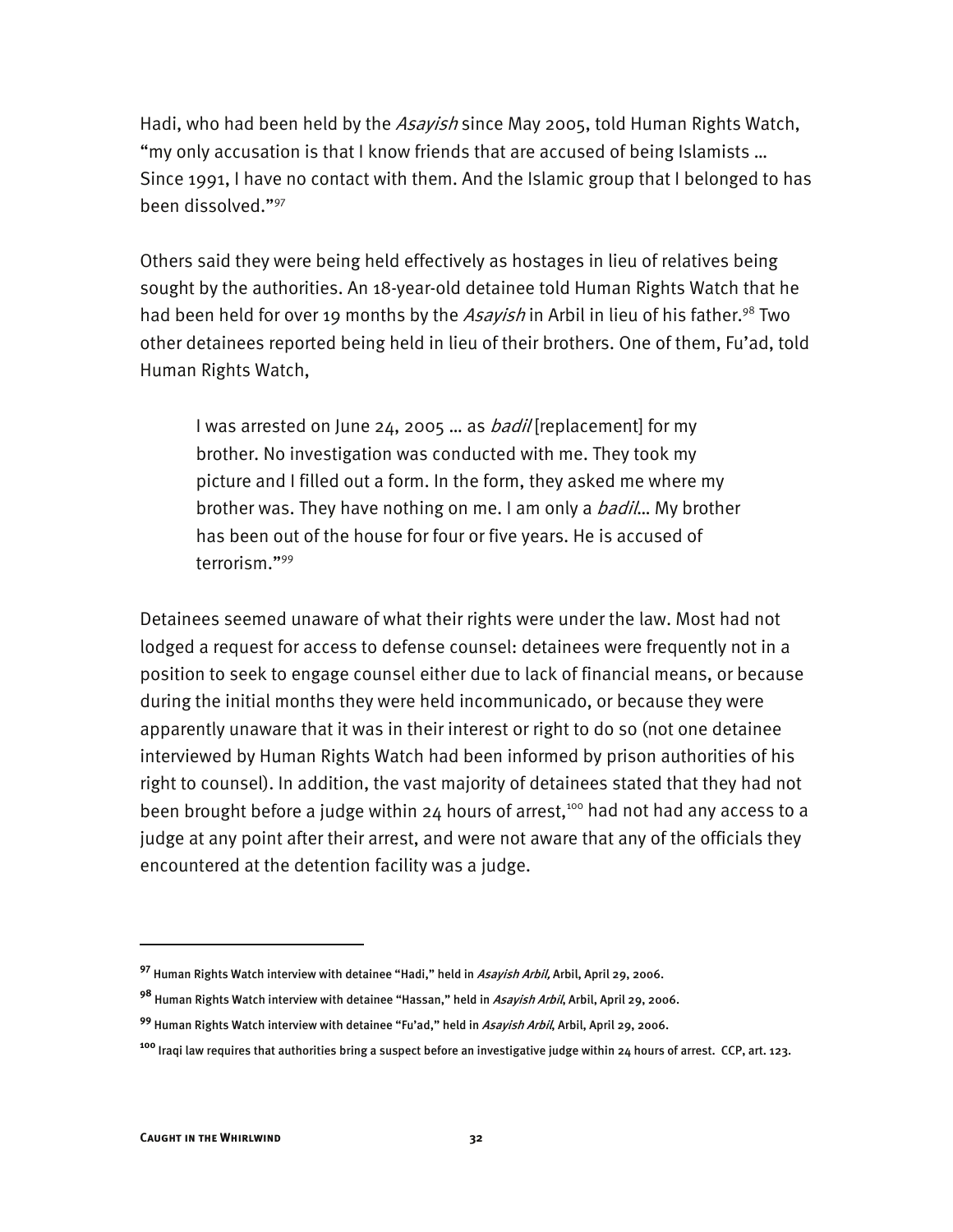Asayish officials denied these allegations, and told Human Rights Watch that all persons in their custody are routinely brought before an investigative judge within a short period following arrest, their statements taken down, and their continued detention extended in accordance with Iraqi criminal procedure.<sup>101</sup> By contrast, detainees described lengthy periods of solitary confinement, during which prison officials subjected them to physical abuse and forced them to sign confessions that they had not read (physical abuse of detainees is discussed in detail in Section VII, below). Ibrahim told Human Rights Watch that he spent "seven months in solitary detention with my hands and eyes tied. This was in the old Asavish Arbil. After seven months, they let me out of solitary detention. After eight months, they allowed my family to visit me."102

The few detainees who confirmed that a judge had questioned them said the session typically lasted a few minutes, during which the judge asked them to confirm what they had stated in their "confession." Thereafter the judge ordered them returned to their cells and they remained ignorant as to what would happen next. Invariably, this was continued detention without further legal process of any kind.

It was unclear on what legal basis investigative judges were renewing the detention periods of persons held on suspicion of acts of terrorism, particularly as the authorities also argued that legislation currently in force did not enable them to prosecute such offenses. Furthermore, Human Rights Watch could find no evidence suggesting that the relevant criminal courts were authorizing further extensions beyond the initial six months for untried detainees. The Asayish agencies of both the KDP and the PUK have one dedicated investigative judge each.<sup>103</sup> Other investigative judges not linked to the *Asayish* do not review these detentions. In the past, some investigative judges told Human Rights Watch that were such cases to come before them, they would in all likelihood order the release of the detainees because there would be no legal basis to authorize continued detention.

**<sup>101</sup>** The director of Asayish Arbil, Abdullah `Ali, told Human rights Watch in August 2006 that we could have access to some detainee files to ascertain whether they had been referred to an investigative judge in accordance with the law. The offer came on the last day of the Human Rights Watch visit, and so the organization did not have the opportunity to examine the files in question. Interview with Abdullah `Ali, director, Asayish Arbil, August 14, 2006.

**<sup>102</sup>** Human Rights Watch interview with detainee "Ibrahim,' held in Asayish Arbil, Arbil, April 29, 2006.

**<sup>103</sup>** Several judicial investigators, who are assigned solely to Asayish cases, assist these two judges.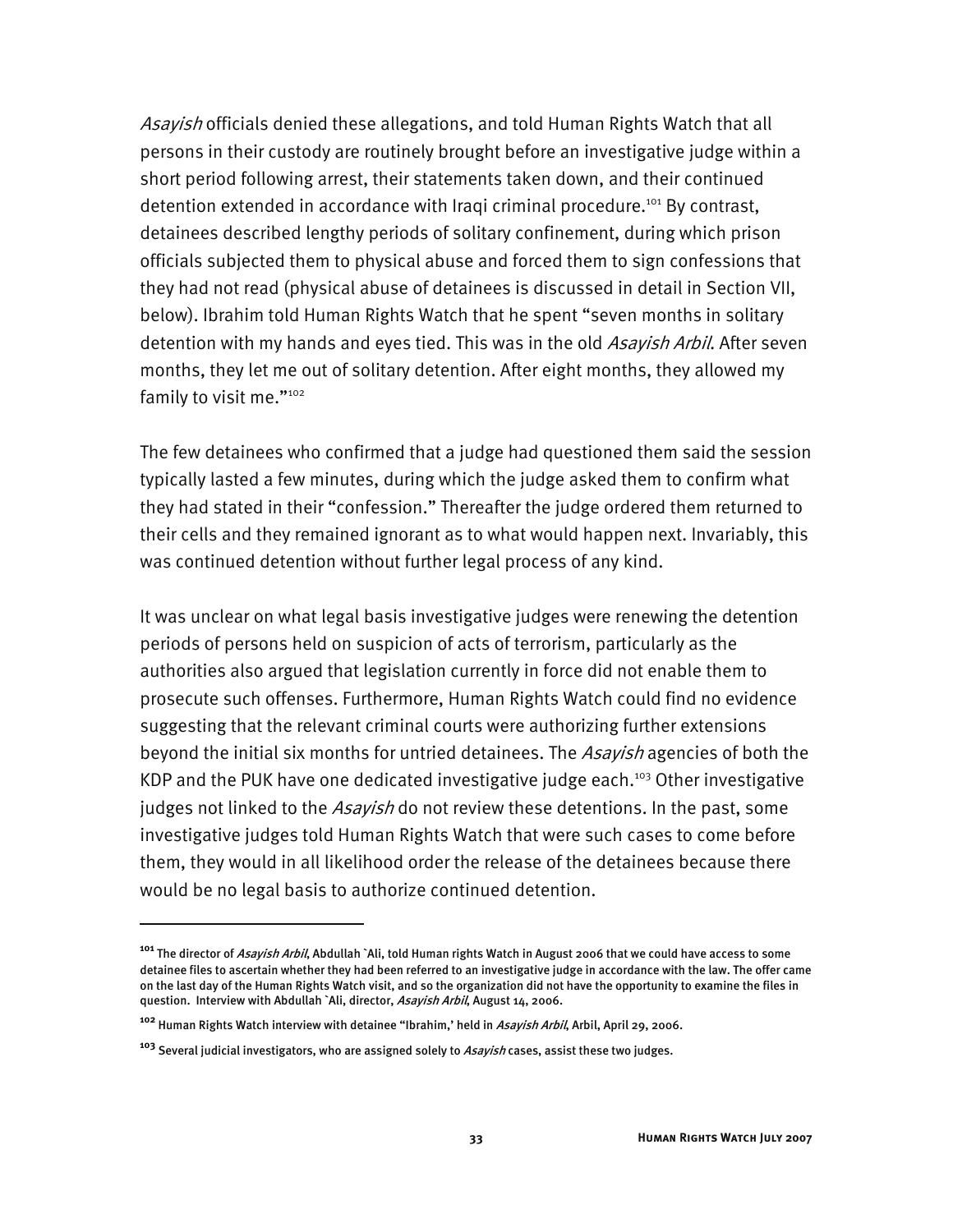The investigative judge assigned to review detainee cases for the KDP's Asayish declined to meet with Human Rights Watch and referred the organization to the Legal Affairs Unit of *Asayish Gishti*. The head of that unit, whose principal role is to act as legal advisor to *Asayish* personnel, claimed that an investigative judge reviews all detentions, albeit after "unavoidable delays in some cases."<sup>104</sup> The director of Asayish Arbil, Abdullah `Ali, made similar assertions, telling Human Rights Watch that the Asayish held "only a small number of detainees" illegally. He agreed to give us access to the files of detainees held under his authority for purposes of verification.105 Human Rights Watch welcomed his willingness to do so, but at this writing had not had the opportunity to examine the files.

In a meeting on August 8, 2006, Judge Sirwan Ahmad Salih, the investigative judge responsible for reviewing detentions for the PUK's Asayish, told Human Rights Watch that detainees accused of offenses punishable under the Penal Code regularly come before him for review of their cases. Such offenses include murder, drug-trafficking, forgery, espionage, and the smuggling of antiquities. The judge admitted that while he implemented the provisions of the CCP, he was unable to question suspects within the 24 hours stipulated by law: "The number of cases is high, at least 20 on a daily basis. For 10 months, I was the only person dealing with this. Now I have two judicial investigators to assist me, assigned about two or three months ago. But we still face on average a 12-day delay before the suspects' statements are taken down." With regard to terror suspects, Judge Salih said, "All those accused of offenses under the anti-terror law would come before me, but not the others. Why would I see them if I can't do anything for them? I only review the cases referred to me by the Asayish ... I'm not saying it's not my responsibility, but it's a political decision<sup>"106</sup>

His statement was consistent with comments made by Col. Hassan Nuri, head of the Political Unit of the PUK's Asayish Sulaimaniya, three months earlier. Colonel Nuri had told Human Rights Watch,

**<sup>104</sup>** Human Rights Watch interview with Col. Khaled Rojbayani, Asayish Gishti, Arbil, August 14, 2006.

**<sup>105</sup>** Human Rights Watch interview with Abdullah `Ali, August 14, 2006.

**<sup>106</sup>** Human Rights Watch interview with Judge Sirwan Ahmad Salih, Asayish investigative judge, Sulaimaniya, August 8, 2006.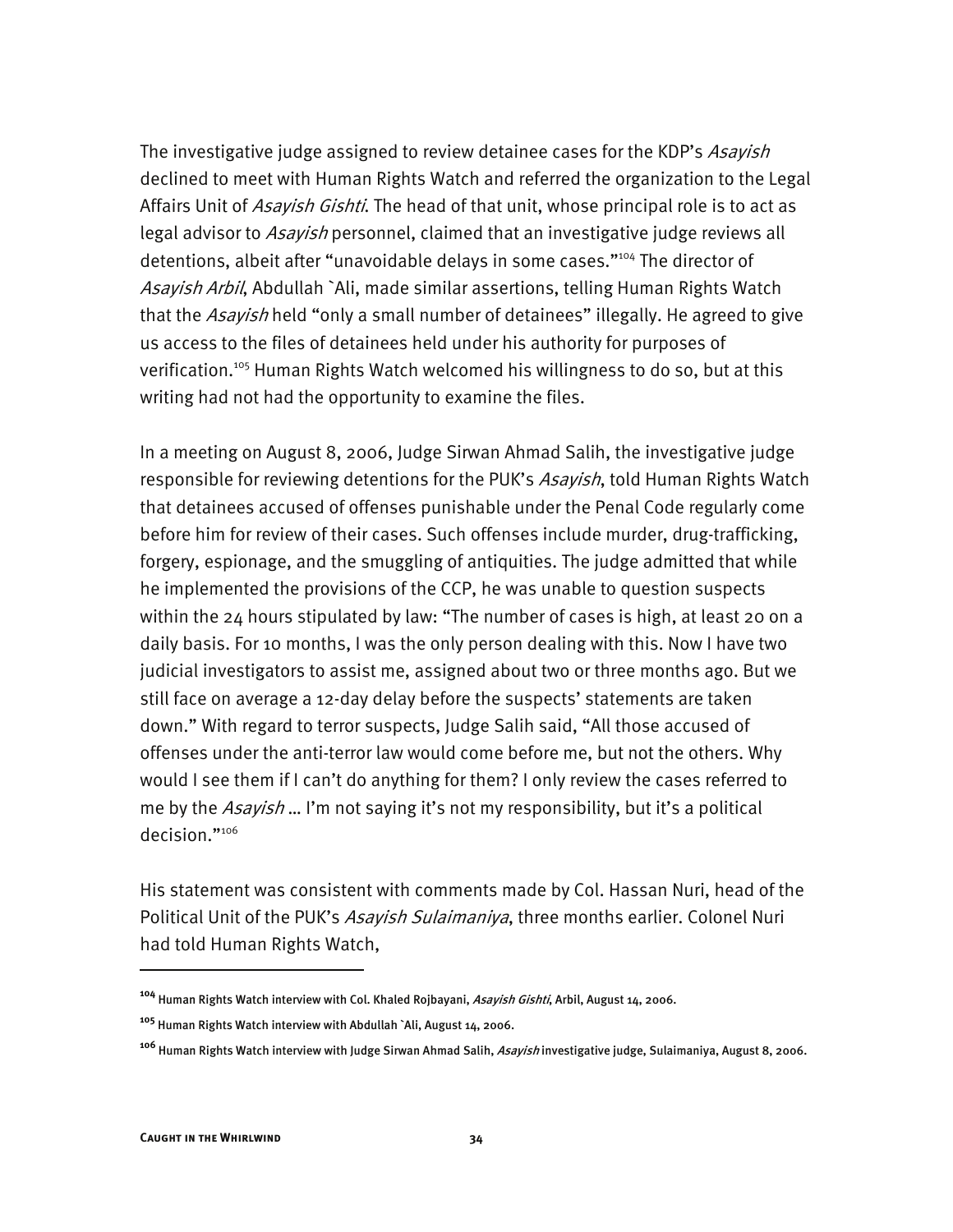Judge Salih only reviews the cases that are covered by law, such as premeditated murder, espionage, and other crimes. In these cases, we inform him of the arrests, and he decides whether to keep the suspects in detention. The suspects' statements are first taken down by the investigating officer, then by the judicial investigator, and then they go before the investigative judge. These procedures do not apply to terrorists.<sup>107</sup>

In a meeting on August 8, 2006, Minister of Justice Faruq Jamil disputed Human Rights Watch's assessment that the *Asayish* had not brought the majority of detainees in their custody before an investigative judge after arrest. He estimated that with regard to those in PUK custody, "only about 7 percent" of detainees were in this category, the rest having had access to a judge.<sup>108</sup> However, data provided by Col. Hassan Nuri two days later contradicted the minister's assertions. Colonel Nuri said that of the 244 detainees held at Asayish Sulaimaniya on August 10, "about 50 or 60 of them are held in preventive detention without access to a judge." He added that at al-Salam Garrison, another PUK facility located west of Sulaimaniya city, the Asavish was holding all of the detainees there in preventive detention without access to a judge.<sup>109</sup> Human Rights Watch visited al-Salam Garrison on August 9 and 10. The number of detainees held there, according to prison officials, was 111 on August 9 and  $124$  on August 10. $110$ 

#### Alleged US involvement in transfers to *Asayish* custody

During our visits to PUK and KDP detention facilities, Human Rights Watch interviewed 12 Iraqi detainees who stated that Iraqi army personnel and US military personnel had arrested them during joint operations outside the Kurdistan region

j

**<sup>107</sup>** Human Rights Watch interview with Col. Hassan Nuri, Asayish Sulaimaniya, Sulaimaniya, May 7, 2006.

**<sup>108</sup>** Human Rights Watch interview with Faruq Jamil, Sulaimaniya, August 8, 2006.

**<sup>109</sup>** Human Rights Watch interview with Col. Hassan Nuri, August 10, 2006.

**<sup>110</sup>** The majority of detainees at this facility were under the authority of Asayish Sulaimaniya, and the remainder under the authority of *Asayish Gishti*. Human Rights Watch interviewed 10 of the detainees over the two days.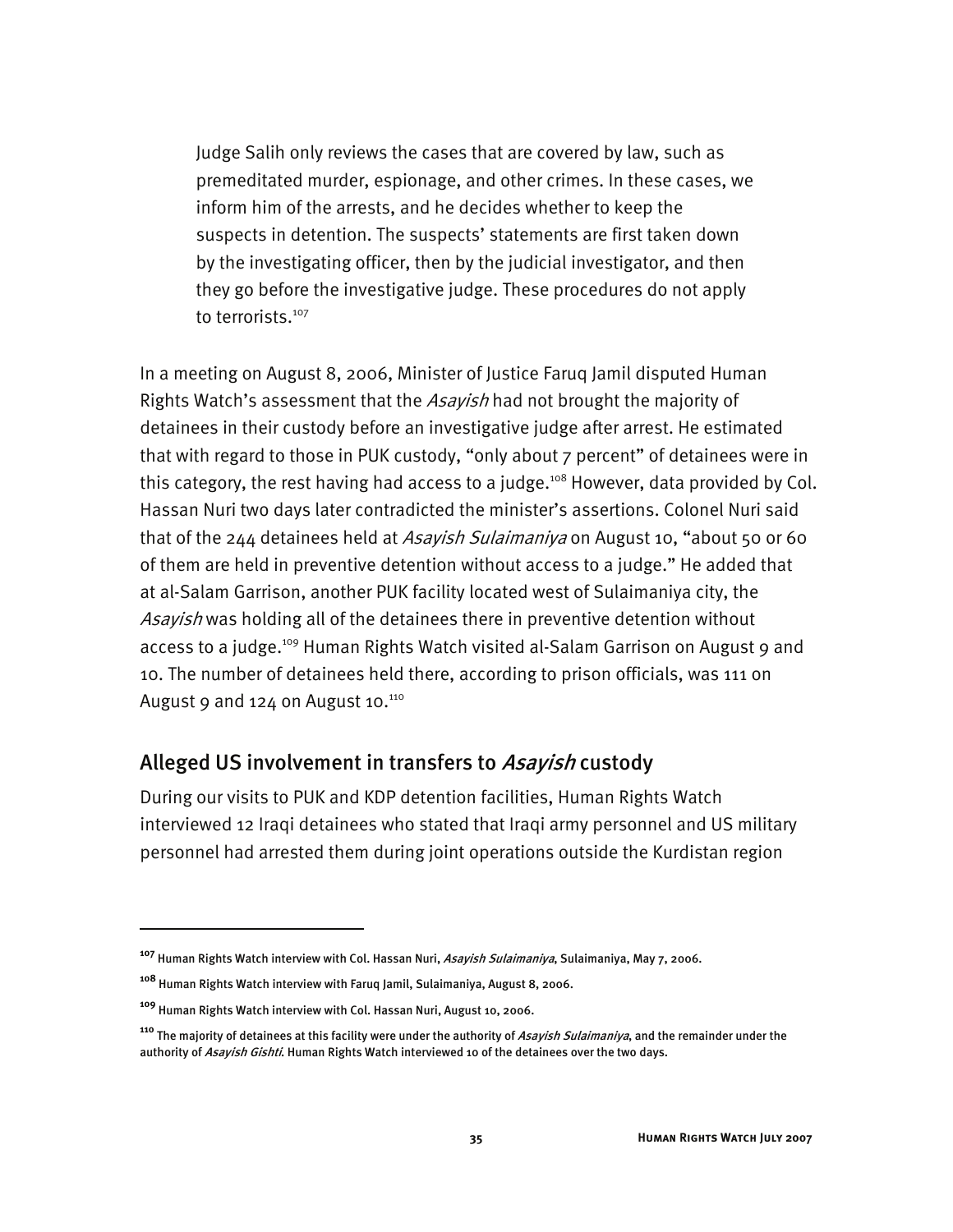and subsequently transferred them to the custody of the Kurdish authorities.<sup>111</sup> Most were Sunni Muslims arrested in the governorates of Mosul and Kirkuk between October 2004 and April 2005.<sup>112</sup> Seven of them said that US military personnel had interrogated them before their transfer. None specified the reasons for their arrest. Two said that US forces and Iraqi army personnel arrested them in wider sweeps involving the arrest of scores of others in their neighborhood, and then interrogated them in connection with attacks involving the use of explosives. In most of the cases the detainees were not able to give more precise information about who had arrested them, and appeared to confuse Kurdish *peshmerga* forces with Iraqi armed forces personnel. Similarly, with regard to the involvement of the US military, the detainees were unable to provide any details regarding the units that may have been involved. They were simply "the Americans." (Human Rights Watch also interviewed three other detainees who said that US forces were not involved in their arrest or detention, but that prior to their transfer to Kurdish authorities' custody, US personnel had interrogated them.113)

Asayish officials confirmed to Human Rights Watch that these 12 detainees were among a larger group who had come into their custody in this manner. PUK officials declined to provide us with further information about such cases or their numbers, limiting themselves to confirming that such detainee transfers have taken place. In mid-May 2006 the director of the KDP's Asayish Gishti, Ismat Argushi, told Human Rights Watch that US and Iraqi military personnel had arrested these detainees as part of a larger group of "about 300 or 400 people" in joint operations, most of them in Mosul governorate, and then transferred them to the KDP's custody in late 2004 and early 2005. When pressed for the reasons behind these transfers, Argushi said he presumed that neither the US military nor Iraqi army personnel had any faith that the Mosul police would keep them in detention, and therefore handed them over to the Kurdistan regional authorities.

**<sup>111</sup>** One of the detainees told Human Rights Watch that US military personnel arrested him in Mosul governorate, held him at a US base in Qayyara (formerly the Saddam military base) for five days, and interrogated him. He said they then handed him over to the Kurdish security forces in the town of Makhmour. Human Rights Watch interview with a detainee, Asayish Shaqlawa, Arbil governorate, May 3, 2006.

**<sup>112</sup>** At the time of the interviews, four of them were in PUK custody and the remaining five in KDP custody.

**<sup>113</sup>** Kurdish security forces arrested two of them in the summer of 2002 in PUK-controlled territory. The third said that Badr militiamen dressed in Iraqi army uniforms arrested him in April 2005 in Mosul. Human Rights Watch interviews with three detainees, Asavish Gishti, Sulaimaniya, May 6, and Asavish `Aqra, May 9, 2006.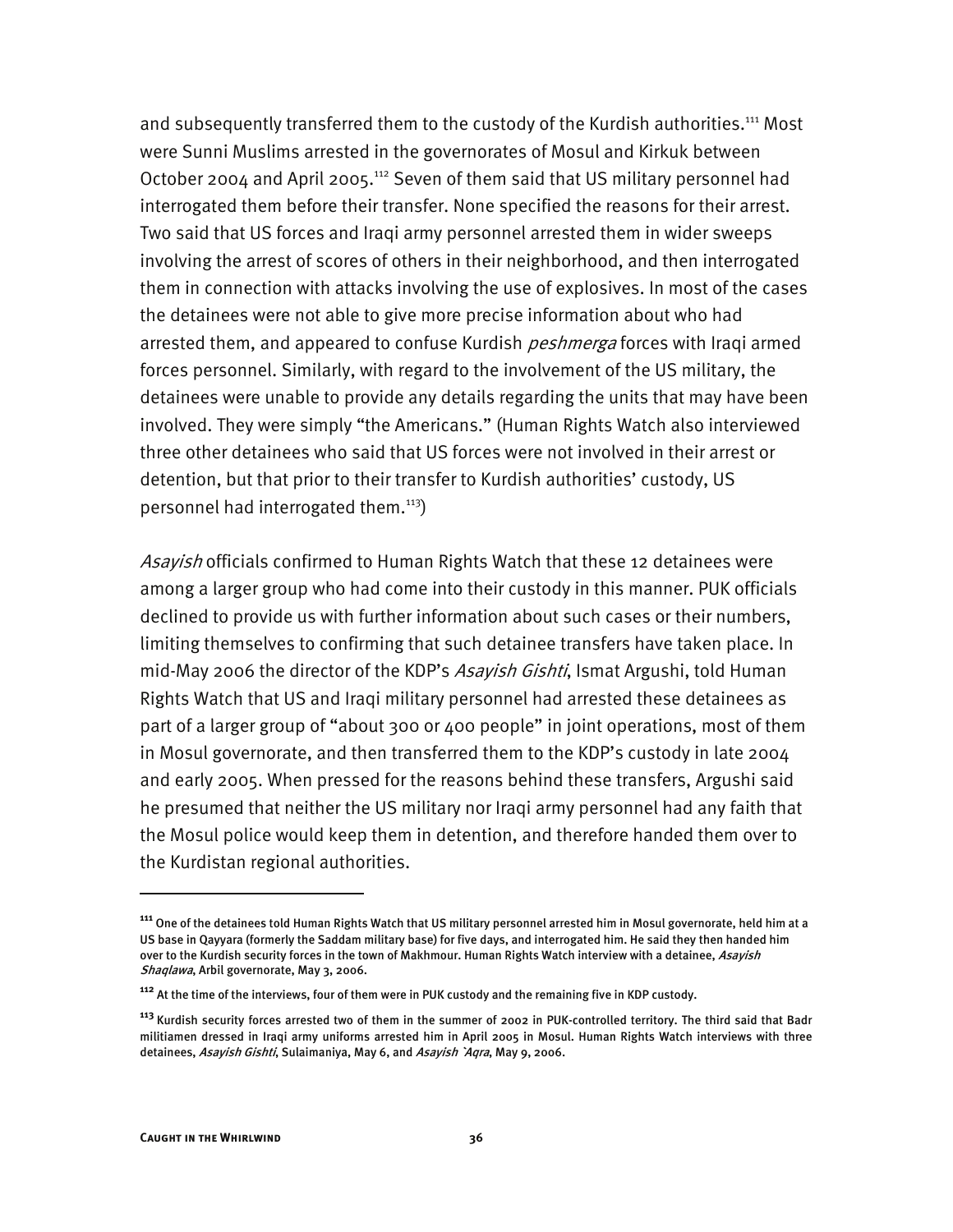He added that these transfers had caused problems for the KDP's Asayish, not only by exacerbating already overcrowded detention facilities but also by increasing the number of detainees with an uncertain legal status. The US military had provided no details regarding the alleged offenses these detainees had committed, he said. "They were dumped on us without any information, and the Americans did not share any intelligence with us concerning them, and never came back to interrogate them." Argushi said the KDP had released the majority of them at intervals, and were still holding only "some 30 or 40." He told Human Rights Watch, "We want to hand them back legally through the courts that have jurisdiction in the areas where the crimes were committed," and expressed optimism that the matter would be resolved "within one month." He also noted that while there was currently no mechanism to enable these transfers, the KDP had nevertheless handed back a small group of detainees from Mosul to that city's police force two weeks earlier; he did not know what had happened to them subsequently. If the remaining detainees could not be similarly transferred, the KDP would release them "without further reference to the Americans," he stated.<sup>114</sup>

The director of the PUK's Asayish Gishti, Saifuddin `Ali, told Human Rights Watch that "we have good relations with the Americans with regard to terrorism. It is probable that we have detainees in our custody who are of interest to them and vice versa. We do not carry out joint interrogation of suspects with them, but we do exchange information. Sometimes they hand over people to us from areas outside the Kurdistan region, such as Kirkuk. Sometimes we hand over detainees to them too." Saifuddin `Ali was not specific about the numbers of detainees involved in such transfers.<sup>115</sup>

In late May 2006, Human Rights Watch discussed the issue of detainee transfers with Maj. Gen. John D. Gardner, Commanding General of MNF Detainee Operations, and submitted case details of the 12 above-mentioned detainees. Major General Gardner told Human Rights Watch that he had no knowledge of any detainees being held by the Kurdistan authorities at the behest of the US military. He requested additional information on the military units that were allegedly involved in the

**<sup>114</sup>** Human Rights Watch interview with Ismat Argushi, director, Asayish Gishti, Arbil, May 11, 2006.

**<sup>115</sup>** Human Rights Watch interview with Saifuddin `Ali, director, Asayish Gishti, Sulaimaniya, May 5, 2006.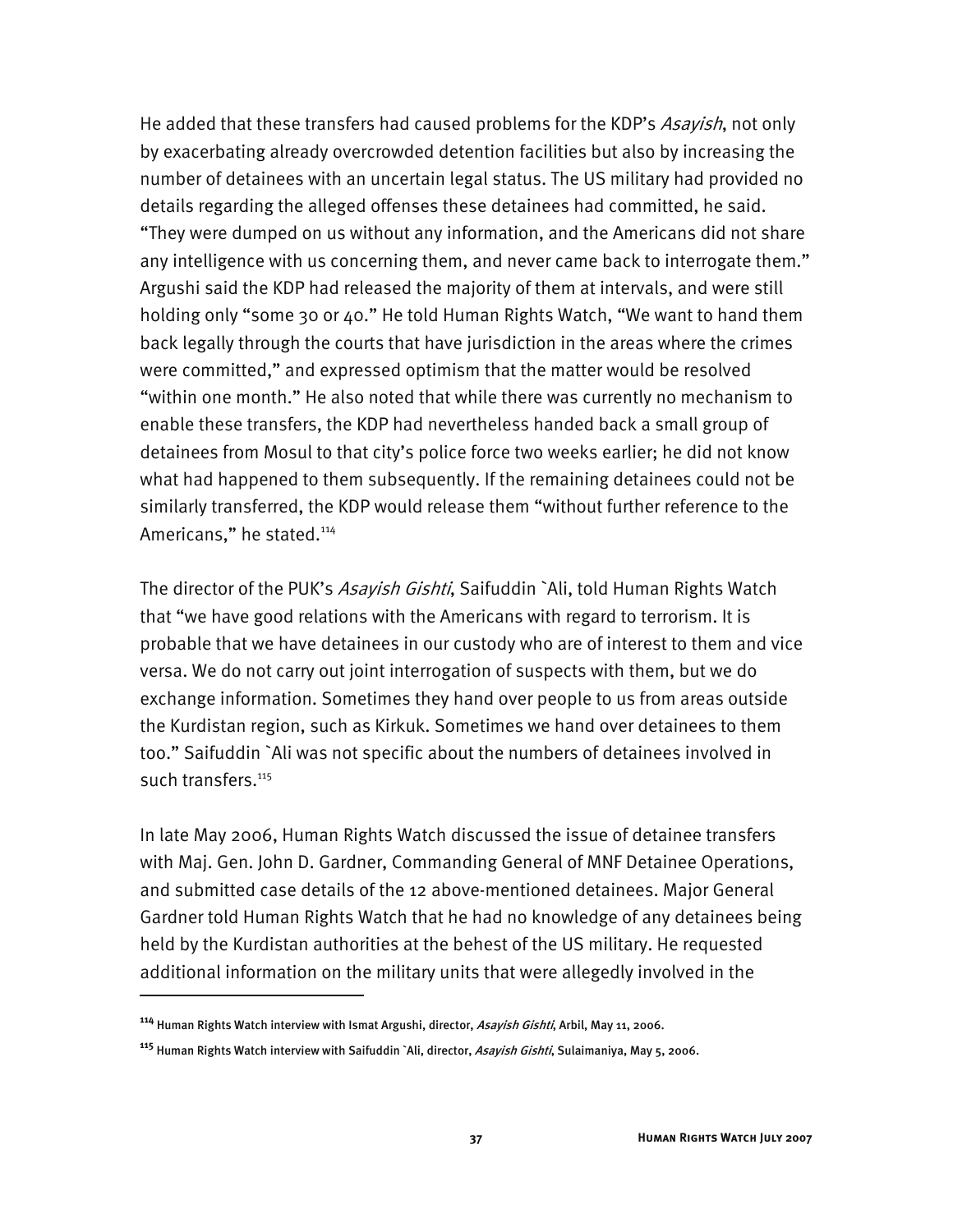arrests and transfers,<sup>116</sup> and undertook to follow up on the cases we submitted. He added that the Kurdistan authorities should not be holding any detainees on behalf of the MNF, and that they should try or release any such detainees in their custody in accordance with Iraqi law.<sup>117</sup>

In mid-August 2006, Gardner told Human Rights Watch that no records had come to light indicating that US military personnel had been involved in the arrest, interrogation, or transfer of the 12 detainees. Further, he stated that in cases where suspects are arrested in joint operations with the Iraqi armed forces, the US military was unlikely to keep records of such arrests, except where the suspects are transferred to the custody of Detainee Operations.<sup>118</sup> On August 17, Human Rights Watch submitted to Major General Gardner a list of 25 other Iraqi detainees held in KDP custody. The director of the KDP's Asayish Gishti, Ismat Argushi, had provided the list at the organization's request several days earlier.<sup>119</sup> As in the previous cases, almost all of the 25 detainees on the list were Sunni Arabs from the Mosul region reportedly arrested between late 2004 and early 2005 in joint US-Iraqi operations and then transferred to the Kurdistan region.

On the basis of this and other information provided, Major General Gardner told Human Rights Watch that he would follow up the matter directly with the Kurdistan authorities. Accordingly, he met with Ismat Argushi in Arbil on September 1 and with Saifuddin `Ali in Sulaimaniya on September 11, 2006. In regard to both meetings, Gardner told Human Rights Watch that he had requested further information on all cases where US forces were allegedly involved in the transfer of detainees to the custody of either the KDP or the PUK. He stated that he had made it clear in both meetings that the MNF did not want any such detainees to be held "at our

**<sup>116</sup>** Human Rights Watch was unable to provide such information: neither the detainees concerned nor the Kurdish authorities could specify which US military units were involved.

**<sup>117</sup>** Human Rights Watch interview with Maj. Gen. John D. Gardner, Commanding General, MNF Detainee Operations (Task Force 134), Baghdad, May 20, 2006.

**<sup>118</sup>** Human Rights Watch interview with Maj. Gen. John D. Gardner, Baghdad, August 16, 2006.

**<sup>119</sup>** Human Rights Watch interview with Ismat Argushi, Arbil, August 13, 2006. On this occasion, Ismat Argushi told Human Rights Watch that of those detainees allegedly transferred to KDP custody by US and Iraqi military personnel, some 100 remained in detention. Earlier, in May, he had indicated that only some 30 or 40 of them were still being held. Human Rights Watch requested the names and details of all detainees in this category, but only received information on 25 of them.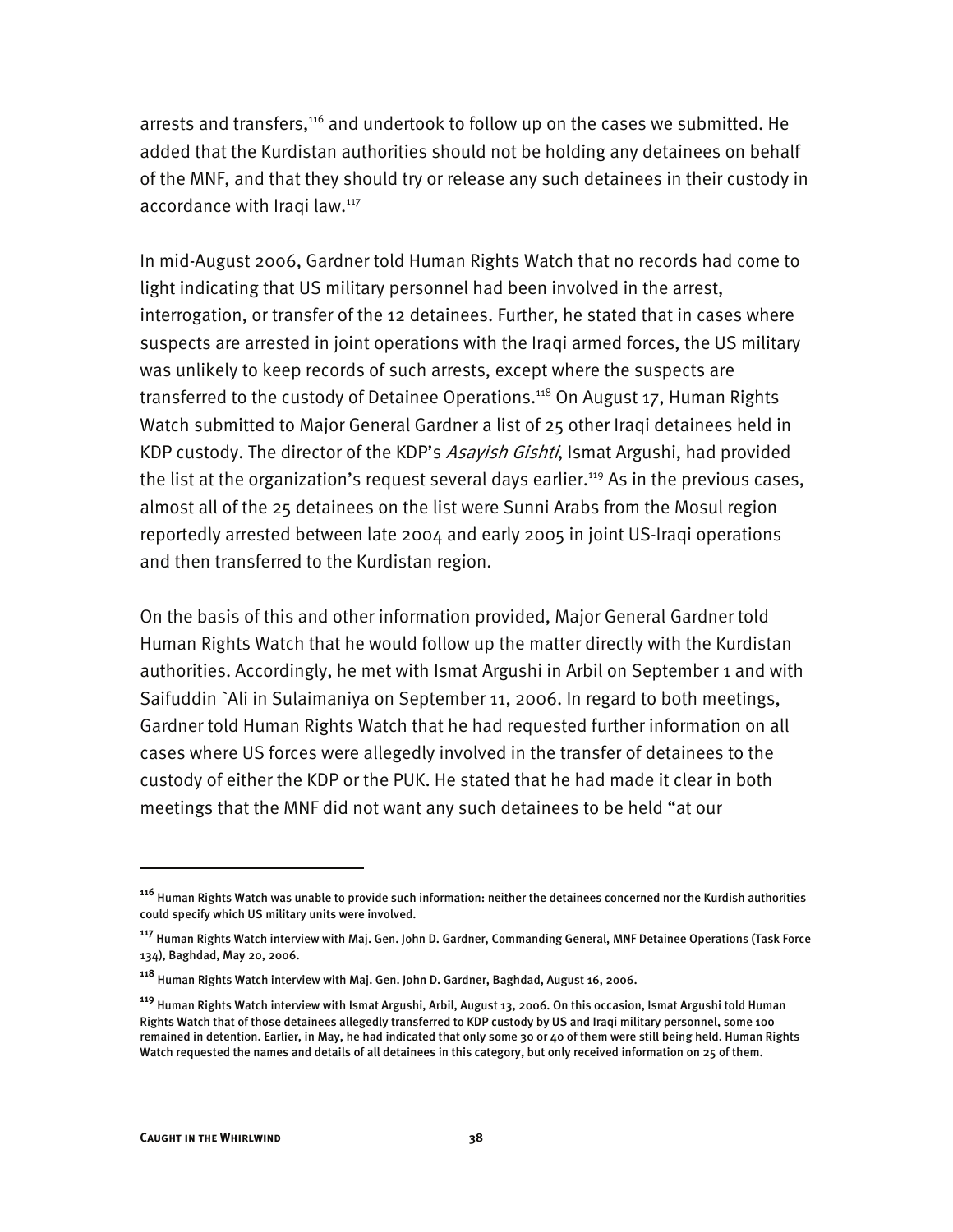request."120 The PUK did not provide Gardner with details on such cases, but the KDP did: Ismat Argushi told Human Rights Watch during a meeting several days later that he had provided the complete list of names and details. He did not indicate how many names were on the list, but added that he had sent the same information to the Ministry of Interior in Baghdad. Of those listed, Argushi said he considered there was sufficient evidence to refer some 40 or 50 of the detainees to trial. For the rest, he would await feedback from the Ministry of Interior and from MNF Detainee Operations. If no feedback was forthcoming, he said he would order their release.<sup>121</sup>

In mid-October, Major General Gardner told Human Rights Watch that an investigative team from Detainee Operations would conduct interviews with as many of the detainees listed by the KDP as possible, in an effort to obtain information regarding possible US involvement in their transfer to the custody of the Kurdistan authorities. Some of those interviews took place several days later.<sup>122</sup> With detainee names and other information provided by the KDP, the US investigative team also made contact with Iraqi army personnel in Mosul who were reportedly involved in the handover of the detainees. Follow up on these cases was ongoing at this writing. Ultimately, Gardner told Human Rights Watch, he would communicate the results of the investigation he had ordered into these cases to the Ministries of Justice in Baghdad and Arbil, and urge Kurdistan authorities to try or release the detainees in accordance with Iraqi law.<sup>123</sup>

On November 12, 2006, Major General Gardner informed Human Rights Watch that he had written to KRG Minister of Justice Faruq Jamil informing him of the completion of the MNF investigations into the cases of detainees held in KDP custody following their transfer from Mosul. He stated that the MNF was unable to fully identify which detainees might have been initially detained by US forces, but that he had determined that further detention of these individuals was not in the security interests of either the United States or Iraq. Gardner requested the minister of

**<sup>120</sup>** Human Rights Watch interviews with Maj. Gen. John D. Gardner, Baghdad, September 30 and October 14, 2006.

**<sup>121</sup>** Human Rights Watch interview with Ismat Argushi, Arbil, October 18, 2006.

**<sup>122</sup>** Ibid. Argushi confirmed that personnel from MNF Detainee Operations had begun interviewing detainees in KDP custody on October 16.

**<sup>123</sup>** Human Rights Watch interview with Maj. Gen. John D. Gardner, Baghdad, October 14, 2006.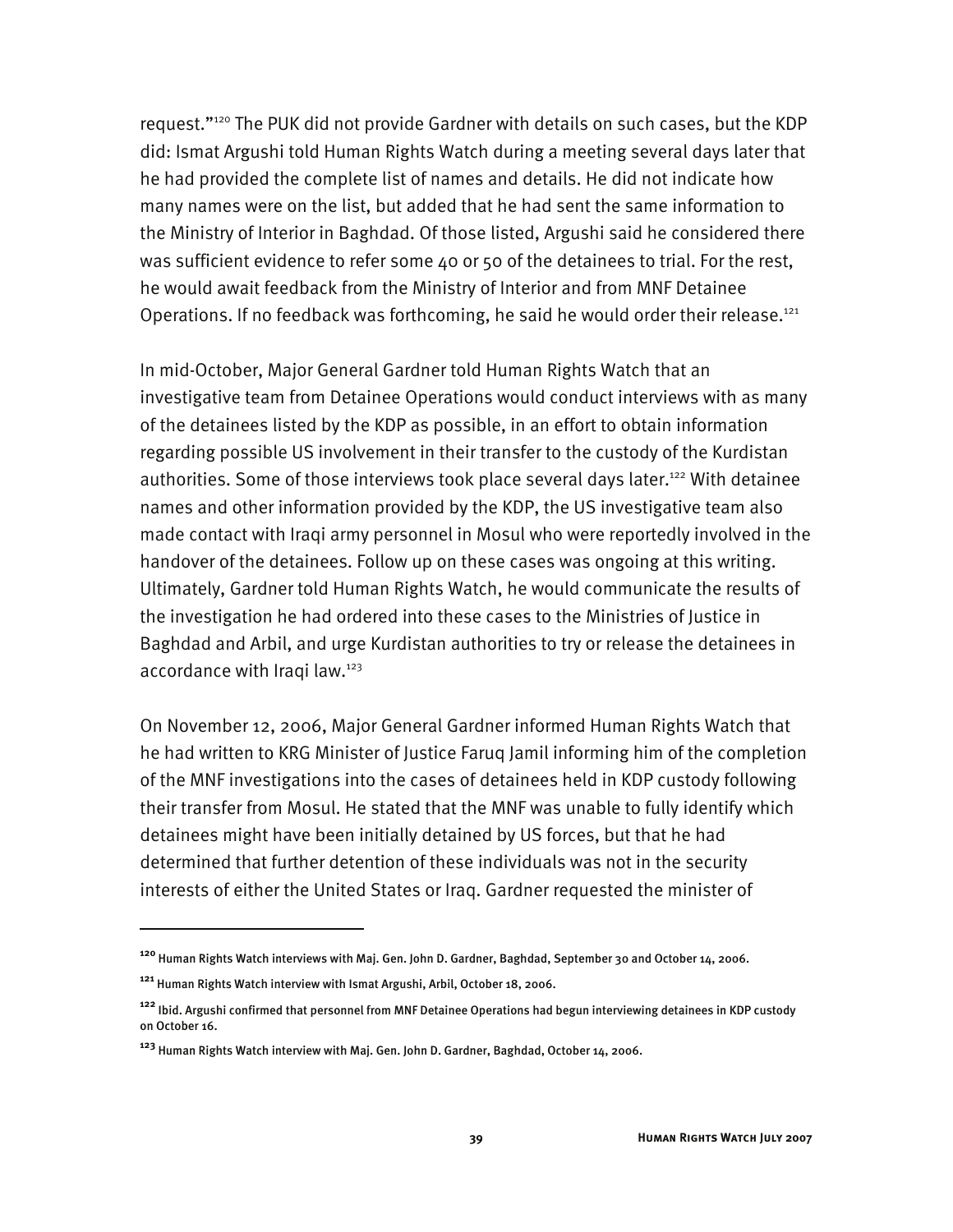justice's assistance in securing the prompt and safe release of the detainees to their family members unless an investigative judge, in reviewing cases, found evidence to justify extending a particular individual's detention in accordance with the law. Gardner further requested that the minister of justice notify him promptly of the releases.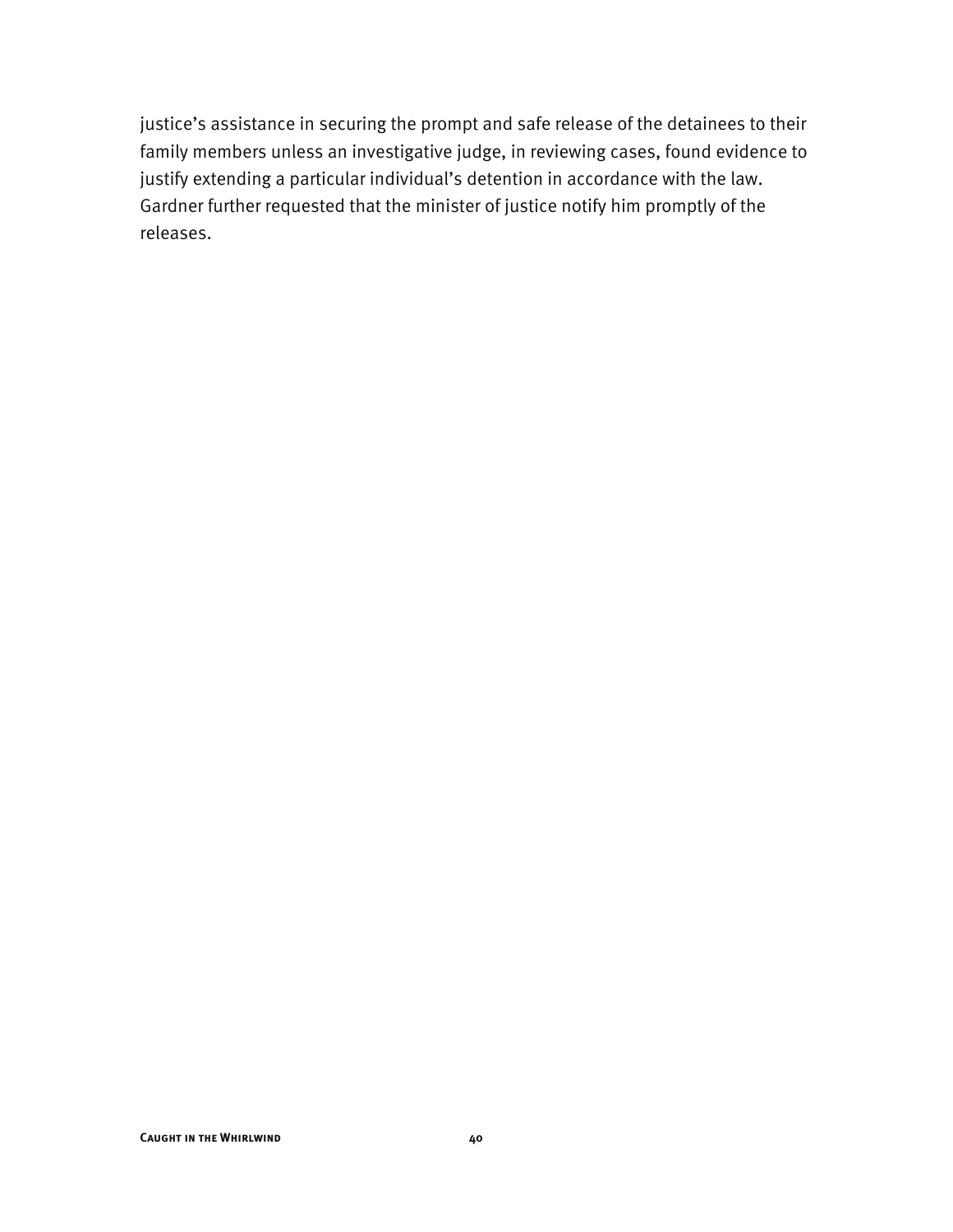#### **VII. Torture and Ill-treatment of Detainees, and Poor Conditions**

Human Rights Watch received allegations of torture and ill-treatment at nearly all Asayish detention facilities it visited in April, May and August 2006. The majority of detainees with whom we spoke said that detention facility authorities had tortured or otherwise ill-treated them at some point since their arrest, particularly during the initial weeks when they were being interrogated for the purpose of providing "confessions." One detainee, `Isam, told Human Rights Watch,

On the first day of detention by the Asayish, I was called in for interrogation around 10 p.m. The investigation took place in a nearby building. It looked new. They told me that I had rockets in my house and that they had witnesses for this. However, there are no weapons in my house and I refused to confess to something that did not exist. They tied my hands and hit me with cables, sticks, and threw punches at me. It was two people. I do not know their names. I lost consciousness and woke up in solitary. I was later given a paper and a pen by the officer and told to write my confession. The officer told me 'make it up if you need to,' so I did, and I put my fingerprint on it.<sup>124</sup>

Jawad reported being tortured including by electric shock: "The police and the Asayish came to take us from our homes. They then began torturing us and hitting us. I did not know where I was. They tortured me using electricity, cables, hanging me, and also by hitting me. I was blindfolded. They told me, you have to confess to attacking the police, the national guard, the *peshmerga*, and the Americans. Under torture, I confessed that I attacked the Americans. I said that I attacked them by firing five Katyushas [rockets]."125

**<sup>124</sup>** Human Rights Watch interview with detainee "`Isam," held in Asayish Gishti, Sulaimaniya, May, 6, 2006.

**<sup>125</sup>** Human Rights Watch interview with detainee "Jawad," held in Asayish Shaqlawa, Shaqlawa, May, 4, 2006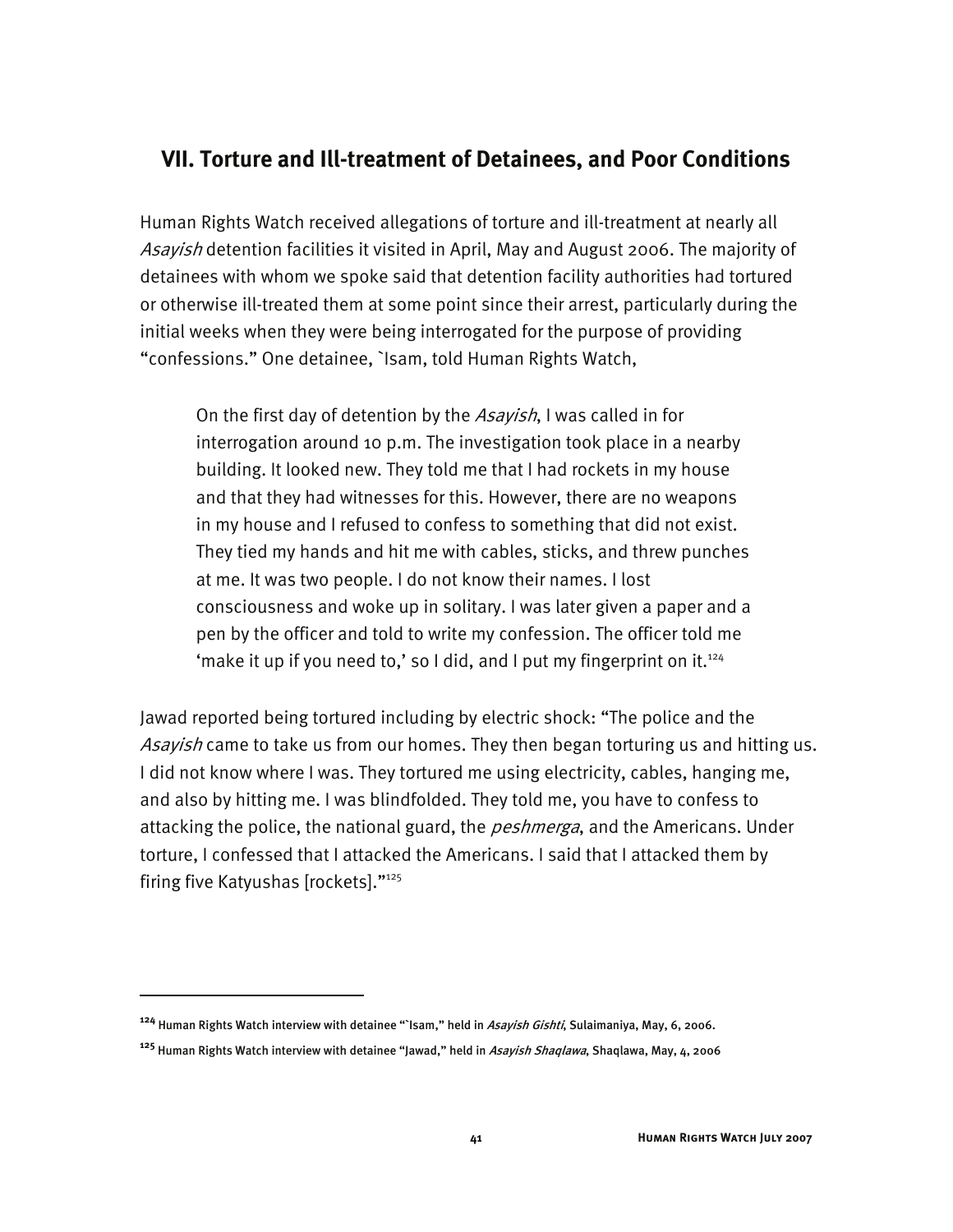In a few other cases, detainees said that the *Asayish* subjected them to electric shocks to sensitive parts of the body, such as the earlobes. In one case, a detainee said he had suffered sexual abuse.

Other detainees described being ill-treated as punishment for allegedly infringing regulations at the detention facility in which they were held. Human Rights Watch was not able to independently verify these allegations. While some detainees displayed scars or injuries that they said they had sustained under torture, in most cases several months or years had elapsed since the reported abuse, making verification difficult.

Nevertheless, Human Rights Watch believes that the abuse allegations are credible. The accounts of the torture or ill-treatment alleged, and the methods used, were highly consistent at all the facilities. They were also consistent with the types of allegations received in Kurdistan by the organization in the past. The methods most frequently cited included beatings to the body using a variety of implements such as cables, hosepipes, wooden sticks, or metal rods. Detainees reported that Asayish officials beat them at the time of their arrest or upon arrival at the detention facility, before any interrogation had taken place. They described how *Asayish* officials kicked or punched them, and kept them blindfolded and handcuffed continuously for several days at a stretch.

The use of "stress positions" was very common. Detainees reported that Asayish officials tied their arms in contorted and painful positions, with one arm raised above the head then bent behind their back and the other arm lowered to the waist then bent upwards behind the back. They then kept the detainees' two arms tied together by the wrists for prolonged periods.

Many detainees were kept handcuffed and blindfolded for long periods. Jibril stated, "For 10 months following my arrest, I was handcuffed and blindfolded. The first week, my hands were tied behind my back. Every time I would be taken to the bathroom, I would be beaten up."126 Hadi and Kamal described similarly long periods (nine

**<sup>126</sup>** Human Rights Watch interview with detainee "Jibril," held in Asayish Arbil, Arbil, April 30, 2006.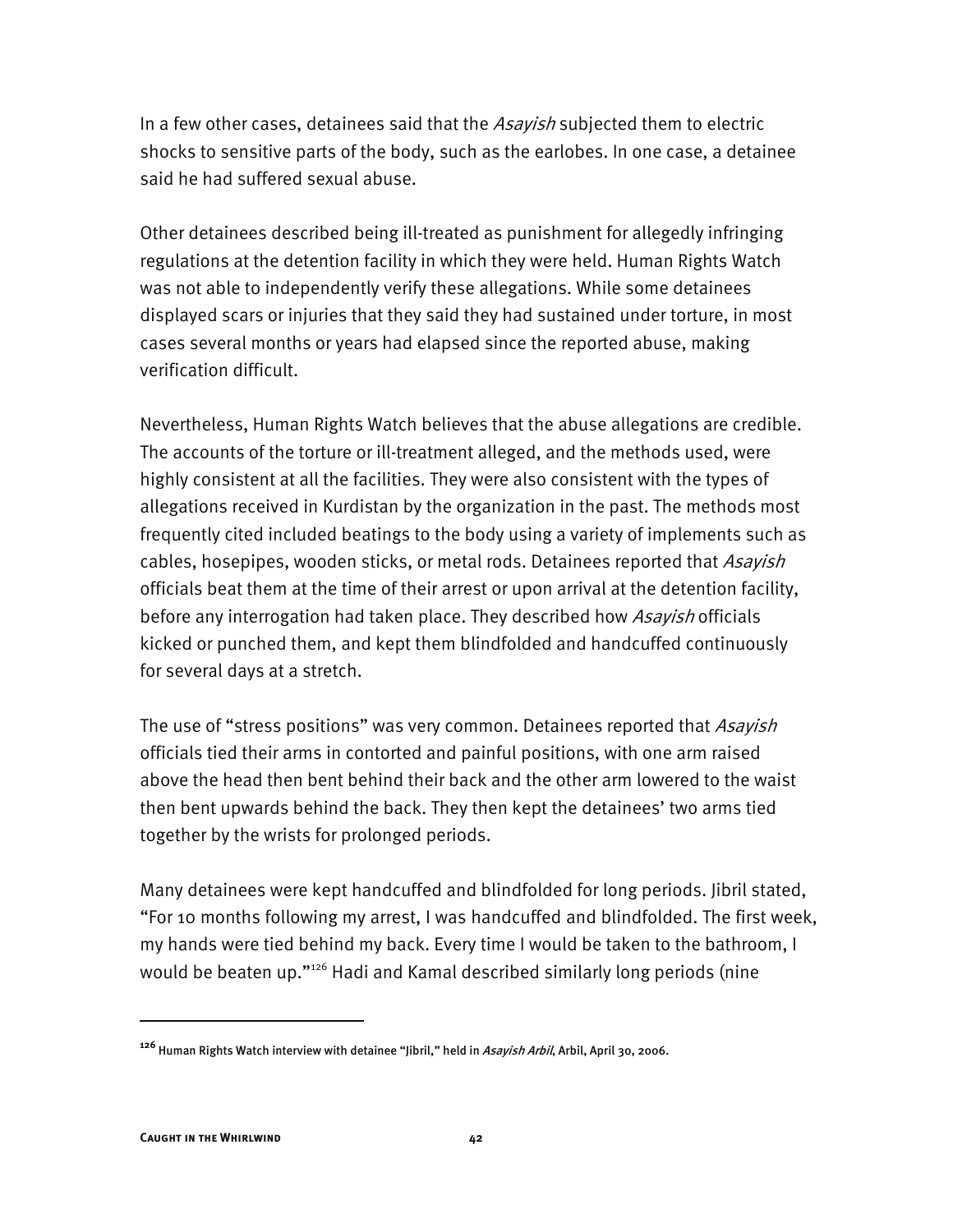months and seven-and-a-half months, respectively) in which they had been handcuffed and blindfolded.<sup>127</sup>

The majority of detainees with whom Human Rights Watch spoke said that the Asayish held them in solitary confinement as part of the interrogation process, and sometimes as punishment. Such interrogation lasted two to three months in some cases. Officials from the Asayish facilities showed us some of the cells used for solitary confinement that were empty at the time. Typically they were very small, measuring some 2 x 1.5 meters, with no access to natural light or ventilation. Some detainees reported that *Asayish* officials had beaten them while they were held in solitary confinement, or that they had heard the sounds of others apparently being beaten in nearby cells. They also said that during that period the *Asayish* gave them meager quantities of food, or none for several days at a stretch. Under international law, long-term or indefinite solitary detention can rise to the level of torture.<sup>128</sup>

In addition to physical abuse, some detainees also alleged that detaining authorities had subjected them to psychological pressures sometimes amounting to torture, including threatening to hold them indefinitely, to execute them, or torture one of their family members. A number of detainees told us that they were threatened with sexual assault during interrogation. Two brothers, Karim and Khalid, who were detained at the same time, reported to Human Rights Watch that "one of the Asayish officials told us that if our parents ever ask about us, they will not tell them that we are here."129

The conditions in which the *Asayish* kept detainees varied, but were generally poor.130 The principal problem at most major facilities was overcrowding, which was

**<sup>127</sup>** Human Rights Watch interviews with detainees "Hadi" and "Kamal," held in Asayish Arbil, Arbil, April 29, 2006.

**<sup>128</sup>** In interpreting ICCPR article 7 on torture and other mistreatment, the UN Human Rights Committee stated that "prolonged solitary confinement of the detained or imprisoned person may amount to acts prohibited by article 7." UN Human Rights Committee, General Comment 20, Article 7, Compilation of General Comments and General Recommendations Adopted by Human Rights Treaty Bodies, UN Doc. HRI/GEN/1/Rev.1 at 30 (1994), para. 6.

**<sup>129</sup>** Human Rights Watch interviews with detainees "Karim" and "Khalid," held in Asayish Arbil, Arbil, April 29, 2006.

**<sup>130</sup>** There were no marked differences between KDP and PUK facilities. The notable exception was the KDP's Asayish Arbil, a large and newly constructed facility comprising nine communal cells holding on average some 28 to 30 detainees. In comparison with other places visited, this facility was spacious and clean and had a large courtyard and adequate natural light.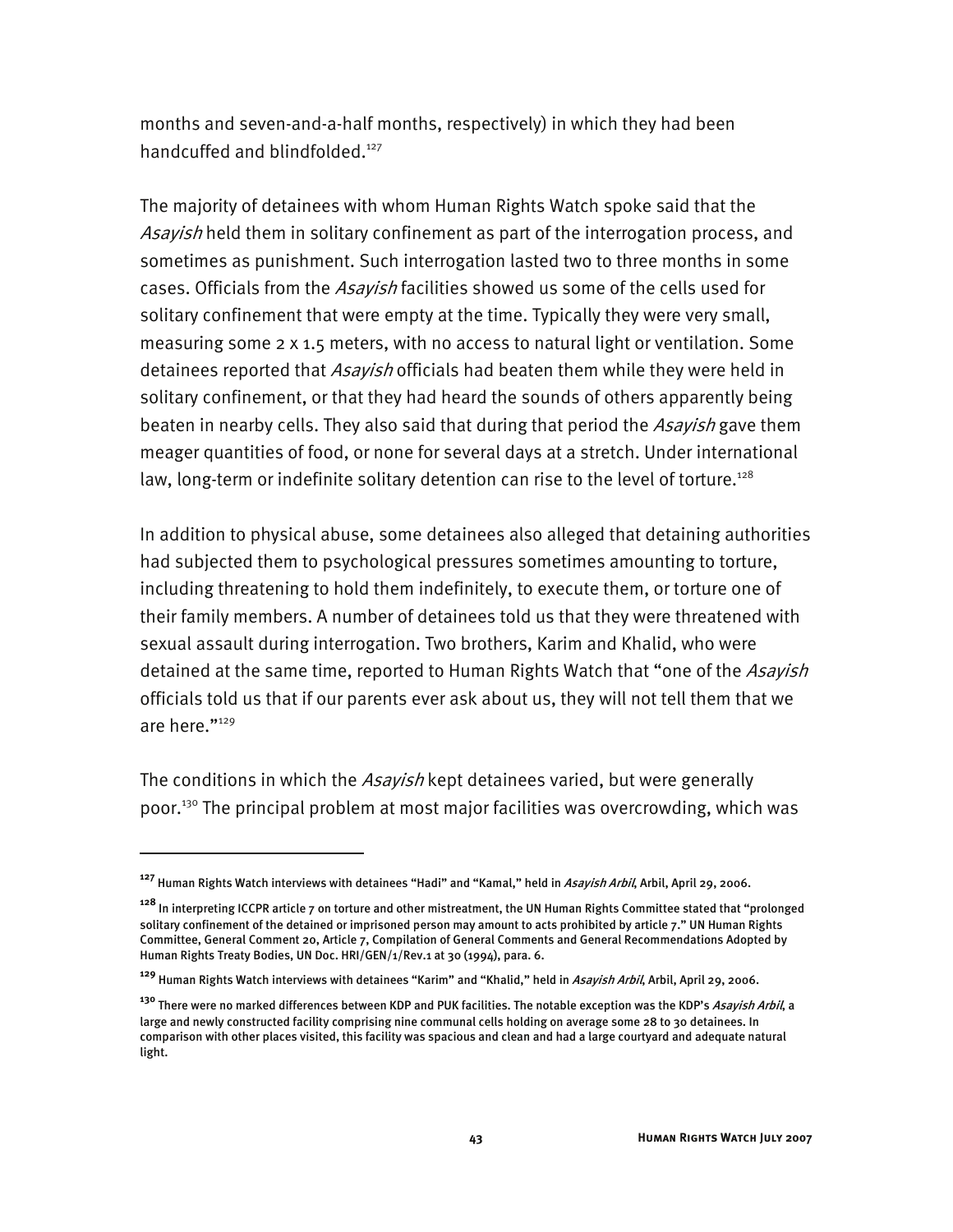sometimes severe. At the Asayish Gishtifacility in Arbil, the communal cells measured on average 6 x 5 meters and held in some cases up to 60 detainees. The detainees complained that there was very little room for lying down to sleep, and that in order to accommodate everyone they were obliged to sleep on their side rather than on their back.<sup>131</sup> Human Rights Watch found similar conditions at the main detention facility in Sulaimaniya, which the PUK's Asayish Sulaimaniya and Asayish Gishti share. The overcrowded cells were also often dark and damp, with little or no natural light, and conditions of hygiene were very poor.

Human Rights Watch spent several hours at a time in these cells while conducting interviews. Many if not all of the detainees appeared to be suffering from lice and other skin ailments. The organization also found a number of detainees who appeared ashen and sickly. They told Human Rights Watch that detaining officials did not permit them to leave their cells at all except to use the toilet, and had denied them a daily exercise period in the facility's courtyard for prolonged periods lasting several months at a stretch, during which time they had little or no exposure to sunlight.<sup>132</sup>

#### Impunity for torture and ill-treatment

Despite claims by officials of the KDP and PUK to the contrary, it was apparent that torture and ill-treatment of detainees did occur, and that the Asayish made minimal effort to punish guards who engaged in such practices.

The general director of the KDP's *Asayish Gishti*, Ismat Argushi, told Human Rights Watch, "We give clear-cut instructions to our investigating officers. If torture does take place, then it is certainly without my knowledge."<sup>133</sup> In such cases, an investigative board is supposed to examine the accusations against officials accused of torture. The investigative board is composed of three members, all

**<sup>131</sup>** At the time of Human Rights Watch's visits to Asayish Arbil in April and May 2006, the largest communal cell housed some 65 detainees transferred from the nearby Asayish Gishtifacility to relieve severe overcrowding there.

**<sup>132</sup>** Several of the detainees told Human Rights Watch that this was a form of punishment used by detaining officials, which made the subjects resemble ghosts. Deprived of sunlight, the detainees in these circumstances referred to themselves as the "night bats."

**<sup>133</sup>** Human Rights Watch interview with Ismat Argushi, Arbil, August 13, 2006.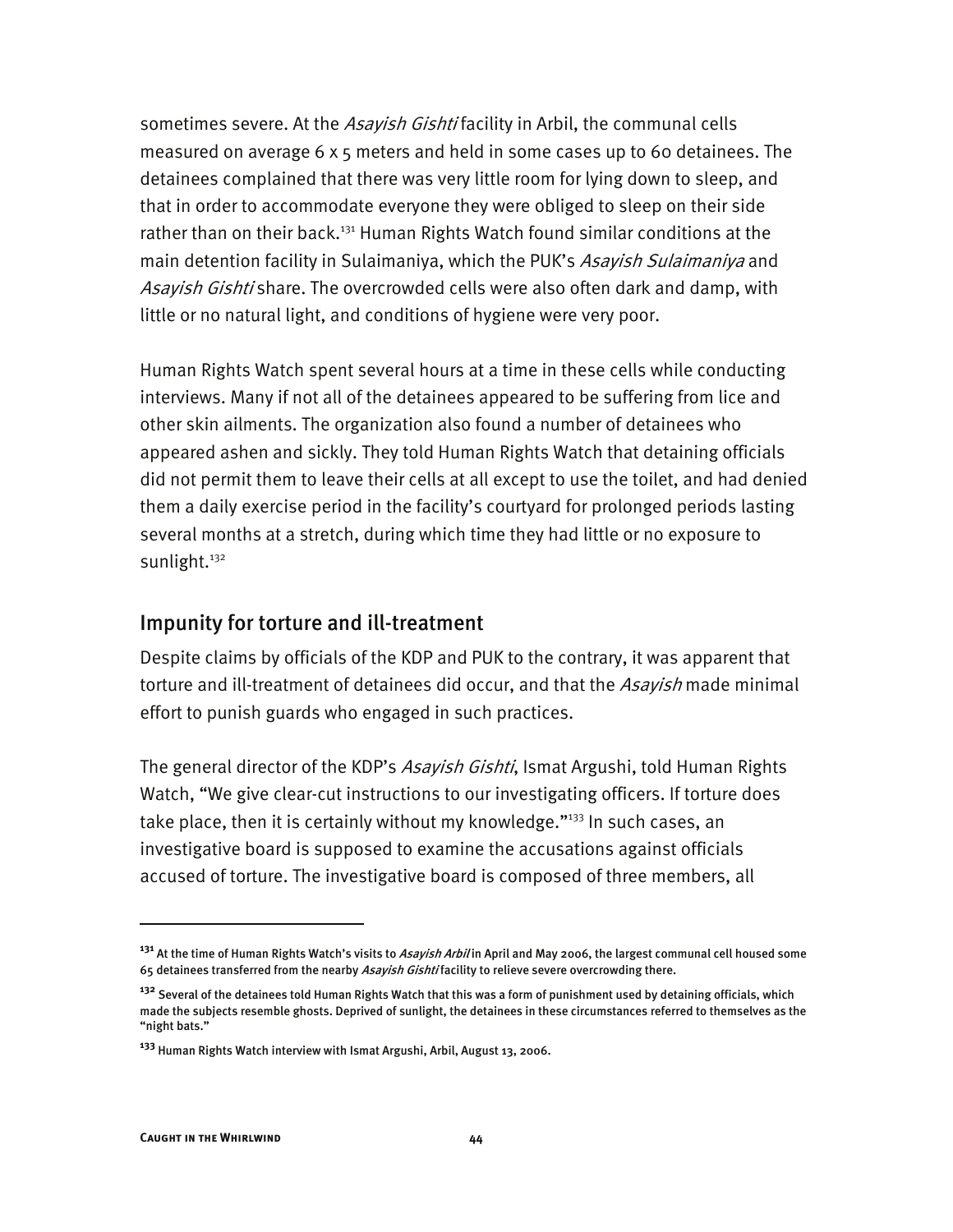Asayish personnel: a representative of the Legal Affairs Unit, an administrative officer, and an investigative officer. If the Board substantiates the accusations, it makes a recommendation with regard to appropriate disciplinary action.<sup>134</sup> A KDP official told Human Rights Watch that no such cases had arisen to date.<sup>135</sup>

The PUK's *Asayish* claims to follow similar procedures in such cases. Saifuddin `Ali, general director of the PUK's Asayish Gishti, told us,

We tell the detainee, "Don't be afraid, we will not beat you." There are cases where beatings do happen, but I would say that in 95 percent of cases we don't beat detainees. The procedure we use is referral to an investigative board. The accused officer is reprimanded, and he may be removed from the *Asayish* and transferred to the police force. This would be a harsh punishment for him since Asayish members are ambitious. Sometimes the board may recommend demoting the guilty officer to a lower rank. I am the last person to see the file. I look at the recommendations of the board, whose members take into account whether the abuse was premeditated or not. I usually concur with the recommendations.136

In one case, Saifuddin `Ali said, a prison official was ordered detained for having beaten one of the inmates: "This happened when, after prayers, the detainee cursed the Kurdish government and prayed for its downfall. The official confessed to me that he had hit the detainee. We formed a three-member investigative board, and the punishment was nine days' imprisonment. This is a recent case. He is probably still being held now."<sup>137</sup>

In general, Asayish officials were dismissive of the allegations of torture or illtreatment made by detainees, deeming them fabrications in many instances. Saifuddin `Ali remarked, "Some detainees claim that they were beaten. I will be

j

**<sup>134</sup>** Human Rights Watch interview with Col. Khalid Rojbayani, Arbil, August 14, 2006.

**<sup>135</sup>** Ibid.

**<sup>136</sup>** Human Rights Watch interview with Saifuddin `Ali, Arbil, May 5, 2006.

**<sup>137</sup>** Human Rights Watch interview with Saifuddin `Ali, Arbil, October 21, 2006.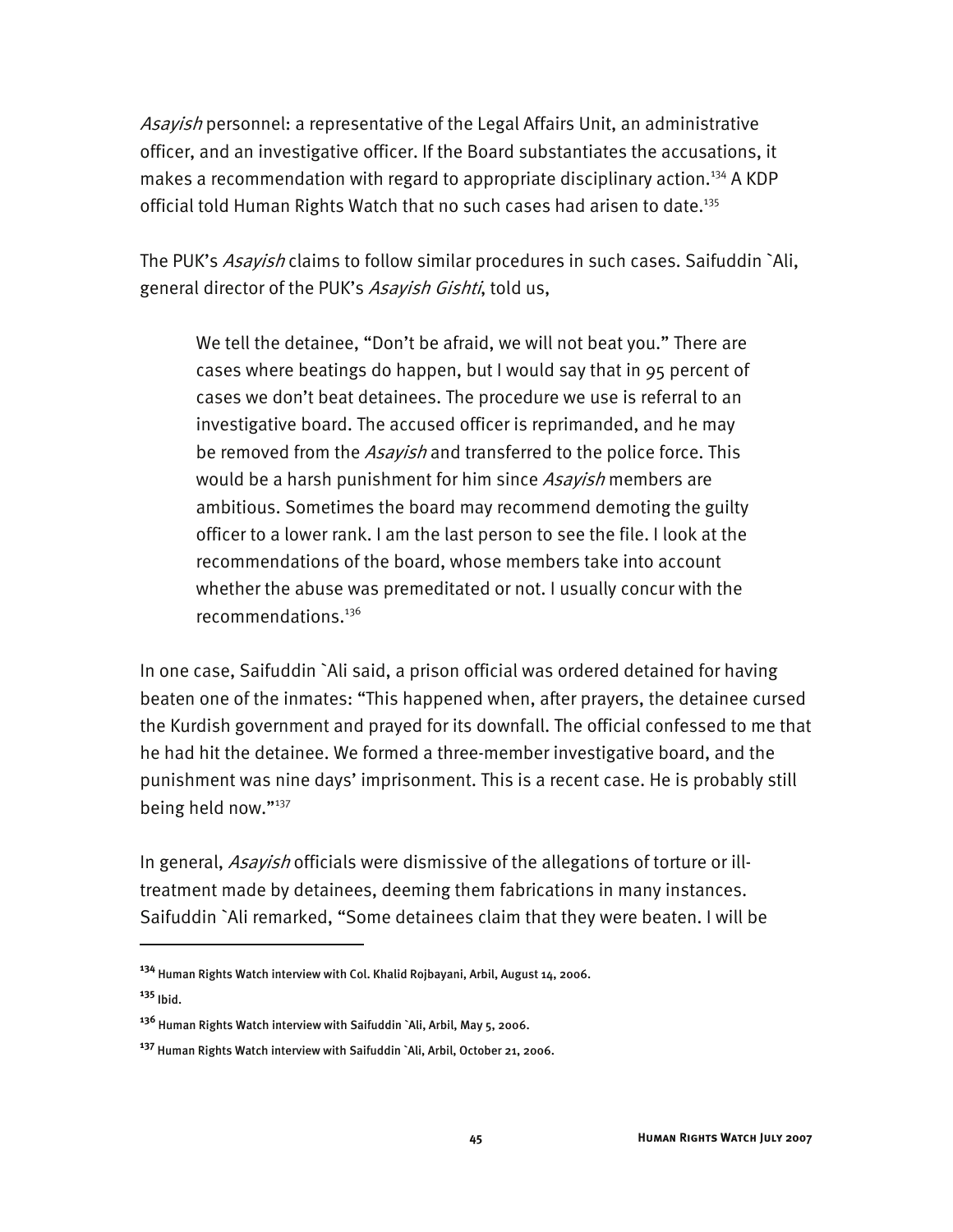honest and say that this does happen in some cases, but they also make up stories, alleging that they were tied with their hands behind their back in painful positions, and other such methods."<sup>138</sup> Argushi, the general director of the KDP's Asayish Gishti, claimed that more "senior" detainees either pressured or instructed recent arrivals to make such allegations.<sup>139</sup>

However, even in cases where an investigative board finds that torture allegations are substantiated, officials remain reluctant to apply the provisions of the CCP and the Penal Code by referring the accused officers to the proper judicial authorities to begin the process of criminal investigation. In the case of the PUK, Saifuddin `Ali told Human Rights Watch that these laws were not applicable since the security forces, both the police and the Asayish, are considered military personnel, and therefore subject to disciplinary punishments in accordance with the Military Penal Code and the Code of Military Procedure. "That is the law we have today and I apply it. It is difficult to change laws overnight. If the law is changed, I shall apply that also," he said.140

This is inconsistent with the interpretation of the law applied in a handful of cases in the past where Kurdish officials referred security forces personnel charged with the abuse of detainees to the ordinary criminal courts in Kurdistan and tried them in accordance with the CCP. It is also inconsistent with the interpretation of the law as applied in the rest of Iraq, where Ministry of Interior security forces are also subject to the CCP rather than military law reserved for members of the armed forces.

Human Rights Watch has long urged political leaders and officials of both the KDP and PUK administrations to allow criminal prosecution of law enforcement officials accused of abusing detainees. In practice, criminal prosecutions of this kind in the Kurdistan region have been the exception rather than the rule, and the absence of political will in this regard has encouraged a climate of impunity in which security forces are able to commit abuses without accountability. They are secure in the knowledge that ultimately their superiors will protect them, and, in the instances

**<sup>138</sup>** Ibid.

**<sup>139</sup>** Human Rights Watch interview with Ismat Argushi, Arbil, August 13, 2006.

**<sup>140</sup>** Human Rights Watch interview with Saifuddin `Ali, Arbil, May 5, 2006.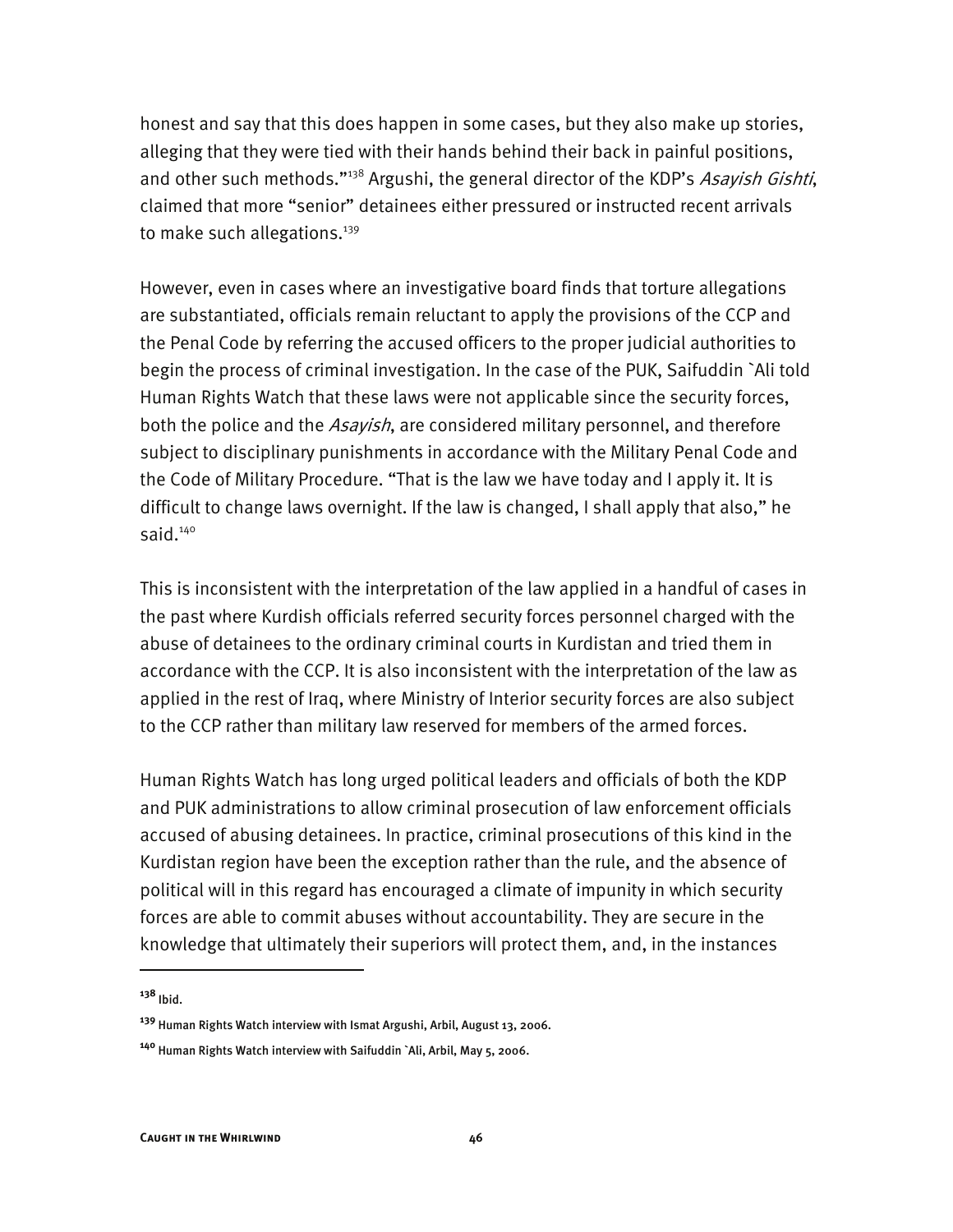where administrative penalties are imposed, they are not commensurate with the crimes in question. Despite the Kurdistan authorities' stated policy banning torture and other ill-treatment, the few measures they have taken have not served as an effective deterrent against abuse.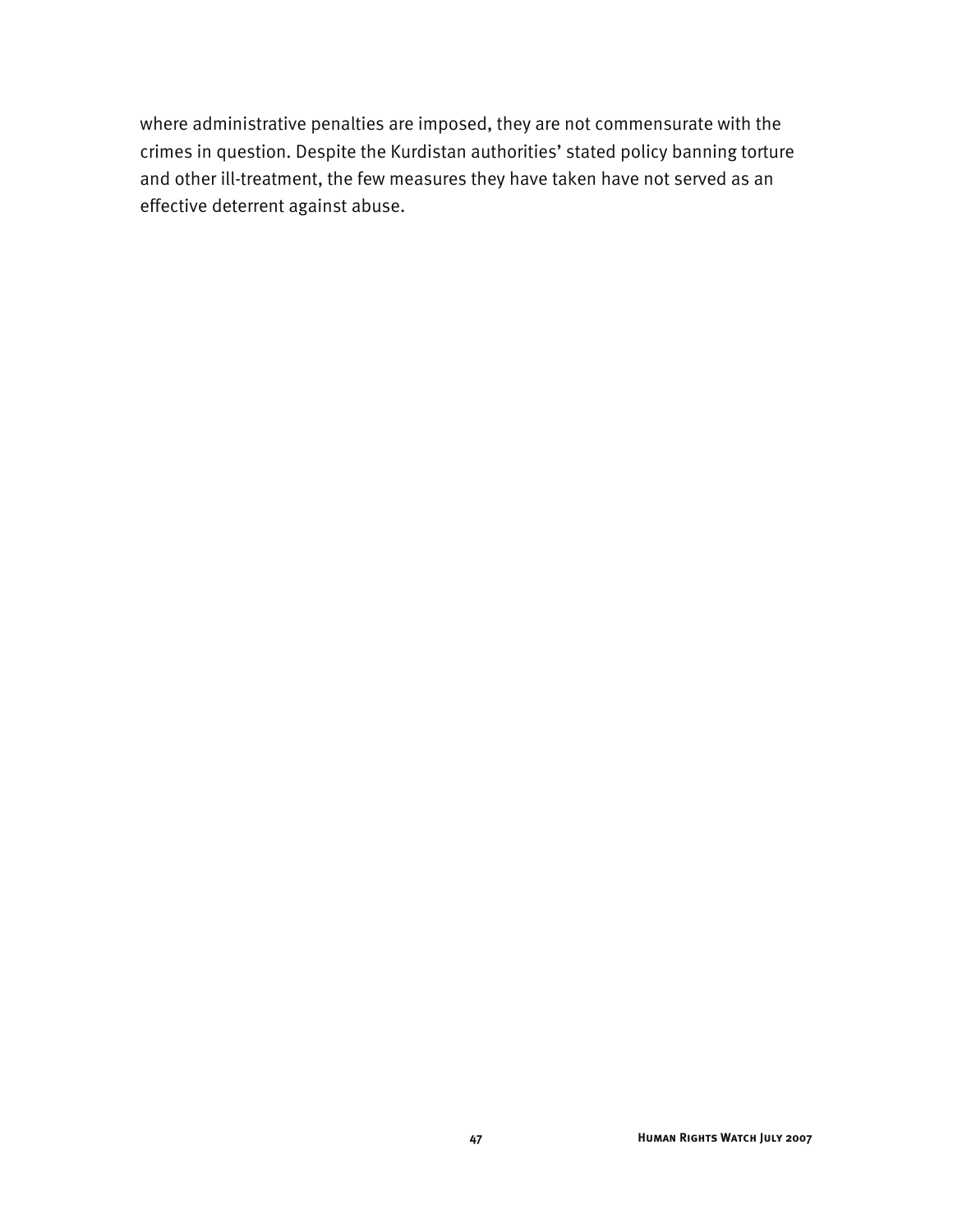#### **VIII. Denial of Family Visits**

The majority of detainees who spoke to Human Rights Watch said that detention facility officials frequently denied them family visits, or adequate time during visits.

The authorities routinely denied security suspects access to family members during the initial period following arrest, when prison officials hold detainees incommunicado while conducting interrogations. Such periods sometimes lasted several months. However, the denial of family visits sometimes lasted far longer, even after interrogation had ended. Scores of detainees interviewed said that prison officials had deprived them of contact with their families since their arrest, a period lasting up to two years. Fu'ad stated that since his arrest 10 months before our interview he had had no meetings or access to his family and that the Asayish "did not explain to me why I have no visits."<sup>141</sup> Detained seven months prior to our interview with them, brothers Karim and Khalid stated, "We have not been allowed any family access and our family does not know we are here."<sup>142</sup>

Detainees who did receive family visits complained that the visits often lasted only a few minutes, and were conducted in the office of the director of the detention facility, in the presence of officials. Nabil stated that the Asayish had allowed him only one family visit during his year of detention: "I was allowed to see my wife and sister for three minutes on April 20, 2006.... Since then, I am back in solitary status."<sup>143</sup> `Isam stated that after three months in detention, prison officials allowed him one family visit lasting one to two minutes.<sup>144</sup> Nasir stated: "After nine months, I had a meeting with my mother for five minutes. They had someone monitoring the meeting. This was on February 9, 2006."145

j

**<sup>141</sup>** Human Rights Watch interview with detainee "Fu'ad," held in Asayish Arbil, Arbil, April 29, 2006.

**<sup>142</sup>** Human Rights Watch interviews with detainees "Karim" and "Khalid," held in Asayish Arbil, Arbil, April 29, 2006. Several detainees gave Human Rights Watch the telephone numbers of relatives or defense counsel, requesting that the organization contact them to inform them of their whereabouts.

**<sup>143</sup>** Human Rights Watch interview with detainee "Nabil," held in Asayish Arbil, Arbil, April 30, 2006.

**<sup>144</sup>** Human Rights Watch interview with detainee "`Isam," held in Asayish Sulaimaniya, Sulaimaniya, May 6, 2006.

**<sup>145</sup>** Human Rights Watch interview with detainee "Nasir," held in Asayish Arbil, Arbil, April 30, 2006.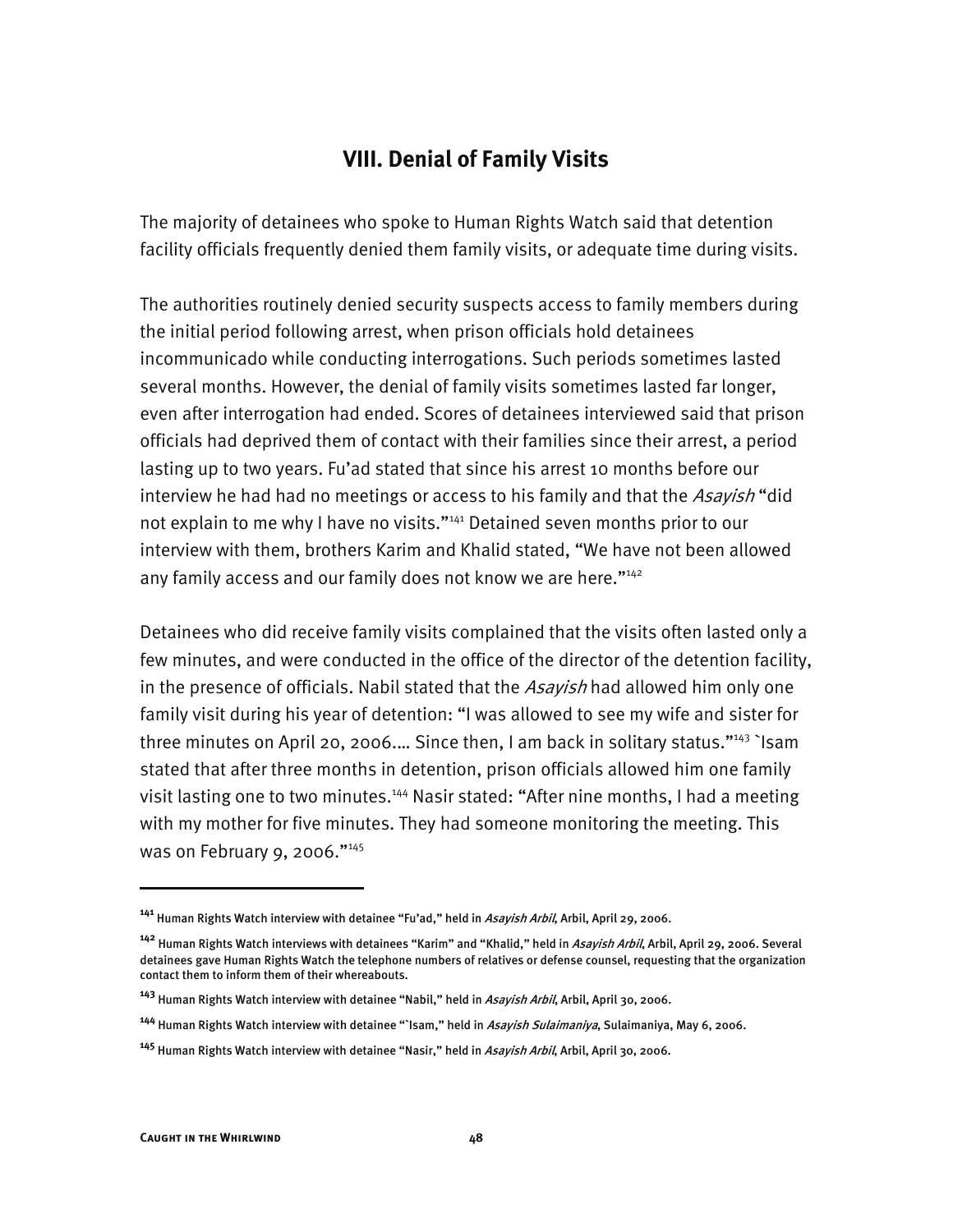#### **IX. Prospects of Improvement**

In April 2006, Karim Sinjari, the KDP minister of interior, said that once in force, the draft anti-terror law, which the Kurdistan National Assembly had just adopted and which criminalizes a host of terrorism and terror-related offenses, would clarify the legal status of terror suspects. He noted, however, that the law would have no retroactive application, and, accordingly, would not affect the legal status of those already in detention.<sup>146</sup> If terror suspects arrested before ratification of the anti-terror law "were to be referred to the criminal courts, they would not be convicted," Sinjari stated. "They would have to be released in accordance with the Penal Code and the Code of Criminal Procedure." He stressed the "dangerous" nature of the offenses in question, and the difficult predicament facing the Kurdistan authorities, who could neither refer these suspected terrorists to the courts nor release them. "We are looking for ways to resolve this matter," Sinjari stated. "Give us a realistic solution."<sup>147</sup>

In this and other official meetings, Human Rights Watch stressed the need to adhere to both domestic and international human rights standards with regard to due process for all persons deprived of their liberty. The organization recommended, as an interim measure, the appointment of a judicial committee independent of the Asayish agencies to conduct an urgent review of the cases of detainees held in pretrial and long-term detention without trial. Minister of Justice Faruq Jamil was noncommittal about the creation of such a judicial committee, observing that the legal authorities were about to launch a review of legislation currently in force and promulgate new laws in conjunction with the unification of the KDP and PUK administrations. The minister also told Human Rights Watch that a draft Ministry of Justice law contained a proposal for the creation of a general directorate of prisons under Ministry of Justice authority, with responsibility for all detainees in the

**<sup>146</sup>** Human Rights Watch understood that some Kurdish officials were in favor of requesting a special decree from the Kurdistan National Assembly sanctioning the retroactive application of the anti-terror law. The law came into force in July with no such provision, though. In any case, such a decree would have violated international law, specifically article 15(1) of the ICCPR, which prohibits charging suspects with crimes that were not crimes at the time they were committed.

**<sup>147</sup>** Human Rights Watch interview with Karim Sinjari, KDP minister of interior, Arbil, April 23, 2006.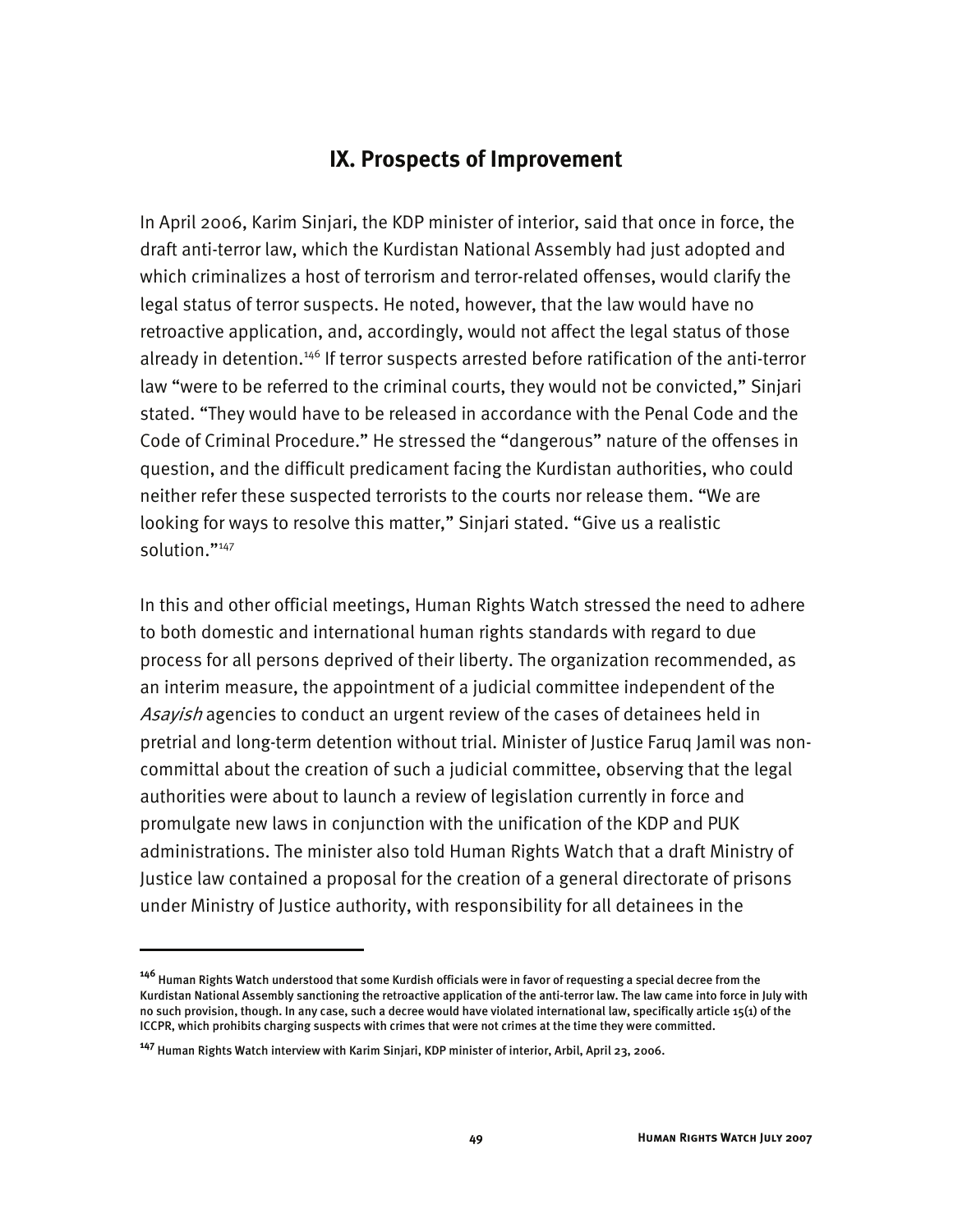Kurdistan region.<sup>148</sup> He hoped that if adopted, this law would address some of our concerns.149

On May 10, 2006, after having conducted visits to major *Asayish* detention facilities in the governorates of Duhok, Arbil, and Sulaimaniya, Human Rights Watch met with President Mas`ud Barzani. The organization presented its findings, focusing on the following key concerns: long-term detention without trial of terror suspects and others suspected of serious felonies; failure to refer detainees to an investigative judge in accordance with the law; the detention of persons apparently in lieu of relatives being sought by the authorities for terror-related offenses; failure to implement court decisions, namely the non-release of both acquitted defendants and convicted prisoners who had already served their terms of imprisonment; poor conditions of imprisonment; and the ill-treatment of detainees, including lengthy periods of solitary confinement.<sup>150</sup>

Human Rights Watch reiterated the urgent need for an independent judicial review of all detainee cases under *Asayish* authority. Such an independent review would help the authorities to make determinations regarding the possible release of the following: a) detainees no longer deemed to be security threats or constituting a lesser threat; b) detainees who had been tried and convicted and had already served their sentences; and c) detainees who had simply been forgotten or overlooked.

Following this discussion, President Barzani agreed that the Kurdistan authorities needed to address these concerns if indeed the situation with regard to Asayish detention practices were as Human Rights Watch had depicted. He proposed convening a meeting in the near future, attended by the minister of interior and the directors of the *Asayish* agencies, to allow Human Rights Watch to present its findings and recommendations before it released its report.<sup>151</sup>

j

**<sup>148</sup>** The minister of state for legal affairs, Azad al-Mullah, whom Human Rights Watch met during its April 2006 mission in Arbil, confirmed this. The organization did not have the opportunity to examine the draft law.

**<sup>149</sup>** Human Rights Watch interview with Faruq Jamil, minister of justice, Sulaimaniya, August 8, 2006.

**<sup>150</sup>** Human Rights Watch interview with Mas`ud Barzani, president of the Kurdistan Region, Sari Rash, May 10, 2006. **<sup>151</sup>** Ibid.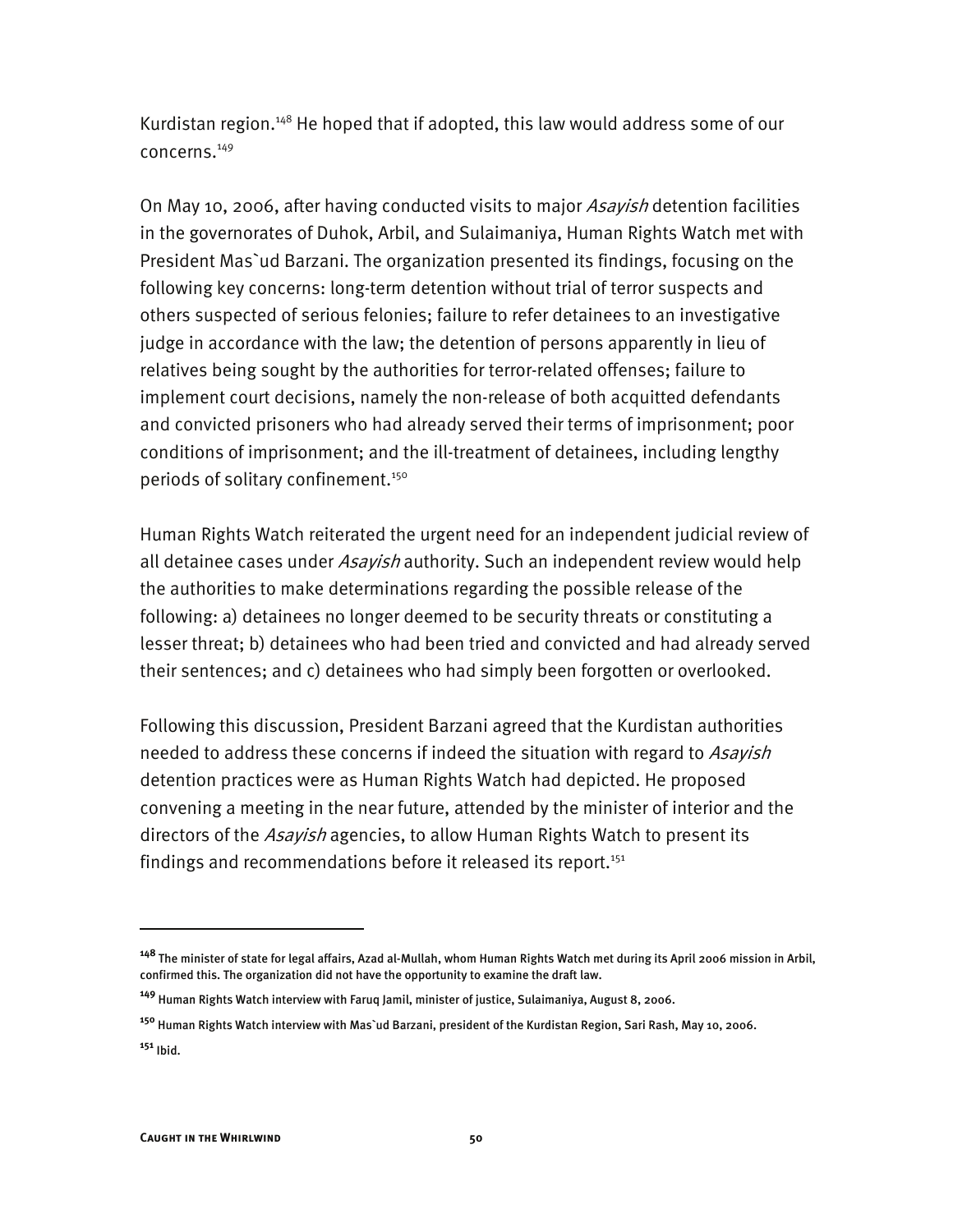While the proposed meeting did not, for practical reasons, take place in the ensuing months, Human Rights Watch maintained its dialogue with relevant officials. The day after its meeting with President Barzani, we met with the general director of the KDP's *Asayish Gishti*, Ismat Argushi, who said that "yesterday we, together with the prison directors, met and formed a committee to review the cases of all those detainees who have not been referred to trial." He said the committee would review cases over the next five days and carry out visits to the detention facilities.<sup>152</sup> However, he did not specify who the committee members were, nor the terms of reference of the review, or clarify what steps they would take once they completed their review. Several days earlier, the general director of the PUK's Asayish Gishti, Saifuddin `Ali, also told Human Rights Watch that he had ordered a review of detainee cases, to commence over the coming days. He added that an earlier review had recommended the release of some 60 detainees, but Human Rights Watch could not confirm that those releases had taken place.<sup>153</sup>

Human Rights Watch welcomed the reviews that KDP and PUK Asayish officials said they were conducting into the cases of untried detainees in their custody. Between May and December, the Asayish released several hundred detainees (although Human Rights Watch could not determine how many of those were the result of the reviews). In our estimation, however, these positive measures do not obviate the need for an independent judicial committee, unconnected to the Asayish agencies, to conduct a thorough and transparent review of detainee cases, submit recommendations to the appropriate judicial authorities, and make public its findings.

**<sup>152</sup>** Human Rights Watch interview with Ismat Argushi, Asayish Gishti, Arbil, May 11, 2006.

**<sup>153</sup>** Human Rights Watch interview with Saifuddin `Ali, Asayish Gishti, Sulaimaniya, May 5, 2006.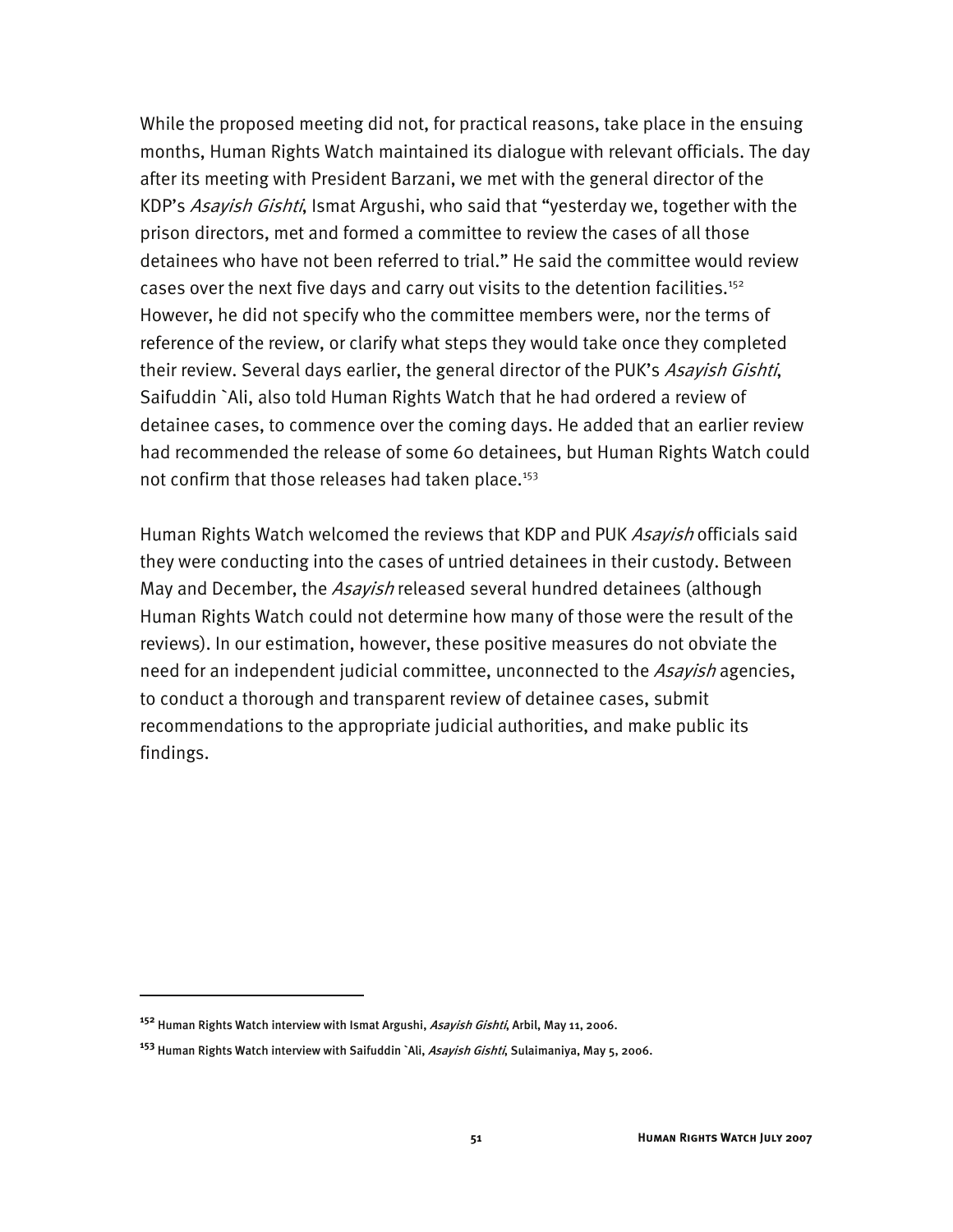#### **X. Recommendations**

#### To the Kurdistan Regional Government

#### *On Arbitrary Arrest and Detention*

- Appoint as a matter of urgency an independent judicial committee to review the legal status of detainees held in the custody of the Asayish forces.
- Immediately release or charge with cognizable criminal offenses all those currently held without charge.
- Immediately release all convicted prisoners held in Asayish custody who have already served their sentences. Transfer any convicted prisoners still serving time to a prison under the authority of the Ministry of Interior's police forces in accordance with legislation currently in force.
- Ensure that persons taken into custody are brought before an investigative judge within 24 hours of arrest, in conformity with Iraq's Code of Criminal Procedure.
- Establish effective judicial mechanisms to enable all detainees to challenge the legal basis for their detention.
- Establish effective judicial mechanisms to provide all detainees with a prompt and fair trial on the charges against them.
- Ensure that family members and legal counsel have prompt access to detainees.
- Limit the use of confessions as a basis for pretrial detention or conviction to confessions freely made in the presence of counsel and ratified within 24 hours before a judge and the defendant's counsel. Suspend those provisions of the CCP that permit the use of confessions and other evidence obtained through torture or other coercive methods.
- Ensure that the *Asayish* forces comply with domestic legislation that requires the issuance of arrest warrants from a judicial authority before arrests, except those in *flagrante delicto*.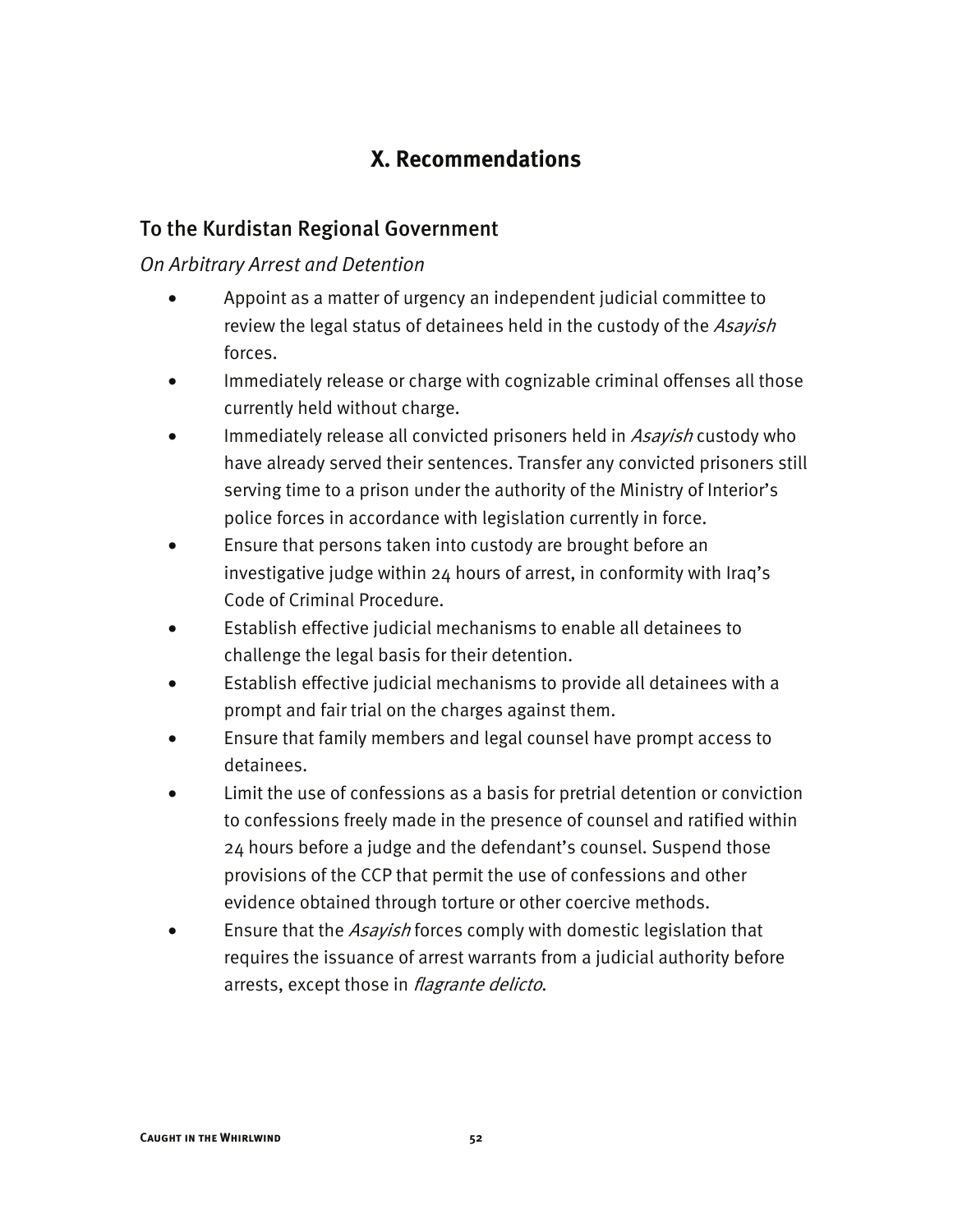#### *On Torture and Other Ill-treatment*

- Publicly condemn the practice of torture and other ill-treatment and declare unequivocally that such abuses will not be tolerated.
- Investigate promptly all allegations of torture and ill-treatment, and ensure that guards, interrogators, and other prison officials who are found responsible for the abuse of prisoners are subject to disciplinary measures or criminal prosecution as appropriate. To that end, authorize the establishment of a transparent and independent body to investigate allegations of torture by Asayish personnel.
- Conduct an immediate medical examination of any detainee alleging abuse.
- Ensure that prisoners have access to medical care on a regular basis.
- Compensate victims of torture, ill-treatment, and arbitrary detention adequately and speedily.

#### *On Providing Greater Access and Transparency*

- Ensure that all detainees are held in recognizable places of detention that are accessible to government inspection, independent monitors, relatives, and defense counsel, such access being regular and unimpeded. The Ministry of Human Rights should regularly visit all detention facilities, assess treatment of detainees and conditions of detention, and make public its findings.
- Ensure regular access to detention facilities under the authority of the Asayish forces by independent domestic and international monitoring organizations.

#### *On Meeting International Standards*

• Ensure that conditions in detention centers conform to international standards, including the UN Standard Minimum Rules for the Treatment of Prisoners and the Body of Principles for the Protection of All Persons under Any Form of Detention or Imprisonment. Detainees are entitled to sufficient food and water, prompt access to medical treatment, adequate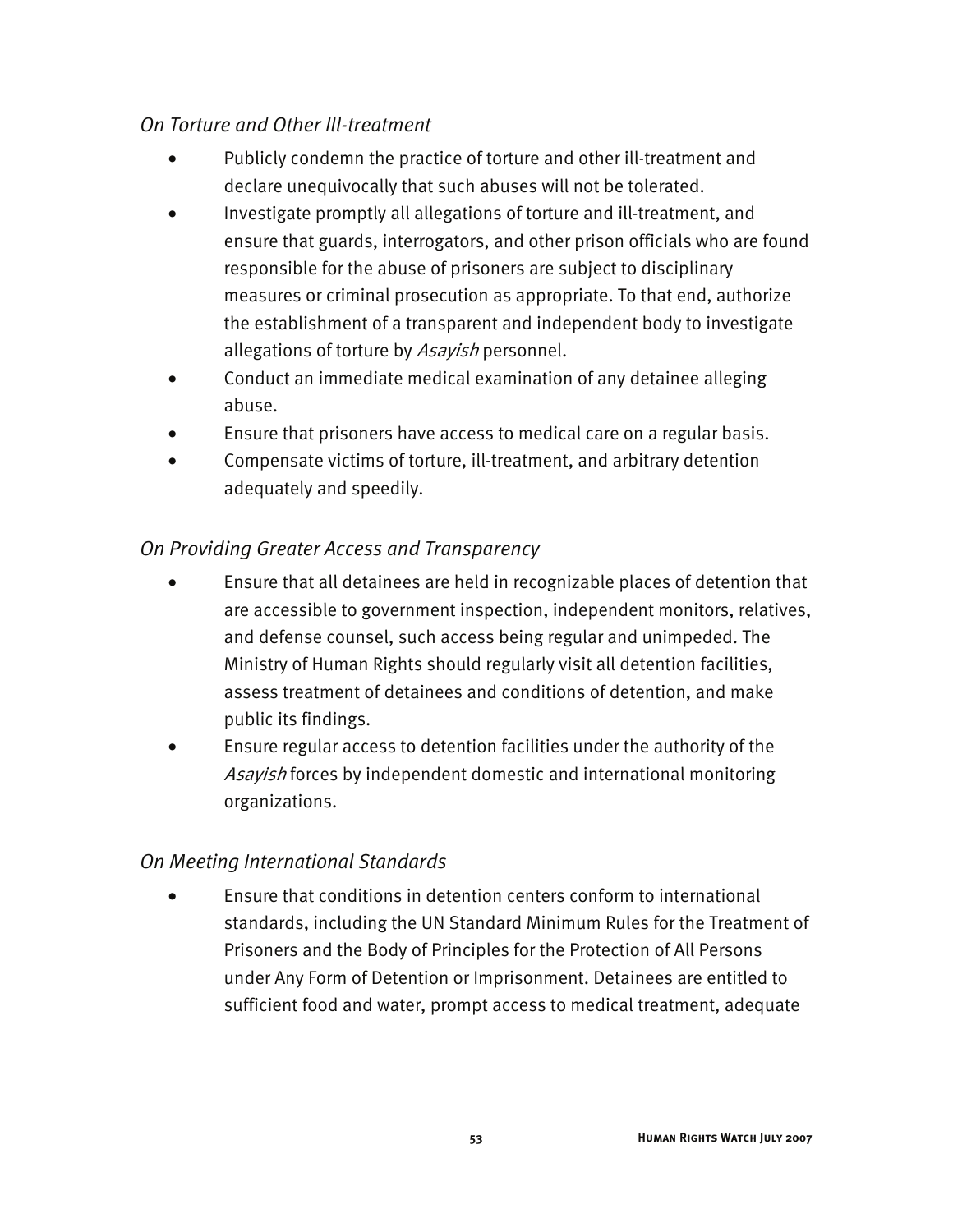washing facilities, and clean and adequate bedding. They must not be subject to cruel, inhuman, or degrading treatment or punishment.

- Work with the Iraqi government to ratify the Convention against Torture and Other Cruel, Inhuman or Degrading Treatment or Punishment (Convention against Torture). Work with the Iraqi government to become a party to the Optional Protocol to the Convention against Torture, which allows independent international experts to conduct regular visits to places of detention within the territory of states parties, to assess the conditions of detention, and to make recommendations for improvements.
- Implement the general recommendations made by the Committee against Torture in May 2002 and by the UN special rapporteur on torture in 2003, to establish a fully independent complaints mechanism for persons who are held in state custody.

#### To the government of the United States and other Multinational Force governments

- Assist the Kurdistan regional authorities in establishing a mechanism for the prompt investigation of allegations of torture or ill-treatment at the hands of law enforcement officials, including the *Asayish* forces.
- Ensure that assistance to the Kurdistan Regional Government is not used to contribute to human rights violations.
- In the context of assistance provided to the Kurdistan Regional Government, send a clear and consistent message that respect for human rights is integral and essential to the success of any security policy, including counterterrorism operations.
- Follow up the cases of all detainees arrested in joint operations of Iraqi and US military forces and reportedly subsequently transferred to the custody of Kurdistan authorities, to ensure that Kurdistan authorities release such detainees or promptly try them in accordance with Iraqi law.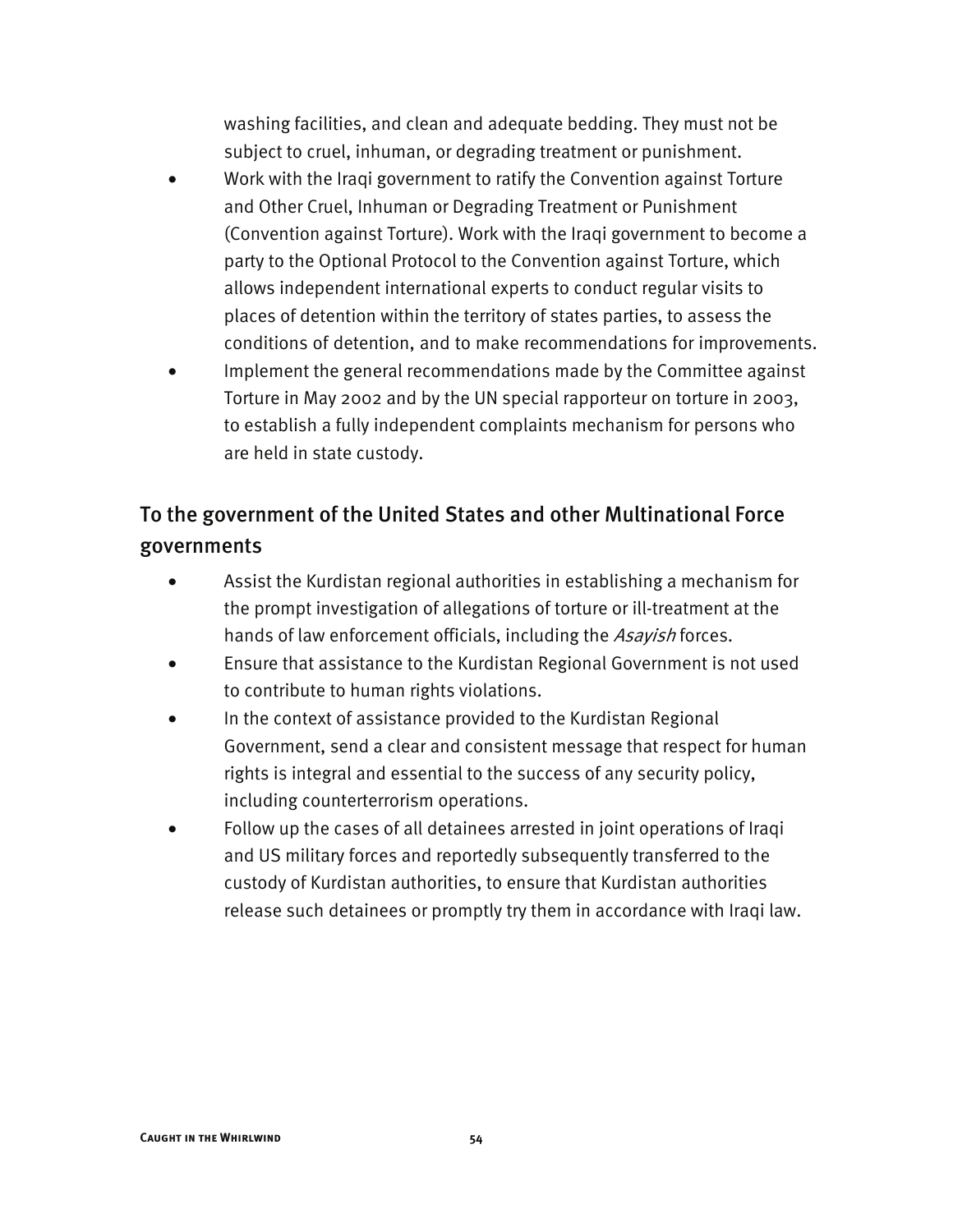#### To the international donor community

- Closely monitor any police, security, and counterterrorism assistance to the Kurdistan Regional Government to ensure that human rights standards are strictly observed by police and intelligence forces.
- Provide human rights training as an integral component of all capacity building and training programs involving the police and intelligence agencies. Such training should include a component designed to stop the use of torture and other cruel, inhuman, and degrading treatment as an interrogation technique or as punishment.
- Ensure that aid given includes assistance for the development and support of local human rights groups with a monitoring capacity and the development of an independent human rights commission.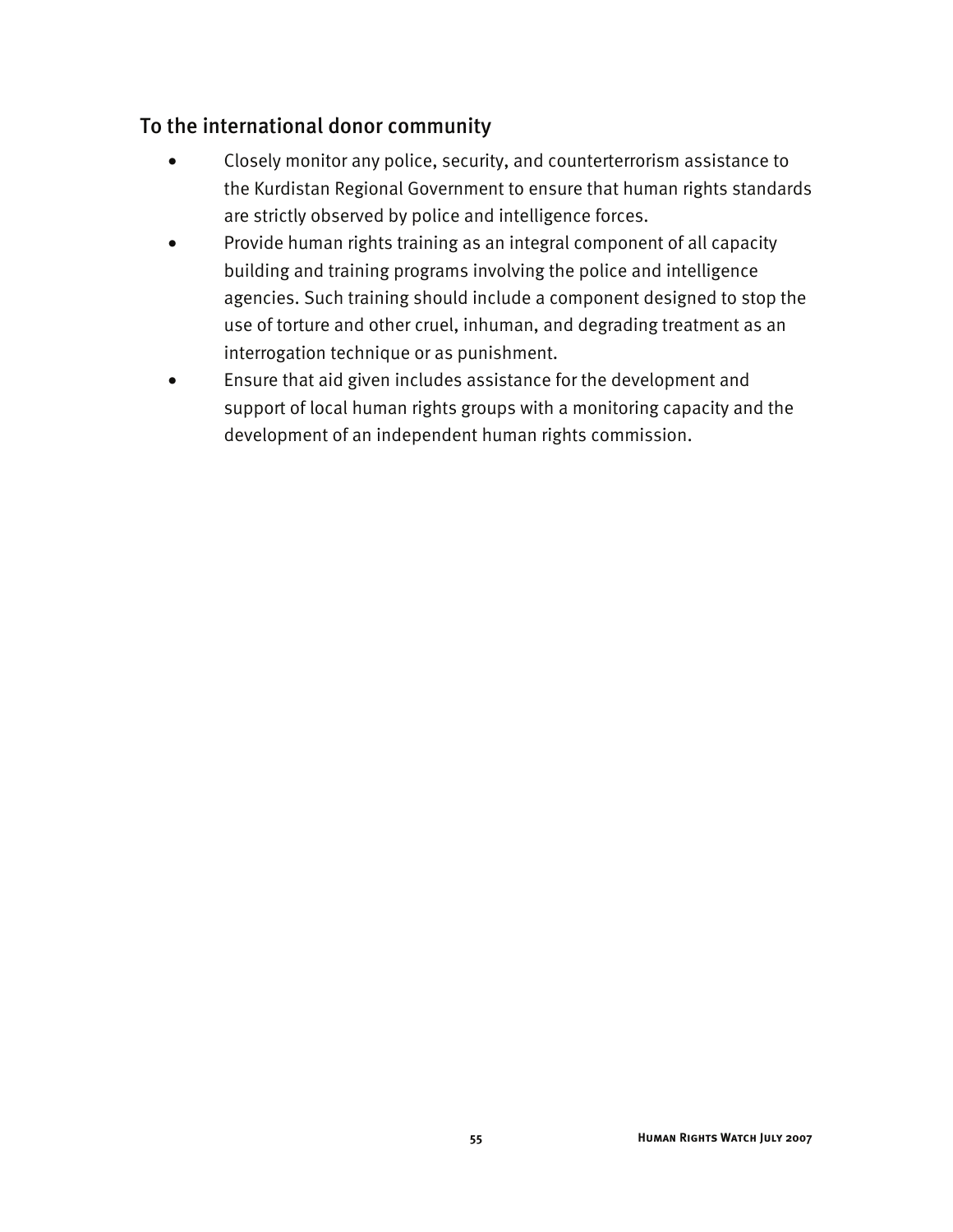#### **XI. Acknowledgements**

This report was researched and written by staff members of the Middle East and North Africa Division of Human Rights Watch. Sarah Leah Whitson, executive director of Human Rights Watch's Middle East and North Africa Division, and Ian Gorvin, consultant to the Program Office of Human Rights Watch, edited the report. James Ross, senior legal advisor, provided legal review. Assef Ashraf, associate for the Middle East and North Africa Division, prepared this report for publication. Additional production assistance was provided by Grace Choi, publications specialist, and Fitzroy Hepkins, mail manager.

Human Rights Watch wishes to acknowledge the cooperation and assistance received from officials of the Kurdistan Regional Government, political leaders of the Kurdistan Democratic Party and the Patriotic Union of Kurdistan, members and staff of the Kurdistan National Assembly, the directors and staff of the Kurdish security forces, prison officials, and judicial personnel. We also acknowledge the cooperation and assistance received from the General Command, Task Force 134, Detainee Operations, Multi-National Force-Iraq. Human Rights Watch also wishes to express its deep appreciation to the detainees who spoke with us.

Human Rights Watch would like to thank the Rockefeller Brothers Fund, the John D. and Catherine T. MacArthur Foundation, Stichting Vluchteling, NOVIB, the J.M. Kaplan Fund, the David and Lucile Packard Foundation, the Oak Foundation, the Ruth McLean Bowman Bowers Foundation, ACT Netherlands, a joint project of Kerkinactie and ICCO, and the many individuals who contributed to Human Rights Watch's Iraq emergency fund.